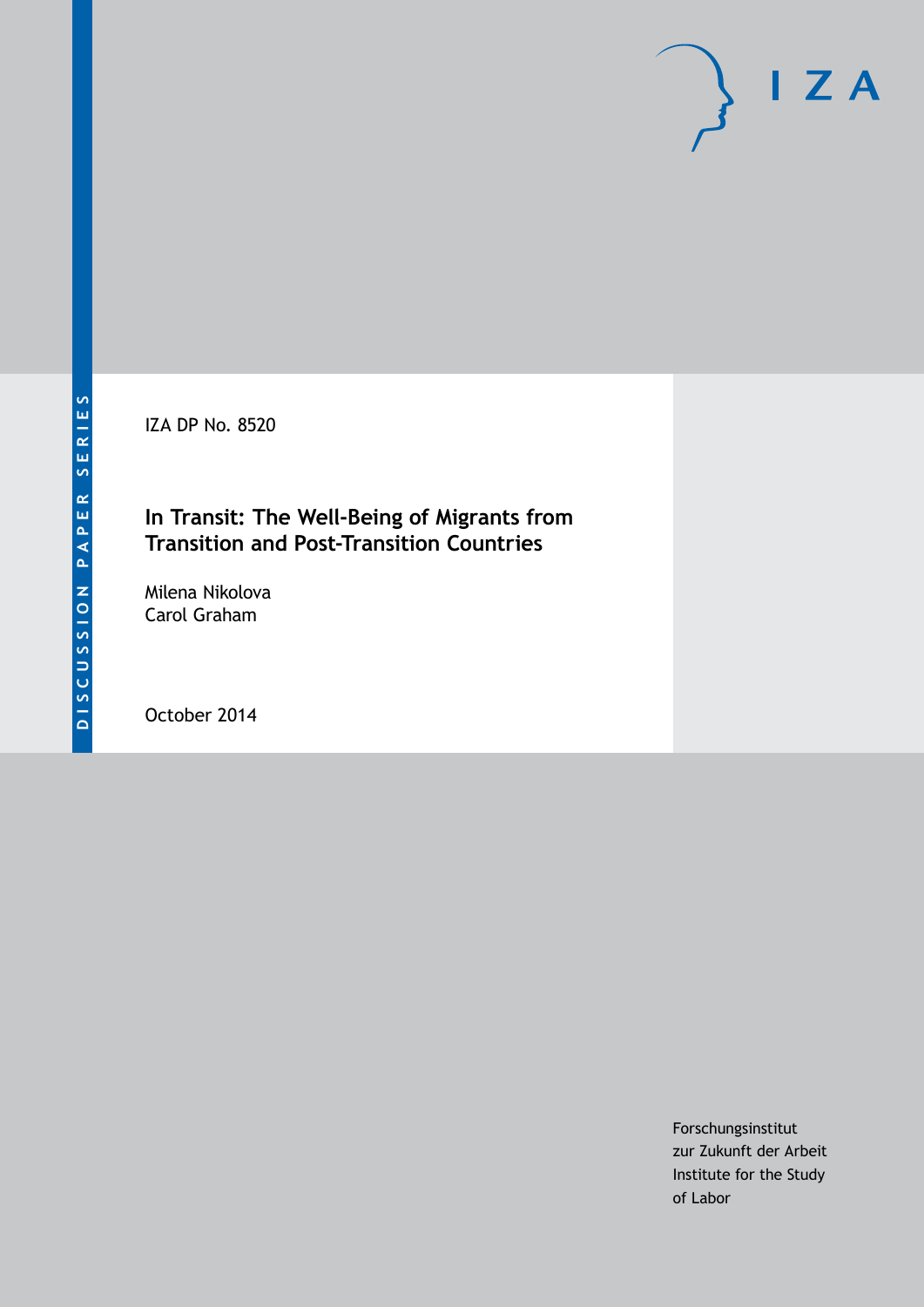# **In Transit: The Well-Being of Migrants from Transition and Post-Transition Countries**

# **Milena Nikolova**

*IZA and Brookings Institution*

## **Carol Graham**

*Brookings Institution, University of Maryland and IZA*

### Discussion Paper No. 8520 October 2014

IZA

P.O. Box 7240 53072 Bonn **Germany** 

Phone: +49-228-3894-0 Fax: +49-228-3894-180 E-mail: [iza@iza.org](mailto:iza@iza.org)

Any opinions expressed here are those of the author(s) and not those of IZA. Research published in this series may include views on policy, but the institute itself takes no institutional policy positions. The IZA research network is committed to the IZA Guiding Principles of Research Integrity.

The Institute for the Study of Labor (IZA) in Bonn is a local and virtual international research center and a place of communication between science, politics and business. IZA is an independent nonprofit organization supported by Deutsche Post Foundation. The center is associated with the University of Bonn and offers a stimulating research environment through its international network, workshops and conferences, data service, project support, research visits and doctoral program. IZA engages in (i) original and internationally competitive research in all fields of labor economics, (ii) development of policy concepts, and (iii) dissemination of research results and concepts to the interested public.

IZA Discussion Papers often represent preliminary work and are circulated to encourage discussion. Citation of such a paper should account for its provisional character. A revised version may be available directly from the author.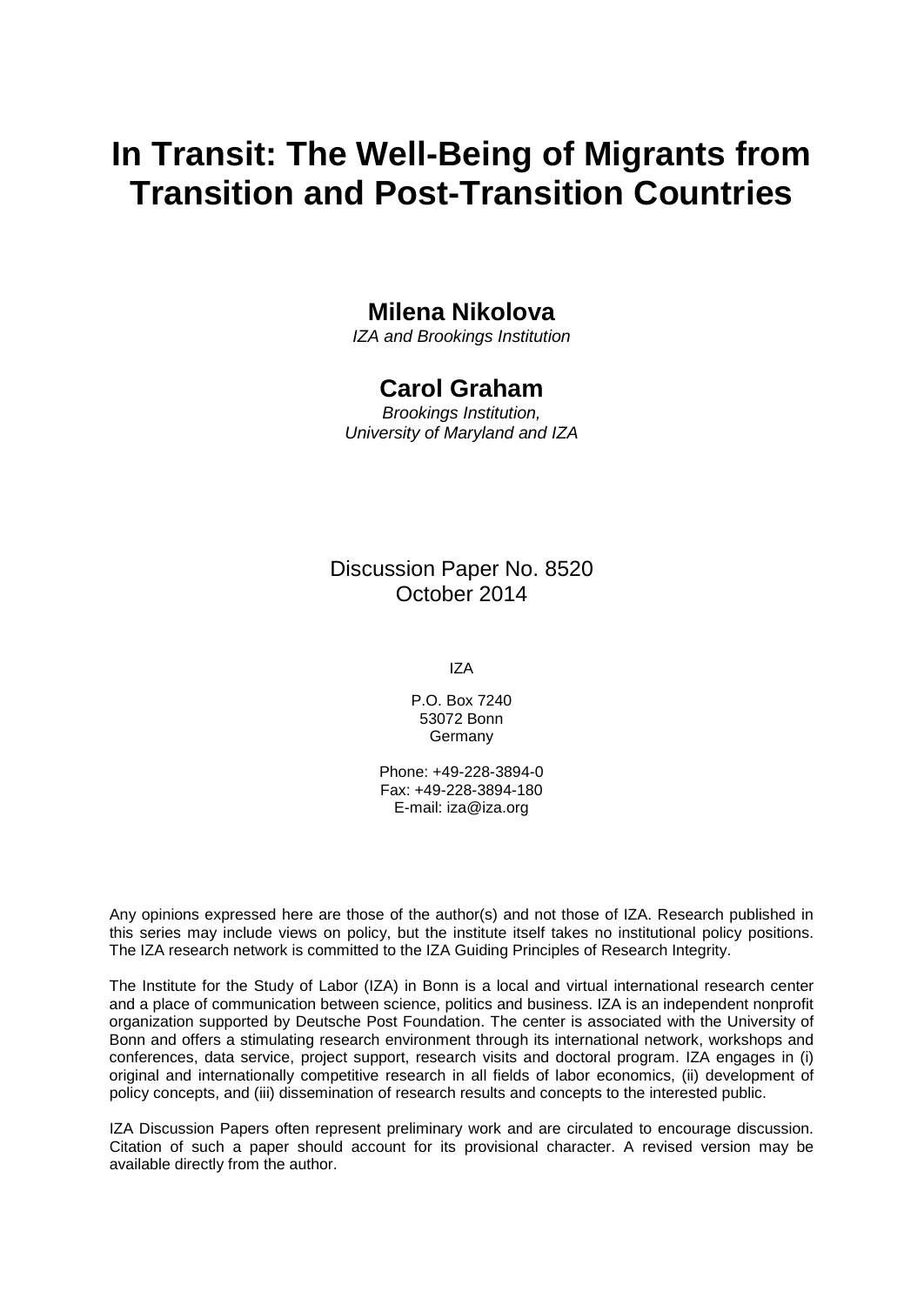IZA Discussion Paper No. 8520 October 2014

# **ABSTRACT**

# **In Transit: The Well-Being of Migrants from Transition and Post-Transition Countries**

The extant literature has focused on migration's consequences for the receiving countries. In this paper, we ask a different but important question: how much do migrants gain from moving to another country? Using Gallup World Poll data and a methodology combining statistical matching with difference-in-differences, we assess migration's effects on the wellbeing of migrants from transition economies. We contribute to the literature by showing that in addition to increasing household income, migration enhances subjective well-being and satisfaction with freedom. The results are robust to sensitivity checks. Understanding the causal effects of migration on perceived and actual well-being is crucial for an informed public policy debate and has direct implications for social cohesion and integration policy.

JEL Classification: F22, I31, J61, O15

Keywords: migration, transition economies, subjective well-being

Corresponding author:

Milena Nikolova IZA P.O. Box 7240 53072 Bonn Germany E-mail: [Nikolova@iza.org](mailto:Nikolova@iza.org)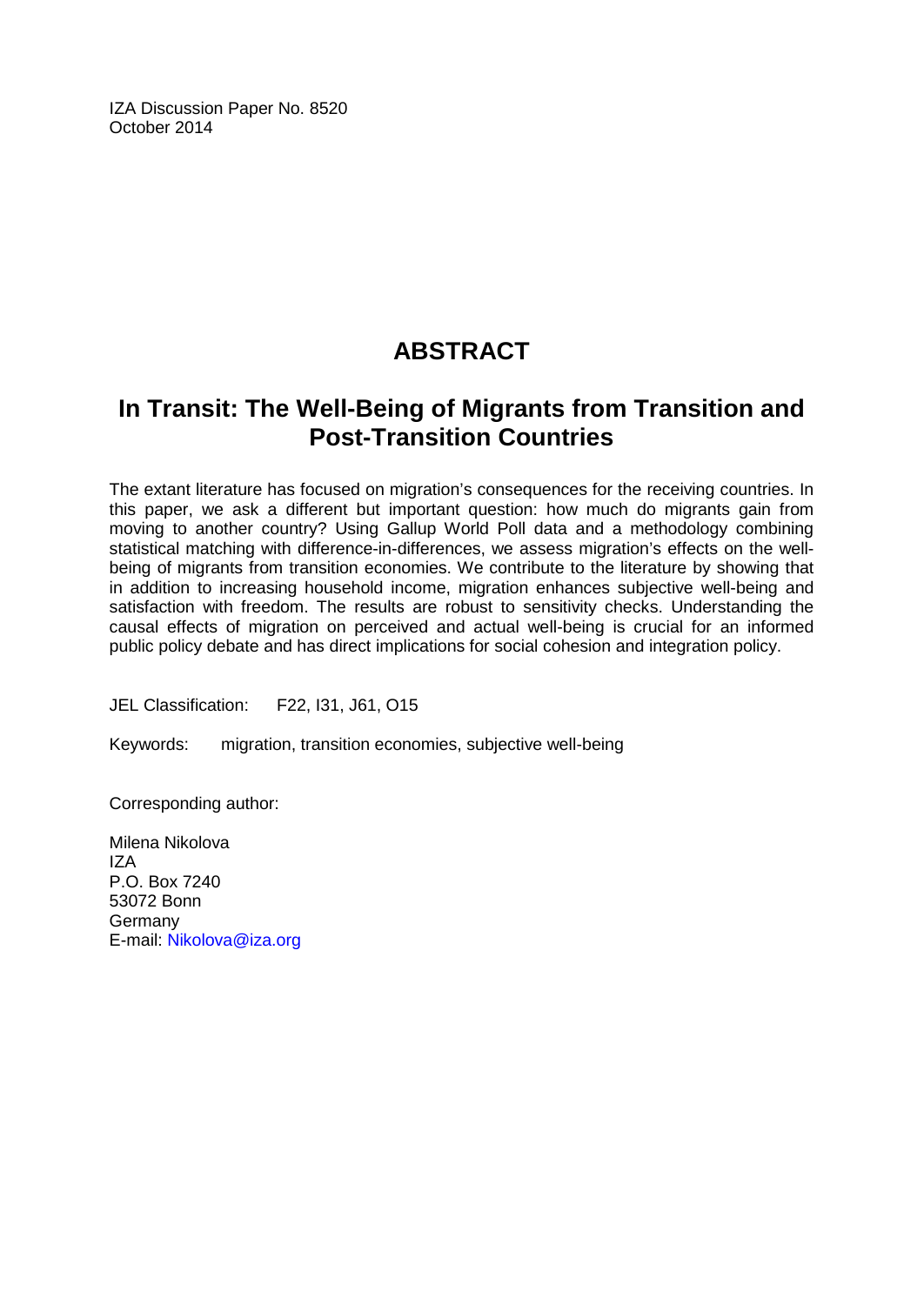#### **1. Introduction**

 $\overline{a}$ 

The recent economic crisis not only increased the demand for social protection but also revived the immigration debate by emphasizing the distributional consequences of immigration on natives in advanced economies.<sup>1</sup> In this study, we address a related but under-studied question: do the migrants gain from moving to another country? About three percent of the world's population lives outside its country of birth and most migrants move from developing to advanced societies, both to maximize their earnings and achieve a better quality of life (Hanson, 2010; Stillman, Gibson, McKenzie, & Rohorua, 2015). While migrants improve their material well-being in destination countries (Abramitzky, Boustan, & Eriksson, 2012; Clemens, Montenegro, & Pritchett, 2008; McKenzie, Stillman, & Gibson, 2010), the cross-sectional evidence on the effects of migration on subjective well-being (SWB) and quality of life is ambiguous. For example, while the majority of studies find that migration is associated with unhappiness (Simpson, 2014), immigrants from Western Europe are happier than those from the former Soviet countries in Israel (Amit, 2010; Amit & Litwin, 2010). In another study, Bartram (2013) finds that movers from Central and Eastern Europe have the same happiness levels as stayers, although migrants form Russia, Turkey, and Romania are happier, and Polish migrants are unhappier than stayers.

While existing studies have looked at the happiness consequences of migration, most of them rely on cross-sectional data and simple OLS frameworks, which fail to deal with endogeneity (Simpson, 2014). Ideally, we would like to have a dataset tracing international migrants before and after the move and allowing us compare the very same migrants with similar

<sup>&</sup>lt;sup>1</sup> See De Haas [\(2010\)](#page-41-0) for a historical perspective of the immigration debate and Grether et al. [\(2001\)](#page-41-1) for a political economy perspective on immigration. Following the policy discourse, labor economists have investigated immigration's economic and fiscal consequences for the host countries [\(Blanchflower & Shadforth, 2009;](#page-40-0) [Borjas,](#page-40-1)  [1994,](#page-40-1) [2001;](#page-40-2) [Card, 2005;](#page-40-3) [Dustmann, Frattini, & Halls, 2010;](#page-41-2) [Ottaviano & Peri, 2012\)](#page-42-0) while development scholars have studied immigration's effects on development in sending countries [\(Bhagwati & Hamada, 1974;](#page-40-4) Stark & [Wang, 2002\)](#page-43-0).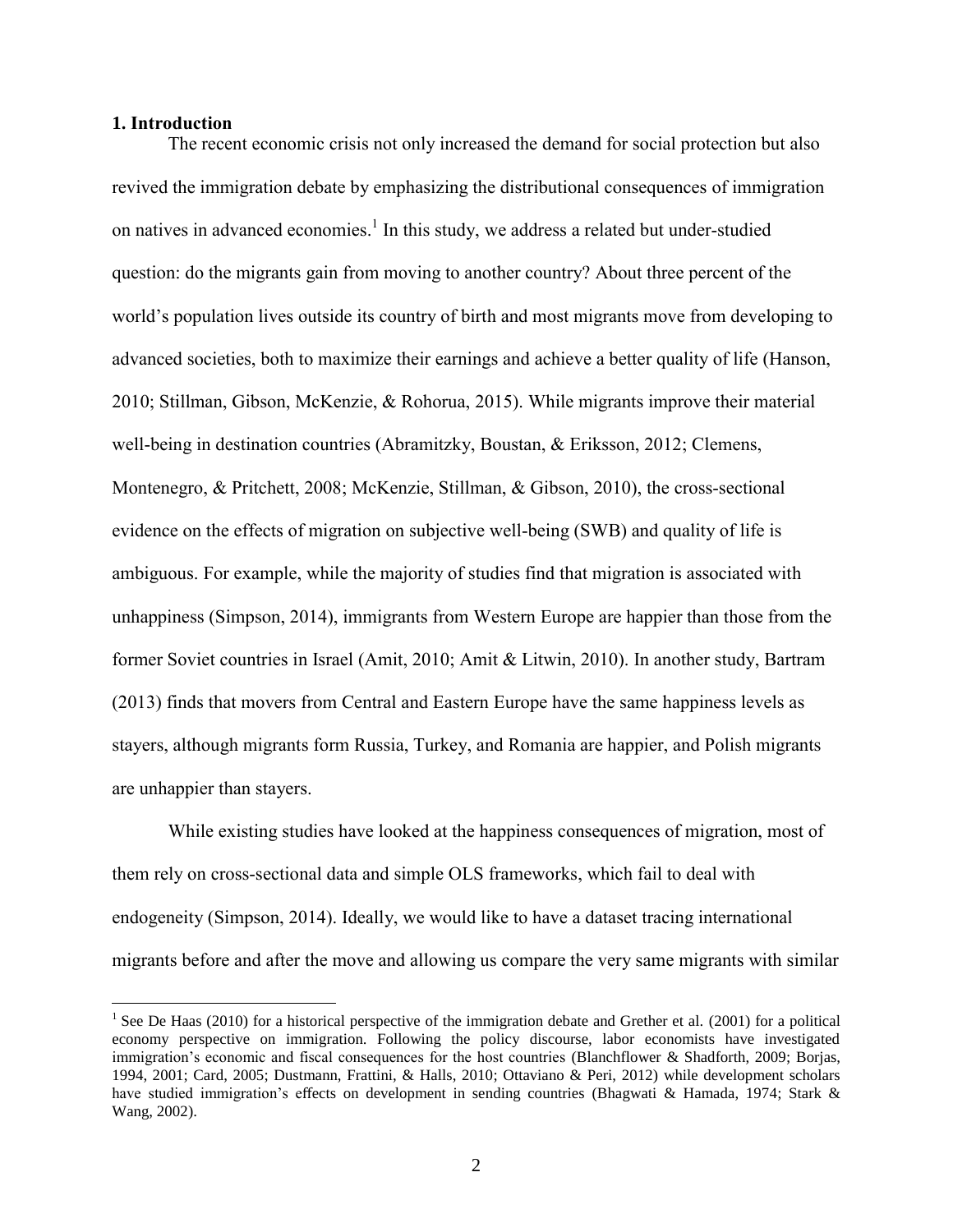individuals before and after. In the absence of an experiment and panel data tracing international migrants and stayers before and after migration, we rely on statistical techniques in order to retrieve the causal effect of migration or at least mitigate biases coming from observational data. In particular, we employ an empirical approach combining statistical matching and difference-indifferences (DID) to explore the consequences of migration on movers' incomes, subjective well-being, and freedom satisfaction.

Our main results show that migration improves the incomes, life satisfaction, and the satisfaction with freedom of movers from transition economies. The average household earnings gain from migration is about 21,000 international dollars (ID), while the mean life satisfaction benefit is about 1.0 -1.2 on a scale of 0-10. Migration also positively affects perceptions of freedom, implying that it presents new opportunities and choices for movers from transition economies. While our results can in principle be interpreted as causal, readers should exert caution when doing so. Being non-experimental, our empirical strategy is subject to several biases and limitations, discussed in Section 8.

We study migrants from transition and post-transition societies as they are quantitatively the most significant migration source for the European OECD countries (OECD, 2007) and are key sources of high-skilled migrants for advanced economies in general.<sup>2,3</sup> For example, Poland and Romania were among the top three sources of OECD migrants in 2012 (OECD, 2013). The ex-socialist countries are also geo-politically significant as they border China, Iran, and Turkey, and some are European Union members. Studying transition economies as a group is appropriate

<sup>&</sup>lt;sup>2</sup> This paper uses the list of advanced economies from the International Monetary Fund (IMF) Appendix Table B [\(2014\)](#page-41-3). This comprises the following 30 countries: Austria, Australia, Belgium, Canada, Cyprus, Denmark, Finland, France, Germany, Hong Kong, Greece, Iceland, Ireland, Israel, Italy, Japan, Korea, Luxembourg, Malta, Netherlands, New Zealand, Norway, Portugal, Singapore, Spain, Sweden, Switzerland, Taiwan, United Kingdom, United States. Gallup does not poll San Marino. While the IMF considers the Czech Republic, Estonia, Latvia, Slovakia, and Slovenia advanced economies, we include them in the source countries list.

<sup>&</sup>lt;sup>3</sup> Over 10 million migrants from these post-socialist nations (about 14 percent of all migrants) live in the advanced OECD countries (OECD, 2008).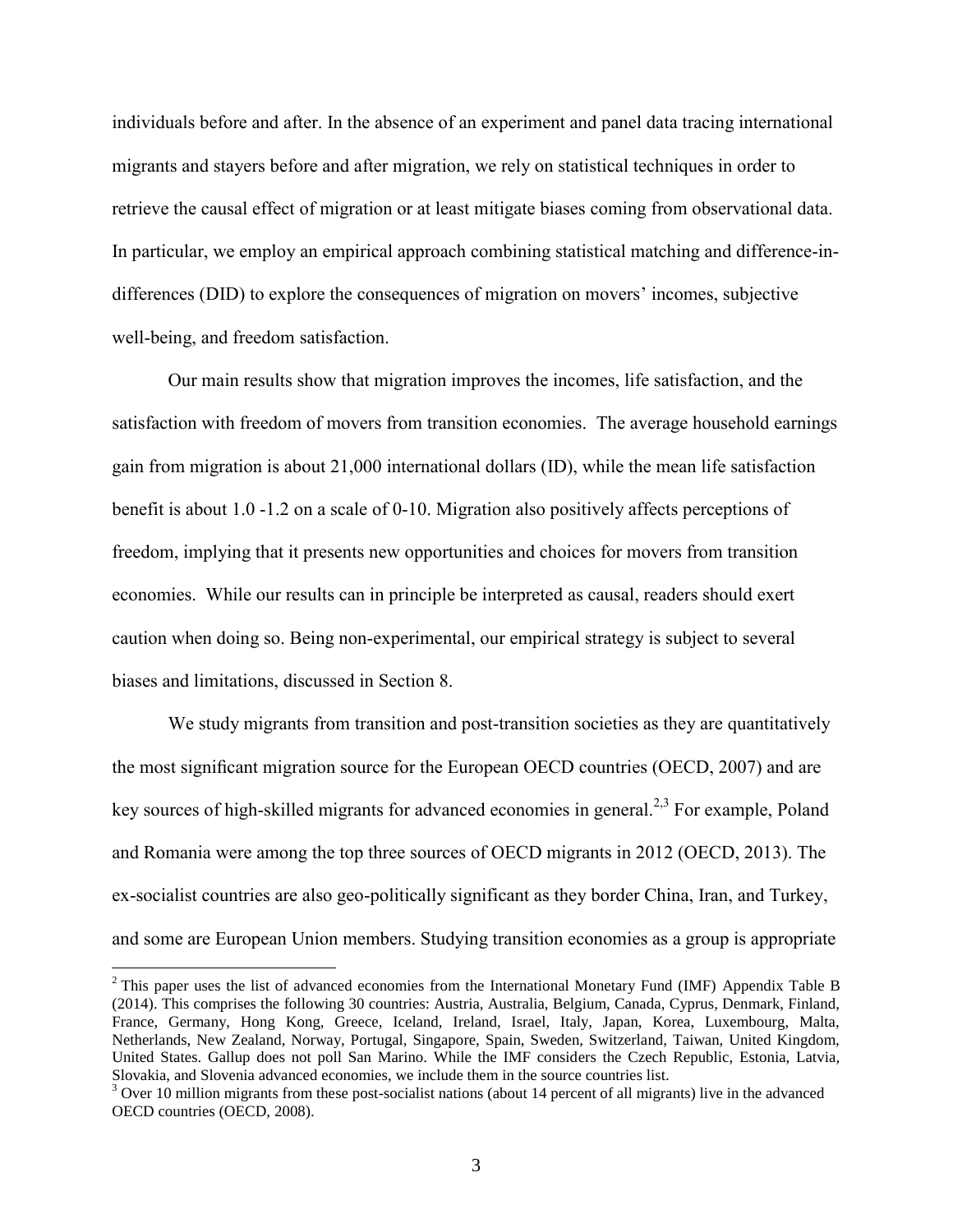as many of them have similar economic conditions and face comparable migration regimes and restrictions.<sup>4</sup> While migrants from transition economies are a rather homogenous group, we exploit the variation in migrants' experiences in the destination countries to analyze the well-being consequences of migration.

Studying the well-being consequences of migration is policy-pertinent for several reasons. From the destination governments' point of view, immigrant quality of life is instrumentally important for social outcomes such as public health and productivity (De Neve, Diener, Tay, and Xuereb, 2013). For example, positive affect and happiness have beneficial impacts on labor market productivity (Oswald, Proto, & Sgroi, 2009), income (De Neve & Oswald, 2012; Graham, Eggers, & Sukhtankar, 2004), and health (Graham, et al., 2004). Happier immigrants are therefore less likely to be dependent on the host nations' welfare and healthcare systems and may integrate more easily (Ivlevs, 2014). Immigrant life dissatisfaction may, however, be symptomatic of lack of assimilation or social exclusion (Safi, 2010; Sen, 2000). From the sending countries' perspective, emigrant well-being is important not only for issues related to brain drain but also as migrants send remittances and contribute through investments, the spread of ideas, and technology.

This study makes several contributions to the extant literature. First, instead of focusing on a single quality of life dimension, it estimates migration's effects on three well-being metrics,

<sup>&</sup>lt;sup>4</sup> Transition economies share a common socialist past, recently underwent or are still going through transitions to democracy and market economy, are geographically close, and culturally similar. While severely restricted during socialism, emigration from Central and Eastern Europe (CEE) and the Former Soviet Union (FSU) rose after 1989. Opening the borders, combined with political and economic instability, and ethnic conflict in some countries, induced many transition citizens to vote with their feet. While about 130,000 emigrants left these socialist states to live in advanced economies between 1980 and 1987, more than 1 million emigrated each year between 1990 and 1994 [\(UN, 2002\)](#page-43-1). The transition countries are: Albania, Armenia, Azerbaijan, Belarus, Bosnia and Herzegovina, Bulgaria, Croatia, Czech Republic, Estonia, Georgia, Hungary, Kazakhstan, Kosovo, Kyrgyz Republic, Latvia, Lithuania, Macedonia FYR, Moldova, Mongolia, Montenegro, Poland, Romania, Russian Federation, Serbia, Slovak Republic, Slovenia, Tajikistan, Turkmenistan, Ukraine, Uzbekistan. Post transition-countries are the ten member states which joined the EU between 2004-2007 (EU-10): Bulgaria, Czech Republic, Estonia, Hungary, Latvia, Lithuania, Poland, Romania, Slovakia, and Slovenia. Croatia joined the EU in July 2013.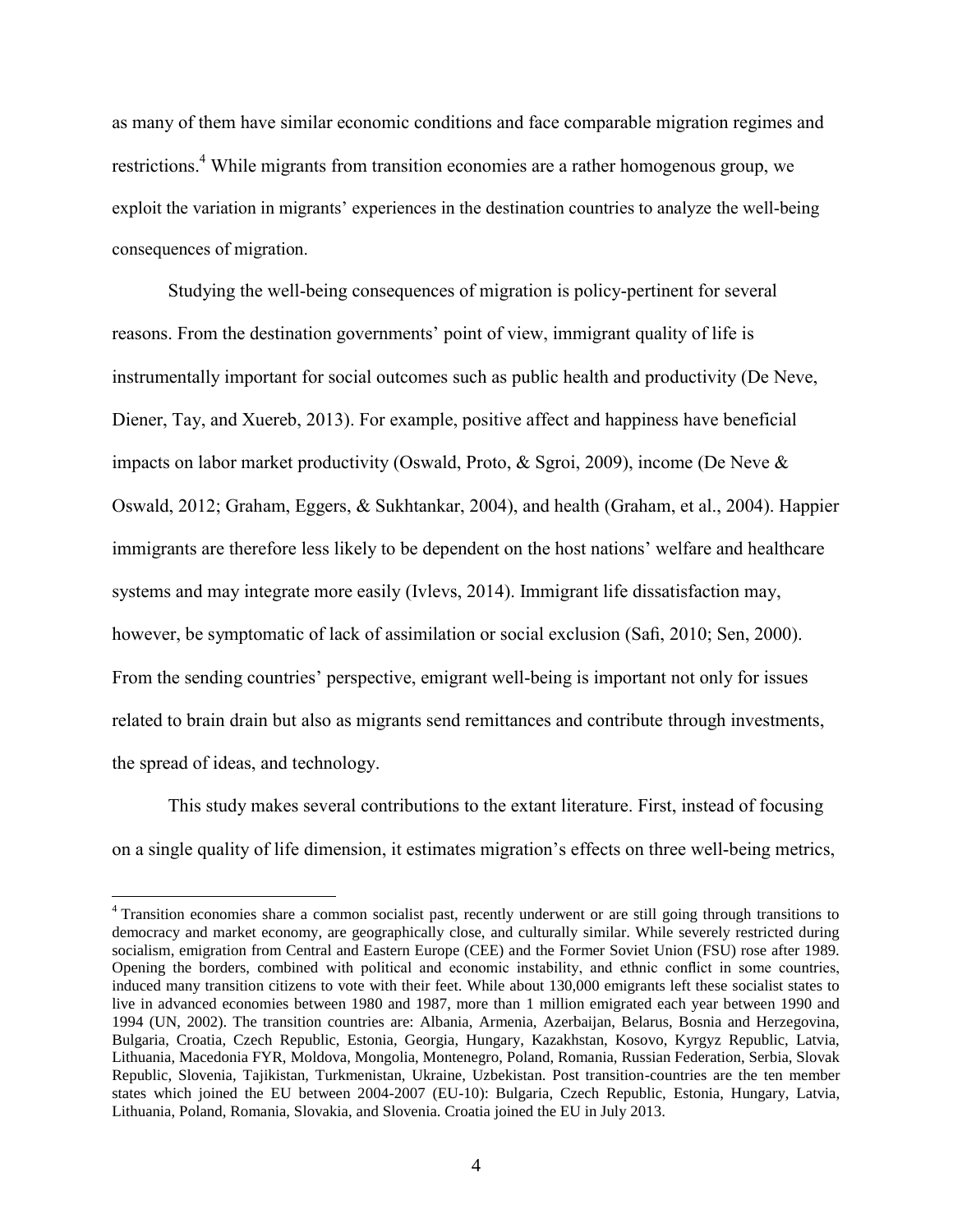namely income (PPP-adjusted), life satisfaction, and freedom satisfaction. As such, this paper recognizes that measuring the causes and consequences of migration relying on objective measures (such as income, wages, and employment) provides an incomplete perspective of the true socio-economic impacts of this phenomenon. Second, it studies migration from transition economies to advanced countries. Third, it employs a methodology combining propensity score matching (PSM) and difference-in-differences (DID) to discern, to the extent possible, wellbeing changes caused by migration. Our results imply that by voting with their feet, migrants from transition economies achieve higher perceived and actual well-being and quality of life.

Though not specific to transition economies, research suggests that migrants positively affect destination countries' fiscal outcomes (OECD, 2013) and natives' subjective well-being (Akay, Constant, & Giulietti, 2014; Betz & Simpson, 2013). In addition, Dustmann et al. (2010) show that Central and Eastern European migrants from the 2004 EU enlargement are almost 60 percent less likely than natives to receive various forms of public assistance in the UK. In conjunction with our findings, these results imply that migration from transition economies might present substantial development opportunities for both receiving and sending countries.

#### **2. Literature and Theory**

#### **2.1.Well-being and Migration**

We build on scholarship related to well-being measurement and on the literature on the well-being effects of migration. First, SWB studies have burgeoned amidst the growing consensus that income-based metrics are insufficient to understand all aspects of the human condition, especially given that objective well-being can coexist with un-happiness and frustration (Stiglitz, Sen, & Fitoussi, 2009). While economists prefer studying revealed choice and income as opposed to self-reported subjective states, Easterlin's seminal study (1974) used

5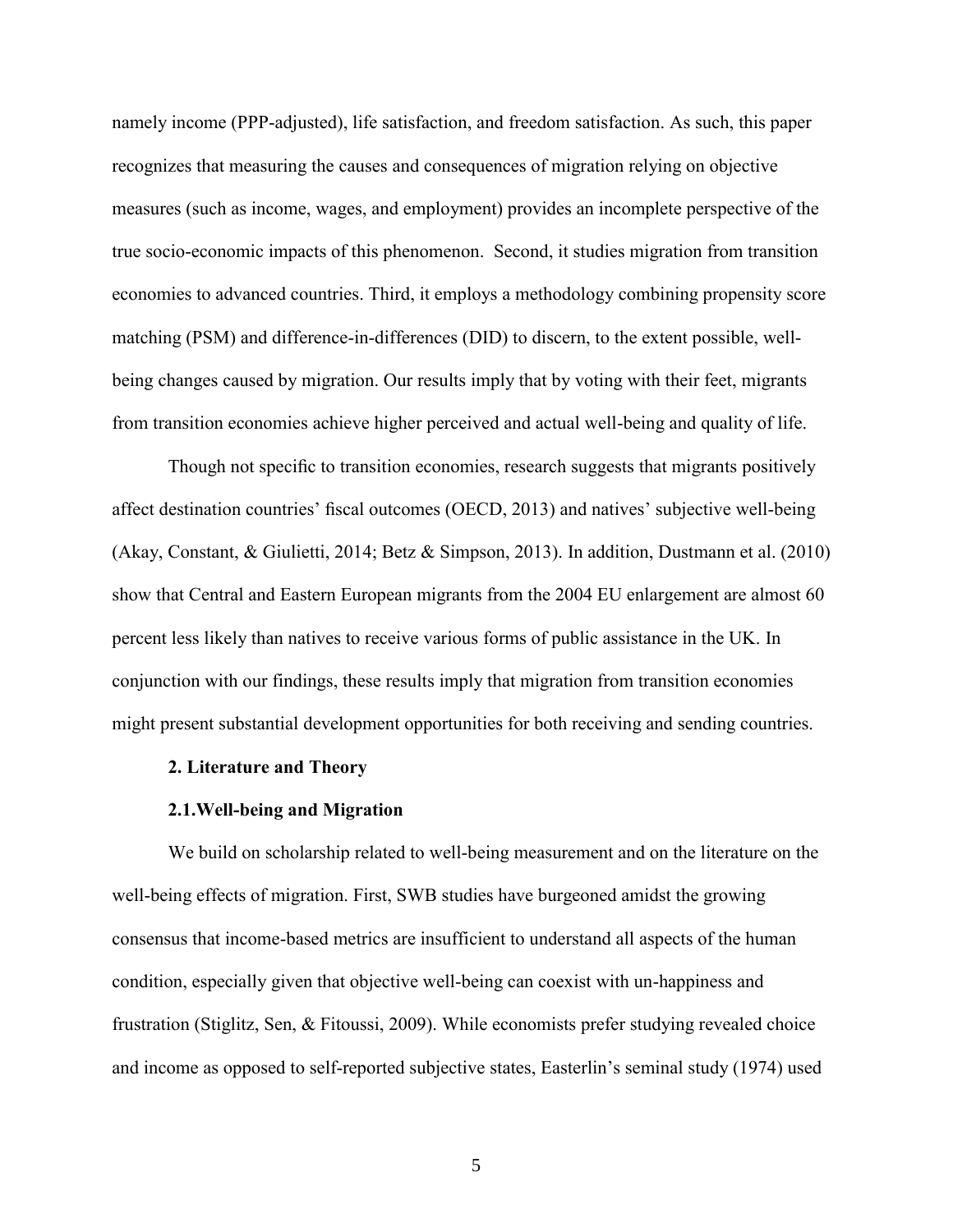self-reported happiness data to examine their relationship with economic growth and income. Building on early contributions to happiness economics (Morawetz et al., 1977; Oswald, 1997; Tinbergen, 1991; Winkelmann & Winkelmann, 1998), Ng (1996, 1997) proposed that happiness is measurable while Kahneman et al.'s (1997) paper furnished an axiomatic defense of experienced utility and suggested applications to economics (Di Tella, MacCulloch, & Oswald, 2001). Several decades of research have demonstrated that the key SWB determinants are consistent across different societies and levels of development (Dolan, Peasgood, & White, 2008; Graham, 2009; Helliwell, Barrington-Leigh, Harris, & Huang, 2010). There is, moreover, a consensus that SWB metrics are valid and reliable, psychometrically sound, and comparable across respondents (Diener, Inglehart, & Tay, 2013; Diener, Suh, Lucas, & Smith, 1999; OECD, 2011, Helliwell and Barrington-Leih, 2010). Specifically regarding comparability, DiTella and MacCulloch (2006) conclude that problems related to interpersonal comparisons of SWB scores are mitigated or eliminated when considered in groups and Durand and Smith (2013) explain that as they are "self-anchoring," life evaluation scales are less sensitive to how people use measurement scales. Finally, data from 160 countries from around the world show that people's SWB scores are determined by similar circumstances and in the same way (Graham, 2009; Helliwell and Barrington-Leigh, 2010).

Second, the income increases due to migration could be as high as 260-270 percent (Clemens, et al., 2008; McKenzie, et al., 2010). Despite this, studies using cross-sectional data show that internal and international migrants experience unhappiness (Bartram, 2011; De Jong, Chamratrithirong, & Tran, 2002; Knight & Gunatilaka, 2010; Safi, 2010; Stillman, et al., forthcoming).<sup>5</sup> Comparing the outcomes of migrants and stayers is misleading, as well-being

 $<sup>5</sup>$  In one exception, Erlinghagen [\(2012\)](#page-41-4) finds that German movers are happier and more satisfied with their lives than</sup> stayers.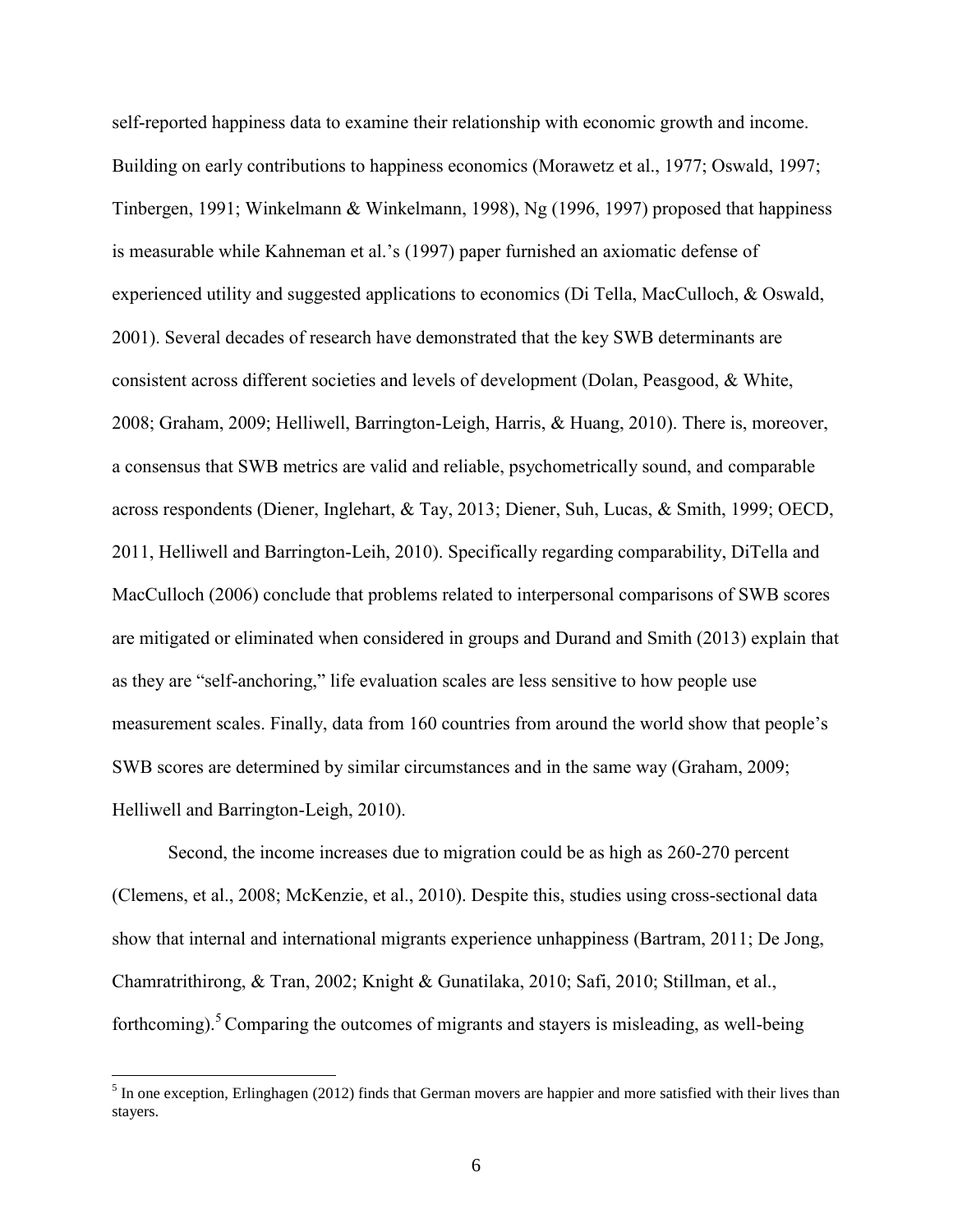gains (or losses) may actually reflect unobserved differences in ability, risk tolerance, and motivation (McKenzie, et al., 2010). Obtaining causal estimates is difficult in the absence of experiments and panel data tracing migrants before and after leaving. In addition, because SWB studies predominantly use cross-sectional data to compare migrants and natives in destination countries (Baltatescu, 2007; Bartram, 2010; Safi, 2010) or movers and stayers in the sending countries (Bartram, 2013; Erlinghagen, 2012), they cannot adequately demonstrate migration's causal impacts.<sup>6</sup>

Immigrants are unhappier than natives in destination countries, but the result varies by country of origin and the comparison gorup (Simpson, 2014). First, in Israel, immigrants from Western Europe are happier than those from the former Soviet countries [\(Amit, 2010;](#page-40-5) [Amit &](#page-40-6)  [Litwin, 2010\)](#page-40-6). First generation immigrants are happier than their second-generation counterparts [\(Safi, 2010;](#page-42-1) [Senik, 2011\)](#page-42-2). Second, migrants are less happy than natives in Europe [\(Baltatescu,](#page-40-7)  [2007;](#page-40-7) [Safi, 2010;](#page-42-1) [Senik, 2011\)](#page-42-2) and the United States [\(Bartram, 2011\)](#page-40-8). Third, research on internal migrants shows that East-to-West German migration is associated with happiness [\(Melzer, 2011\)](#page-42-3) while research on Thailand [\(De Jong, Chamratrithirong, & Tran, 2002\)](#page-41-5) and Finland (Ek, [Koiranen, Raatikka, Järvelin, & Taanila, 2008\)](#page-41-6) show the opposite result. Using panel data on British internal migrants, Nowok et al. (2011) demonstrate that before migration, migrants experience unhappiness, then they experience happiness during the process of migration, but their happiness declines post-migration. Some of the divergent findings in the literature could be due to timing – i.e., measuring migration's effects on well-being at different points in time.<sup>7</sup>

Birth country is also pivotal for explaining differences between the earnings of migrants with the same skills but coming from different political and economic conditions (Borjas, 1987).

<sup>&</sup>lt;sup>6</sup> For an exception, see Stillman et al. (2015).

<sup>7</sup> Bartram shows that migrants from Northern (Belgium, Switzerland, France, Germany, Britain, and the Netherlands) to Southern Europe (Spain, Portugal, Greece and Cyprus) are less happy [\(Bartram, 2014\)](#page-40-9).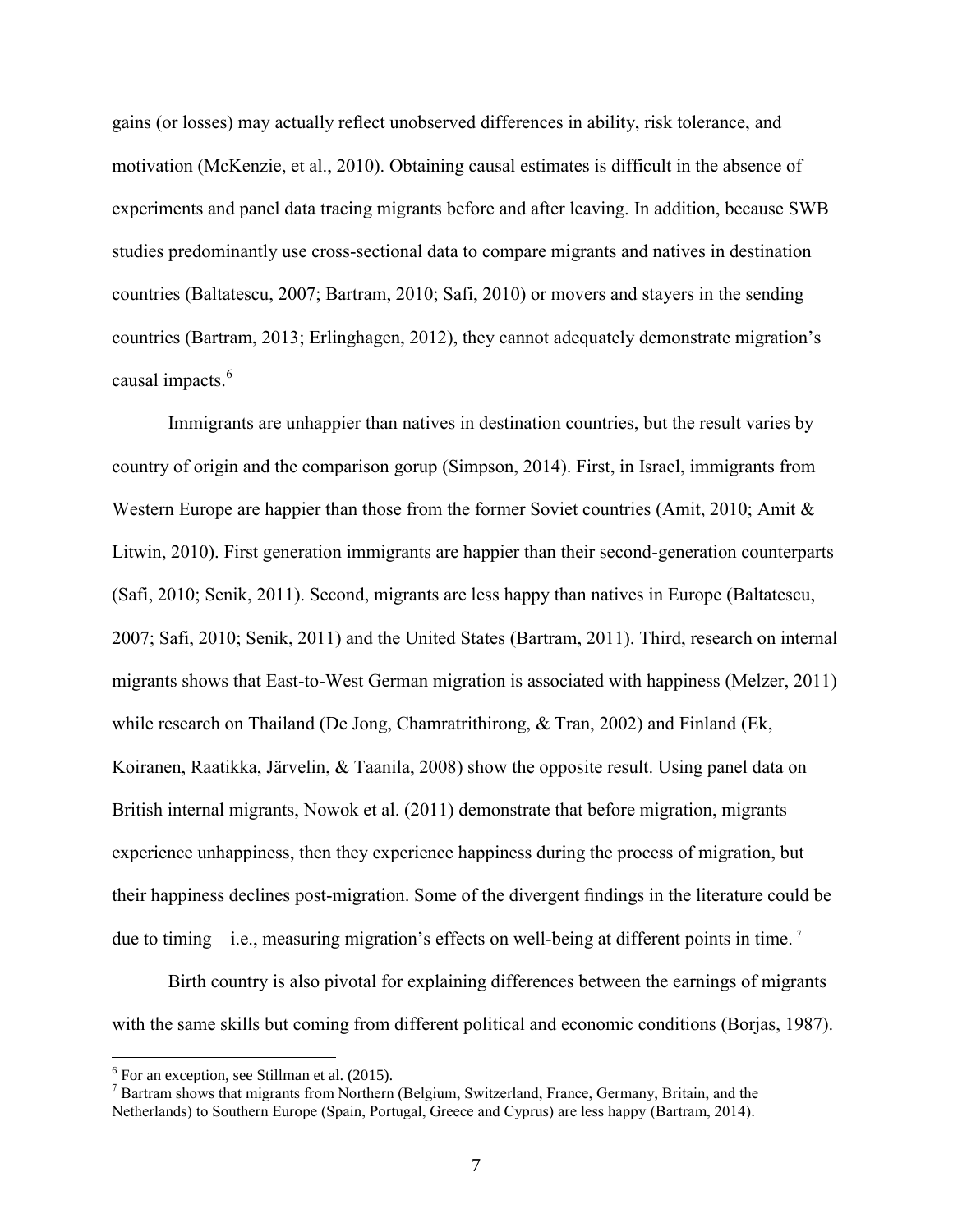Bartram (2013) also finds that after controlling for selection into migration, Central and Eastern European (CEE) migrants are not happier than stayers, though there is a positive effect of migration on happiness among migrants from Russia, Turkey, and Romania, and a negative effect for Polish migrants.

Furthermore, the consequences of migration depend on the well-being outcome. Based on experimental data from an immigration lottery of Tongans leaving for New Zealand, Stillman et al. (2015) find that movers' hedonic well-being declined despite income improvements in income, mental well-being, and income adequacy perceptions. Building on the extant literature, this study assesses migration's effects on three well-being outcomes: real annual household income, subjective well-being (i.e., global life evaluation), and satisfaction with freedom.

#### **2.2.Migration Theories**

 $\overline{a}$ 

International migration theories generally assume that income maximization motivates the migration decision. For example, *micro-level theories* view moving as the resultant of a costbenefit calculation by rational actors seeking to maximize the net monetary gain from migration (Massey et al., 1993). An extension of the classic Roy model predicts, for instance, that if earnings in the source and destination countries depend on a single factor which is transferable across borders and there are no migration costs, a worker will move to a destination country which maximizes his or her earnings (Borjas, 2014). 8 In addition, *macro-level models* predict that international migration is due to the wage differentials between countries and that labor markets are the most important drivers of migration (Massey, et al., 1993).

A large empirical literature has examined migration policies and push- and pull- factors determining the global movement of people (Beine and Parsons, 2012; de Haas, 2011; Hatton

<sup>&</sup>lt;sup>8</sup> The relative skill transferability across borders and country-specific knowledge and experiences are also relevant when selecting a host country [\(Danzer & Dietz, 2014\)](#page-41-7).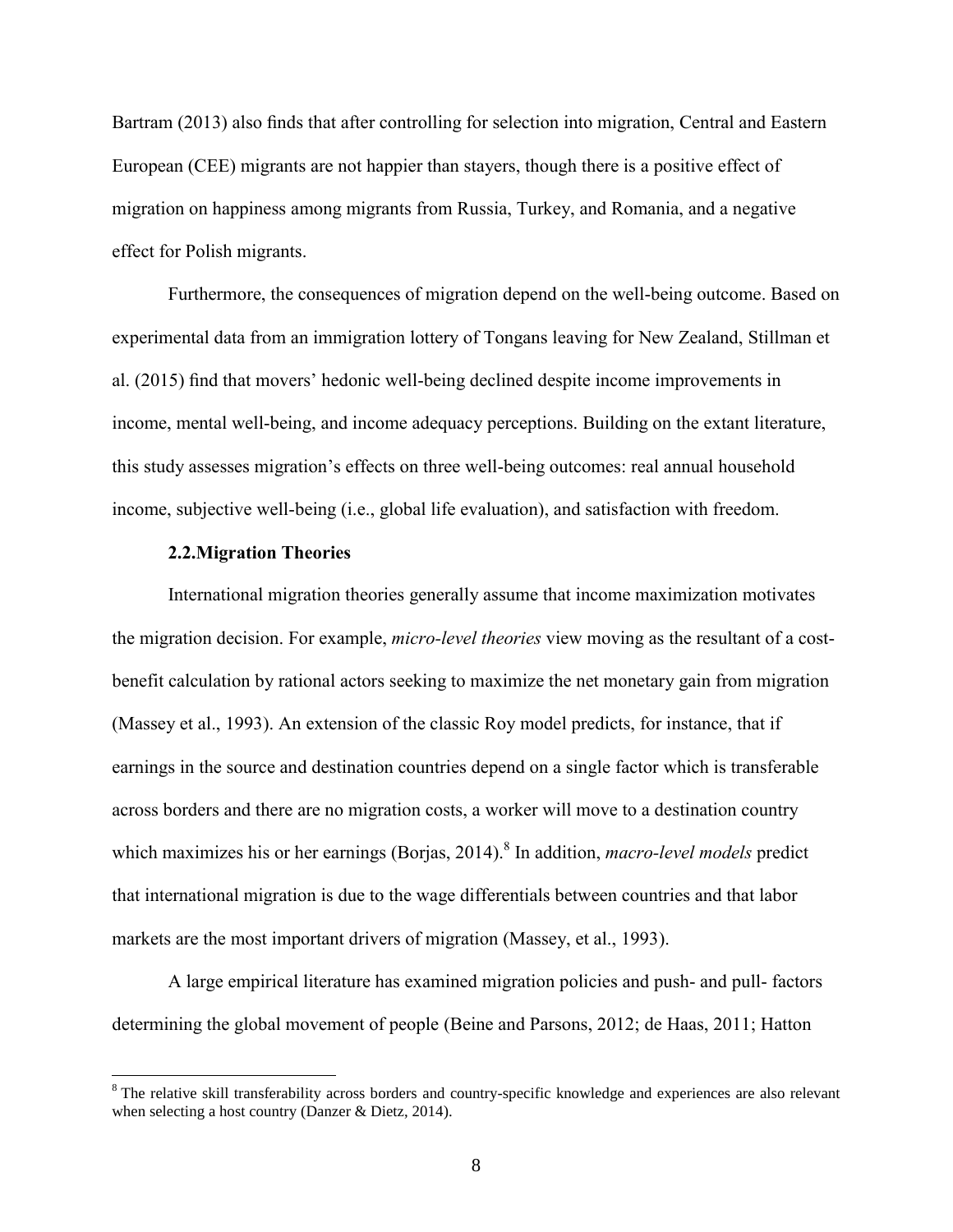and Williamson, 2002; Mayda, 2010; Zimmermann, 1996). The drivers of economic migration include absolute and relative poverty (Czaika & de Haas, 2012; Stark & Taylor, 1989), (dis)satisfaction with public goods (Dustmann and Okatenko, 2014), institutions (Bertocchi  $\&$ Strozzi, 2008), the income gap between origin and destination countries and the destination's immigration laws (Ortega & Peri, 2009), among others. In addition, migrant networks furnish information, help, and ethnic goods to movers (Bauer, Epstein, & Gang, 2000). These results suggest that while important, economic concerns are not the only drivers of the international movement of people. Non-economic factors and quality of life aspirations are also relevant. For instance, Graham and Markowitz (2011) were the first to show that respondents from Latin America with higher than average incomes but lower than average happiness scores are more likely to express emigration intentions.

Specifically for transition economies, Polish movers migrate to improve their household's relative income position in the community (Stark, Micevska, & Mycielski, 2009). The children of former Latvian migrants are more likely to migrate, meanwhile (Ivlevs & King, 2012b). More educated respondents from Kosovo and Albania are also more likely to emigrate (Ivlevs & King, 2012a; Papapanagos & Sanfey, 2001) and so are male Albanians, and free market supporters (Papapanagos & Sanfey, 2001). Blanchflower and Shadforth (2009) discover that the migration propensity from the ex-socialist countries which joined the European Union in 2004 is, unsurprisingly, inversely correlated with GDP per capita in the origin country, as well as with life satisfaction. They also find that migration propensity is positively associated with unemployment rates.

 $9$  Inequality, population density, and the net interregional migration rate are positively related to Polish emigration; unemployment has a negative association but absolute income and poverty have no influence (Stark et al., 2009).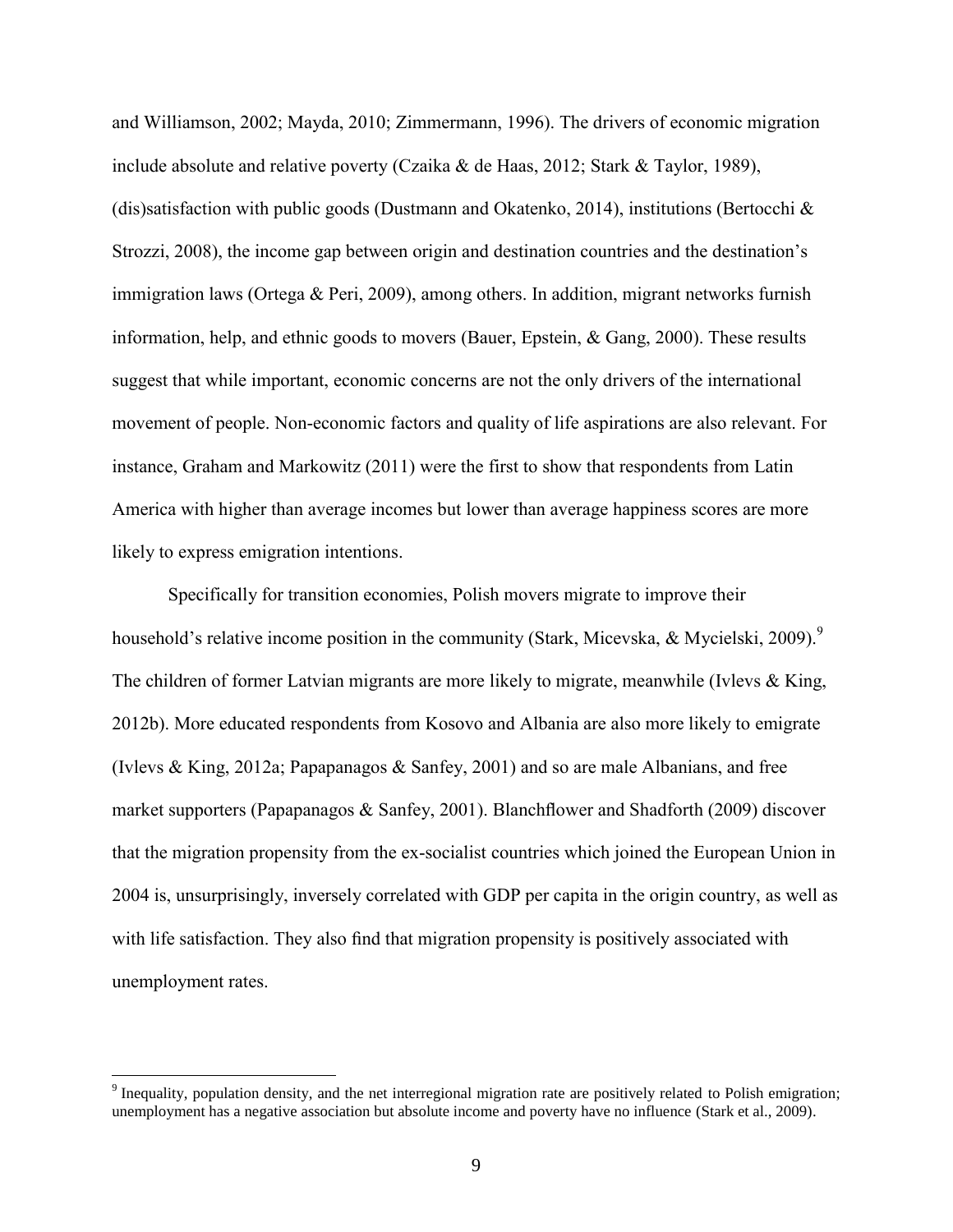#### **2.3.Analytical Model**

We posit that the migration decision is motivated by a desire to enhance one's quality of life, defined and measured using a range of perceived and actual well-being indicators. This section presents a simple model of the individual migration decision (Sjaastad, 1962). Let *Uit* be the individual utility at time *t*,  $U_{it}$  be the expected utility after migration at time *t'*, and  $C_{it,t}$  be the monetary and psychological costs of migration. Moving costs include: *direct expenses* such as transportation costs, language courses, and visa fees; *opportunity costs* of foregone earnings and opportunities at home, and *psychological costs* related to separation from family and friends. In each time period,  $U_i$  is a function of income and consumption (I), subjective well-being (H), and freedoms and opportunities (F). Specifically:

$$
U_{it} = U_t (u_1 (I_{it}), u_2 (H_{it}), u_3 (F_{it}))
$$
 and

$$
U_{it'} = U_{t'} \ (u_1(I_{it'}), u_2(H_{it'}), u_3(F_{it'}))
$$

where  $u_1$  (.),  $u_2$  (.), and  $u_3$  (.) are the respective sub-utility functions for consumption, subjective well-being, and freedom, respectively, and are increasing at a decreasing rate in their argument. Each sub-utility in each time period is conditional on individual characteristics.

An individual *i* living in a transition economy considers whether to relocate to an advanced economy if the expected utility from migration exceeds its pecuniary and psychological costs  $U_{it'} - U_{it} > C_{it,t'}$ . The probability of migration Pr(M =1|X<sub>i</sub>) = Pr( $U_{it'} - U_{it}$  –  $C_{it,t}$ <sup>2</sup> 0|X<sub>i</sub>).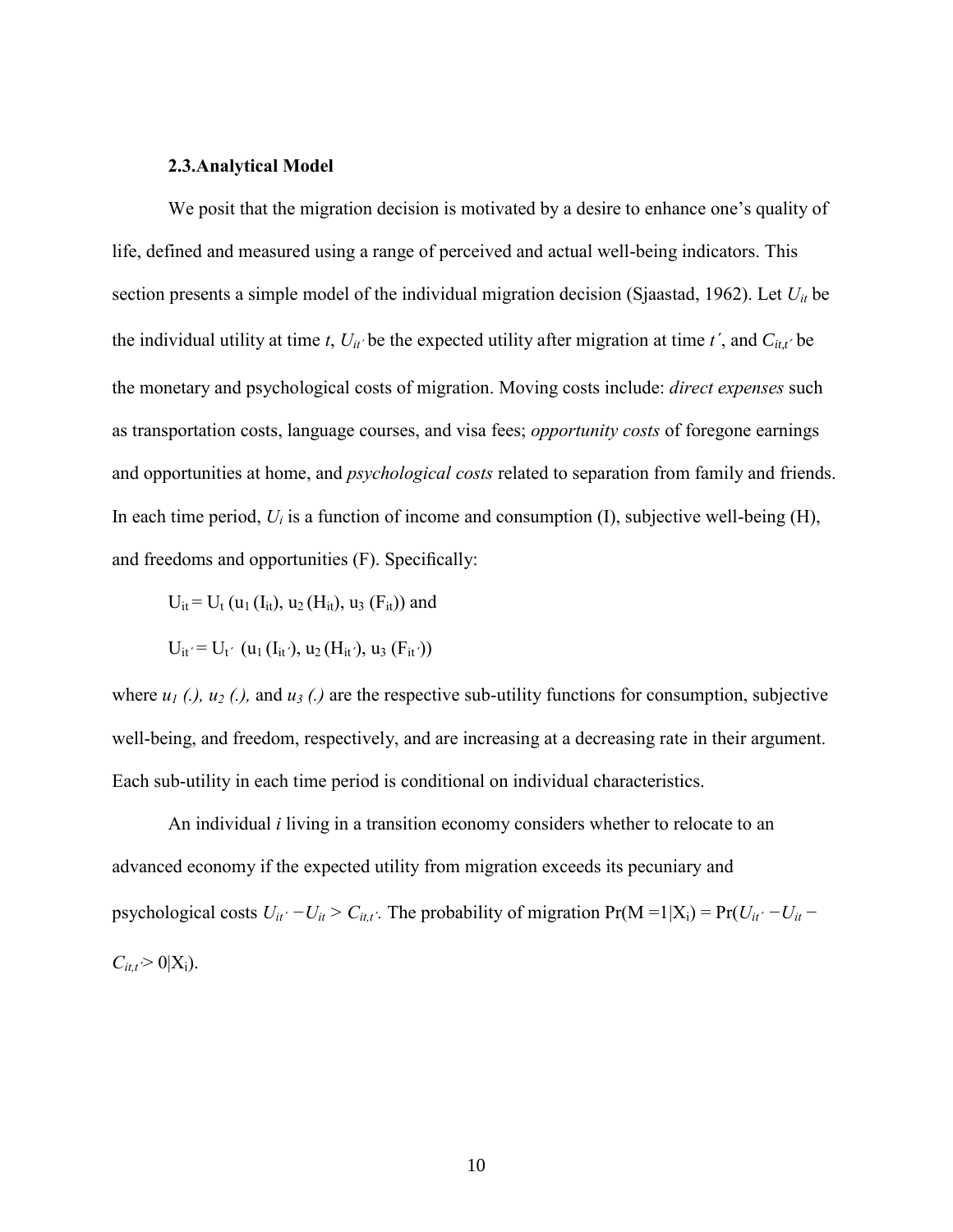#### **3. Estimation Strategy 3.1.Empirical Challenges and Objectives**

Self-selection, i.e., the fact that migrants differ from stayers in terms of risk tolerance, skills, motivation, and wealth, is the main challenge for assessing the causal impact of migration on well-being (McKenzie, 2012). For example, migrants have higher aspirations (Czaika & Vothknecht, 2014) and may be less risk-averse than non-migrants and risk preferences may also be correlated with well-being outcomes. Reverse causality is another methodological concern. For instance, while migration may affect happiness, those dissatisfied with their lives are more likely to migrate (Cai, Esipova, Oppenheimer, & Feng, 2014; Chindarkar, 2014; Graham & Markowitz, 2011; Otrachshenko & Popova, 2014).<sup>10</sup> Moreover, if migration is costly, relatively well-off individuals will be more likely to migrate and a cross-sectional comparison would simply pick the effect of pre-migration status on post-moving income.

While studies have dealt with selection and reverse causality in several ways, including assuming selection on observables, using instrumental variables, and matching, only experimental data can establish causality.<sup>11</sup> In the absence of an experiment and a panel tracing migrants before and after moving, we use available pooled cross-sectional data and statistical matching to create a two-period synthetic panel of observably similar migrants and stayers. We then employ DID to assess the effects of migration on well-being. To our knowledge, this is the first paper employing this methodology in the context of international migration.<sup>12</sup>

 $10$  In one exception, using instrumental variables, Ivlevs (2014) discovers that potential migrants from transition economies are positively selected on life satisfaction.

 $11$  Under certain conditions, non-experimental methods such as difference-in-differences (DID) produce results that are reasonably close to experimental findings (McKenzie et al., 2010).

 $12$  Sandi and Winters (2014) apply a similar methodology in the context of internal migration.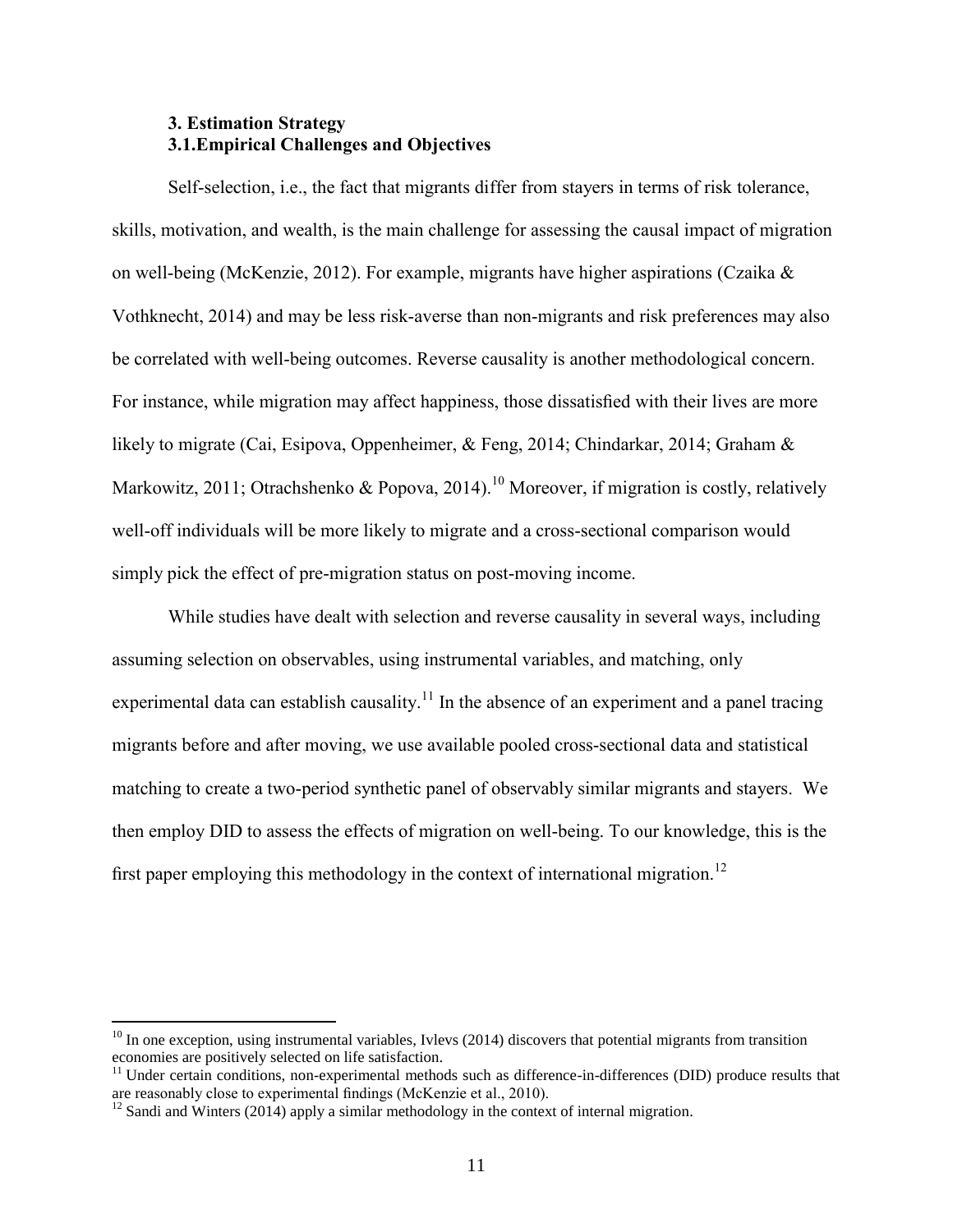Let  $M_{it} \in \{0,1\}$  be an indicator for whether transition country migrant *i* moved to an

advanced country in time period *t*. Let  $Y_{it}$  be the well-being outcome before migration and  $Y_{it}$  be the well-being outcome post-migration. The causal effect of migration is:

$$
Y_{it'} - Y_{it} \tag{1}
$$

Because the counterfactual outcome  $Y_{it}$  is unobserved, the estimation focuses on the average treatment effects (ATT) (Caliendo & Kopeinig, 2008):

$$
E{Yt' - Yt | M=1} = E{Yt' | M=1} - E{Yt | M=1}
$$
\n(2)

As they are unobserved, the counterfactual mean outcomes  $E{Y_t | M=1}$  (i.e., the wellbeing outcome of migrants had they not migrated) must be constructed using statistical methods. Using the well-being outcomes of those who did not migrate  $E{Y_t | M=0}$  as a counterfactual will not deal with selection problems as factors that influence selection into migration likely also affect the well-being outcomes (Caliendo & Kopeinig, 2008). In summary, our empirical strategy comprises two major steps: (i) identifying migrants and stayers before and after migration (i.e., four analysis groups in total) and (ii) computing the DID for their well-being outcomes (i.e., household income, evaluative well-being, and satisfaction with freedom).

#### **3.2.Analysis Groups**

Based on a discussion in Blundell and Costa Dias (2000), for each migrant after migration, we use PSM to find an observably similar migrant counterpart before migration, and then apply PSM again to find observably similar stayers for before and after comparisons, with the end-goal being the creation of a synthetic panel with the following analysis groups (see figure 1 and table 1).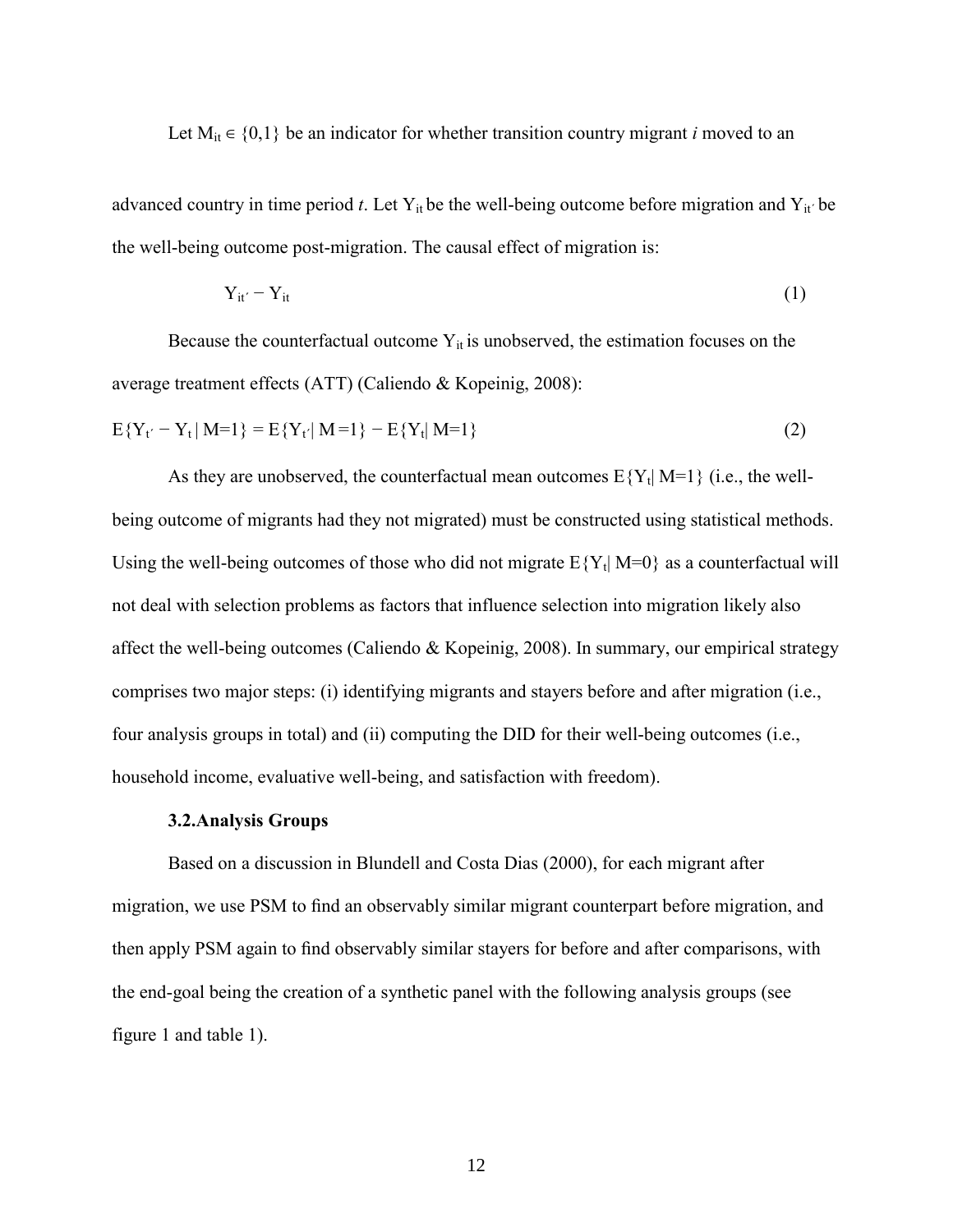

*Source:* Authors.

| Table 1. Analysis Groups |  |
|--------------------------|--|
|--------------------------|--|

| <b>Time period/Location</b> | <b>Before</b>                                                                                                                                                                                                                                                                                                                                                                                  | After                                                                                                                                                              |
|-----------------------------|------------------------------------------------------------------------------------------------------------------------------------------------------------------------------------------------------------------------------------------------------------------------------------------------------------------------------------------------------------------------------------------------|--------------------------------------------------------------------------------------------------------------------------------------------------------------------|
| In home country             | Group 2<br>(identified in the sample of<br>transition economies, among those<br>expressing a desire to move; in a<br>separate analysis, among those with<br>a plan to move; statistical matching<br>with Group 1)<br>Group 3<br>(identified in the sample of<br>transition economies, among those<br>expressing <b>no</b> desire or plans to<br>move; statistical matching with<br>Group $1$ ) | Group 4<br>(identified in the sample of<br>transition economies,<br>among those expressing<br>no desire or plans to<br>move; statistical matching<br>with Group 2) |
| In destination              |                                                                                                                                                                                                                                                                                                                                                                                                | Group 1<br>(identified in the sample of<br>advanced economies<br>through a survey question<br>on country of birth)                                                 |

*Source:* Authors.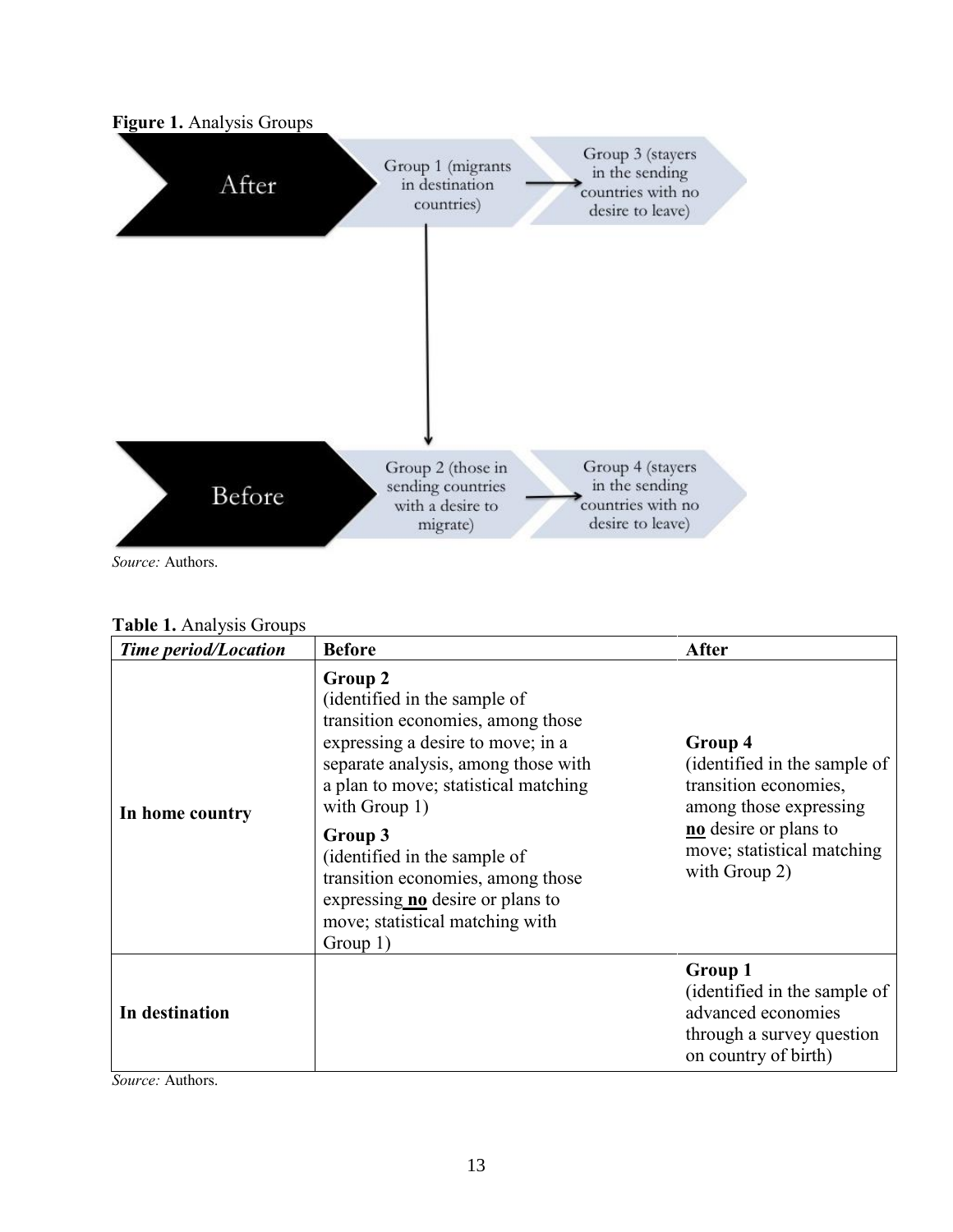**Group 1.** This group comprises migrants from transition countries after they moved to advanced economies (i.e., the treatment group after migration at time *t´*). GWP asks respondents whether they were born in the country of interview, and if not, in which country they were born, allowing us to identify immigrants from transition countries.

**Group 2**. This group comprises migrants before leaving at time *t*. For each migrant in Group 1, we identify a "migrant before migration" using probability matching combined with exact matching. Specifically, we match migrants in Group 1 with respondents who expressed a desire to move permanently to another country using age, age squared, gender, religion, education, country of origin, and destination country. We use exact matching to ensure that the match is from the same country of origin, will move to the same destination country, is of the same gender and religion, and has the same educational attainment. After matching, we deleted matched pairs if the match's age is greater than the migrant's.

**Group 3**. This group comprises non-migrants observed at time *t´* identified by matching Group 1 with stayers based on age, age squared, gender, religion, education, and country of origin. We imposed exact matching by country of origin, year of interview, gender, religion, and education. **Group 4**. This group comprises non-migrants at time t (i.e., before migration) matched with migrants before migration in Group 2 using an identical procedure as the matching of Groups 3 and 1.

#### **3.3.Creating Synthetic Cohorts with Matching**<sup>13</sup>

 $\overline{a}$ 

Let *X* be a vector of pre-migration characteristics (i.e., the conditioning variables). The propensity score  $P(X)$  is the conditional probability of migrating given the conditioning

<sup>&</sup>lt;sup>13</sup> For detailed overviews of the theoretical, practical, and methodological aspects of PSM, see (Blundell & Costa [Dias, 2000;](#page-40-10) [Caliendo & Kopeinig, 2008;](#page-40-11) [Dehejia & Wahba, 2002;](#page-41-8) [Rosenbaum & Rubin, 1983;](#page-42-4) [Shadish & Steiner,](#page-42-5)  [2010;](#page-42-5) [Smith & Todd, 2005;](#page-42-6) [Stuart, 2010;](#page-43-2) [Todd, 2006\)](#page-43-3).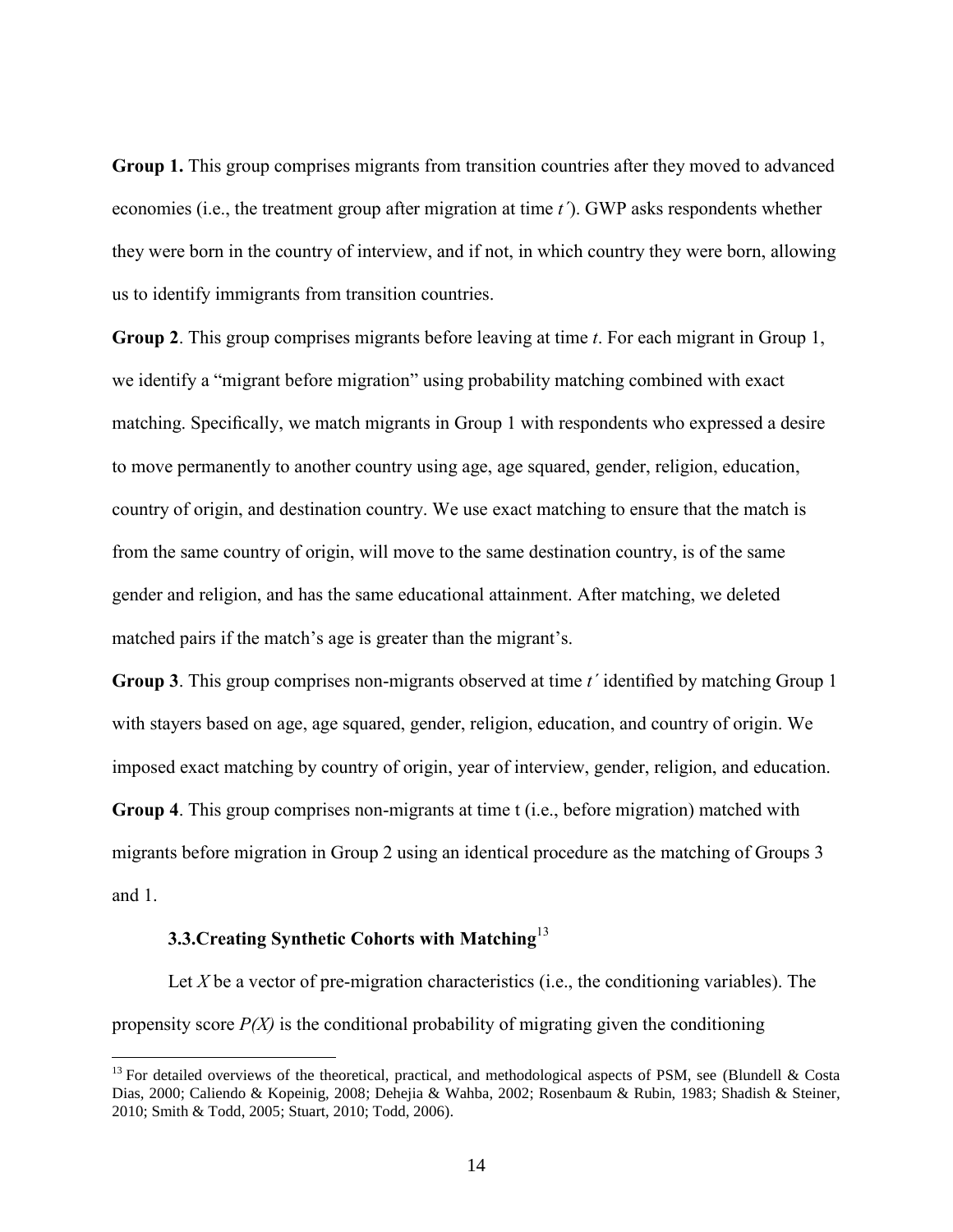variables. Given the assumptions of unconfoundedness and common support, the propensity score, or the conditional probability of migrating, is:  $P(X) = Pr(M = 1|X)$ .

We explain the matching of migrants and non-migrants as the procedure is analogous for matching potential with actual migrants.<sup>14</sup> We first estimate the propensity scores using a logit model:

$$
M_i = \alpha_1 + \beta^M X_i + u_i \tag{3}
$$

where  $M = 1$  if the individual from a transition economy migrated to an advanced economy and 0 if he or she stayed in the home country. We excluded stayers in the sending countries who were foreign-born and those who wanted or planned to move. Prior to matching, we also excluded respondents with missing observations for any of the covariates or the outcome variables.  $X_i$  is a vector of socio-demographic characteristics predicting migration: age, age squared, gender, indicators for religious affiliation, country of origin, indicators for whether the respondent has elementary, secondary, or tertiary education, year of interview, and country of origin. Note that the treatment (i.e., migration) cannot influence the matching variables (Heinrich et al., 2010; Smith & Todd, 2005), which is why the matching covariates exclude marital and

<sup>&</sup>lt;sup>14</sup> Groups 1 and 2 (migrants and potential migrants before migration) are considered the "treatment" and groups 3 and 4 (stayers) are considered the "controls." Group 1 are actual immigrants observed in the host country of interview. The other groups are obtained by statistical matching. As a first step, we matched immigrants with potential migrants using observations from the entire sample regardless of the year of interview. At this stage, to ensure age comparability, we deleted matched pairs if the immigrant was younger than the potential migrant. We acknowledge that there could be timing issues since the exact year of migration is unknown. Specifically, a potential bias could be due to the fact that the matching is done with age while ideally, it should be done with age at migration. Unfortunately, we do not have detailed information about when the migrant migrated. We only have information on whether the migrant arrived in the host country 5 years ago or more. Due to the limited number of observations, we do not distinguish between migrants who arrived in the host country in the past five years or later. It is difficult to understand the size of this bias but it is a function of the average years since migration. As a second step, we combined migrants and their matched potential migrants in a merged data file. We created indicator variables for group 1 and group 2. By construction, group 1 is observed in the period after migration and group 2 is observed in the period before migration. Both these periods span the survey period of 2008-2013. In the third step, we used this merged data file of "migrants" to match it with non-migrants. In the next step, we used year as one of the covariates for exact matching (in addition to age, gender, education, and religion) to ensure that the migrant and the stayer are observed in the same year. We checked that this condition was satisfied. The matches for group 1 (i.e., group 3) by construction belong to the period after migration and by construction, the matches for group 2 (i.e., group 4) belong to the period before migration.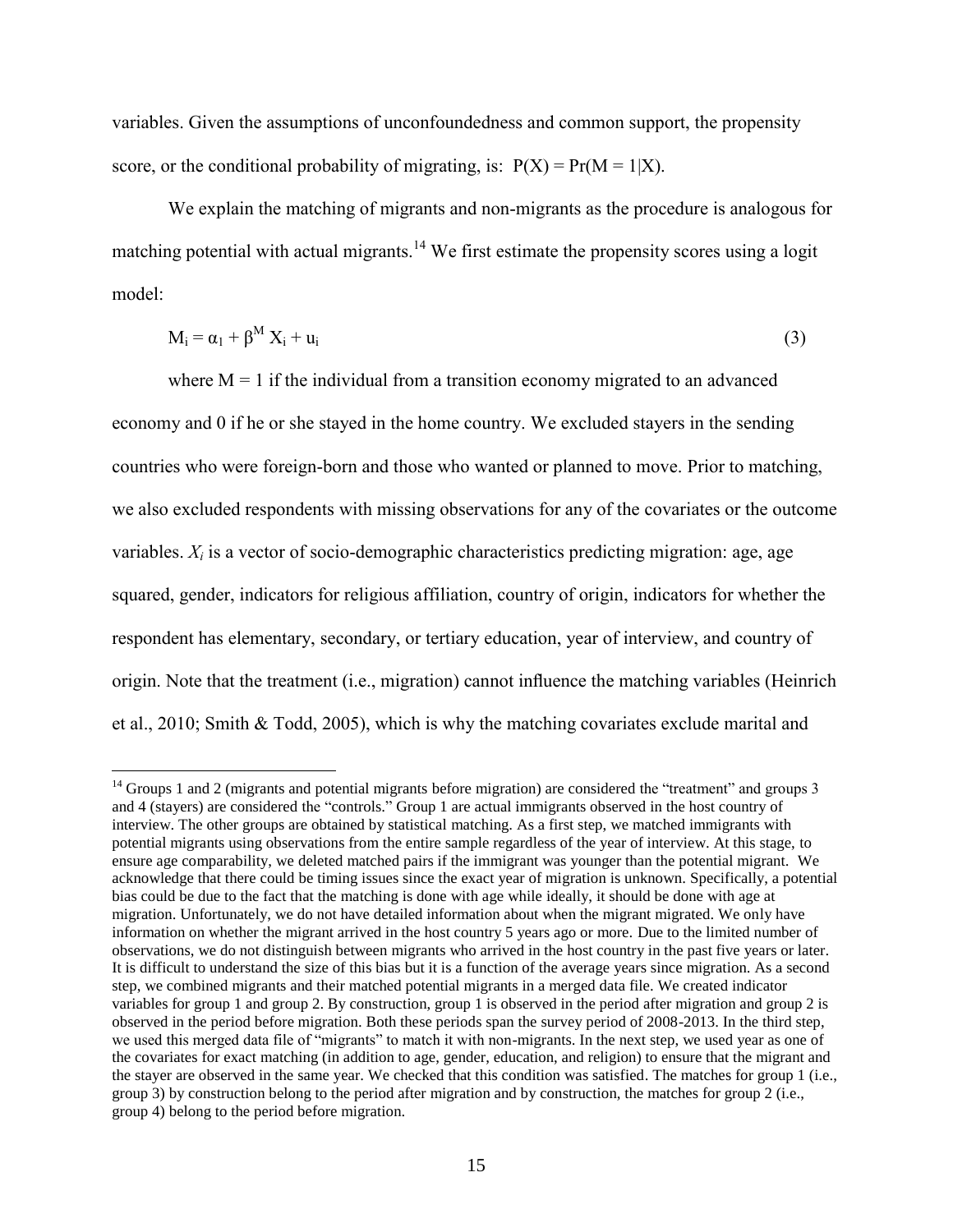employment status, and income. While education may not be independent of migration, we included it as it is an important proxy for ability, intelligence, and skills.

After computing the propensity score, we used one-to-one nearest neighbor matching without replacement with a caliper (i.e., maximum allowable distance between the propensity scores) of  $0.01$ .<sup>15</sup> We excluded migrants without a match within the caliper, which increases the confidence that the matching is balanced but reduces the number of observations. Since the goal is to create matches that are as similar as possible, we use exact matching by country of birth, year, gender, religion, and education.

Next, we checked whether the balancing property was satisfied using *t*-tests for the equality of means in the treated and non-treated groups after matching. The differences are statistically insignificant for all matching covariates, indicating that the balancing property is satisfied. Migrants and non-migrants have identical values for education, gender, and religion. Finally, we only kept exact matches to create a balanced synthetic panel of migrants and nonmigrants before and after migration. Each group includes 167 observations (see tables 2 and 3).

<sup>&</sup>lt;sup>15</sup> We used the -psmatch2- module in Stata developed by Leuven and Sianesi [\(2003\)](#page-41-9).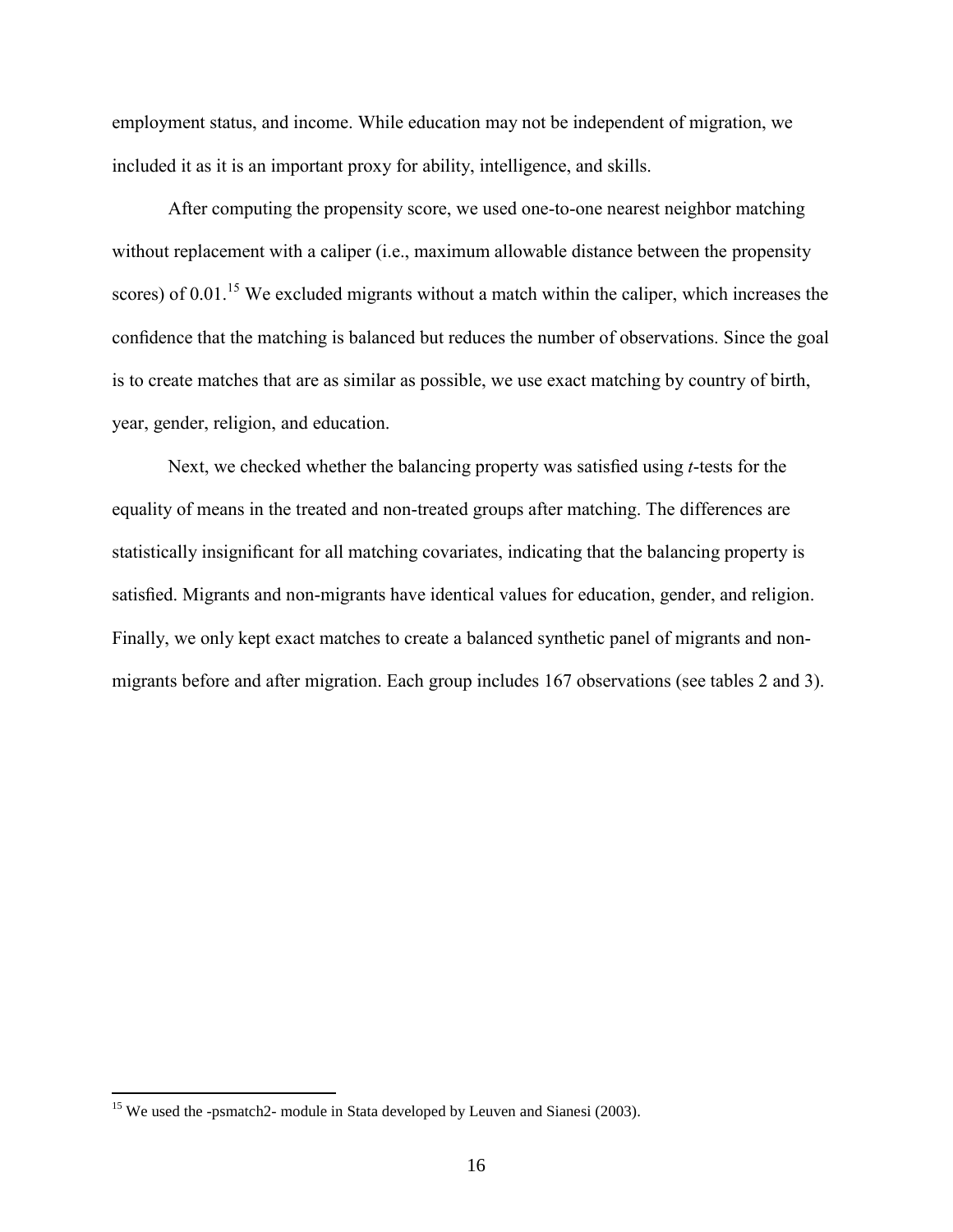| <b>Birth Country</b>   | Freq.          | <b>Percent</b> | <b>Residence Country</b> | Freq.          | <b>Percent</b> |
|------------------------|----------------|----------------|--------------------------|----------------|----------------|
| Poland                 | 28             | 16.770         | Germany                  | 28             | 16.770         |
| Romania                | 27             | 16.170         | Greece                   | 27             | 16.170         |
| Albania                | 21             | 12.570         | Austria                  | 21             | 12.570         |
| Russia                 | 14             | 8.380          | Italy                    | 20             | 11.980         |
| Serbia                 | 12             | 7.190          | Spain                    | 17             | 10.180         |
| Lithuania              | 10             | 5.990          | Ireland                  | 12             | 7.190          |
| Croatia                | 8              | 4.790          | Sweden                   | 8              | 4.790          |
| Slovenia               | 7              | 4.190          | Australia                | 8              | 4.790          |
| Bosnia and Herzegovina | 6              | 3.590          | Switzerland              | 8              | 4.790          |
| Bulgaria               | 6              | 3.590          | Finland                  | 5              | 2.990          |
| Georgia                | 5              | 2.990          | <b>United States</b>     | $\overline{2}$ | 1.200          |
| Moldova                | 5              | 2.990          | France                   | $\overline{2}$ | 1.200          |
| Kosovo                 | 5              | 2.990          | Denmark                  | $\overline{2}$ | 1.200          |
| Hungary                | $\overline{4}$ | 2.400          | Canada                   | $\overline{2}$ | 1.200          |
| Ukraine                | $\overline{2}$ | 1.200          | United Kingdom           | 1              | 0.600          |
| Latvia                 | $\overline{2}$ | 1.200          | Belgium                  | 1              | 0.600          |
| Macedonia              | $\overline{2}$ | 1.200          | New Zealand              |                | 0.600          |
| Czech Republic         |                | 0.600          | Luxembourg               | 1              | 0.600          |
| Kazakhstan             |                | 0.600          | Norway                   | $\mathbf{1}$   | 0.600          |
| Montenegro             |                | 0.600          |                          |                |                |
| <b>Total</b>           | 167            | 100.000        | <b>Total</b>             | 167            | 100.000        |

**Table 2.** Analysis Sample, Source and Destination Countries

Source: Authors' calculations based on the Gallup World Poll, 2008-2013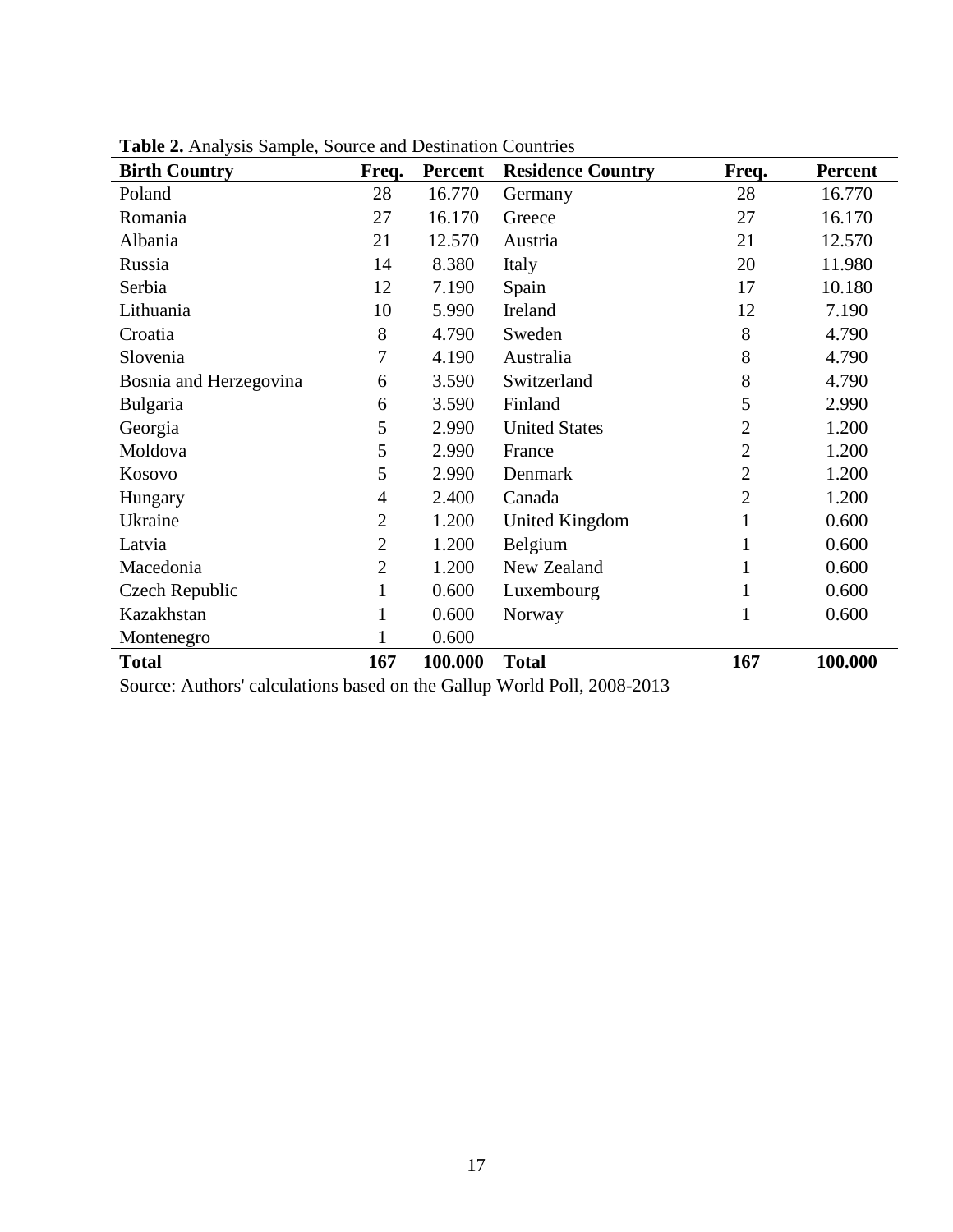|                                        | <b>Migrants After</b> |                    |        | <b>Migrants Before</b> |         | <b>Stayers After</b> |        | <b>Stayers Before</b> |
|----------------------------------------|-----------------------|--------------------|--------|------------------------|---------|----------------------|--------|-----------------------|
|                                        |                       | Group 1<br>Group 2 |        |                        | Group 3 |                      |        | Group 4               |
| <b>Variables</b>                       | Mean                  | Std. Dev.          | Mean   | Std. Dev.              | Mean    | Std. Dev.            | Mean   | Std. Dev.             |
| <b>Outcome Variables</b>               |                       |                    |        |                        |         |                      |        |                       |
| Household Income (in $1,000s$ ID)      | 34.203                | 30.447             | 14.084 | 15.898                 | 14.106  | 11.363               | 14.326 | 17.429                |
| HH Income Per HH Member (in 1,000s ID) | 15.816                | 14.494             | 5.334  | 5.249                  | 5.935   | 4.899                | 6.150  | 6.502                 |
| Best Possible Life (BPL) (1-10)        | 6.305                 | 2.085              | 5.096  | 2.226                  | 5.485   | 1.894                | 5.389  | 2.292                 |
| Satisfaction with Freedom              | 0.832                 | 0.375              | 0.575  | 0.496                  | 0.713   | 0.454                | 0.695  | 0.462                 |
| <b>Matching Variables</b>              |                       |                    |        |                        |         |                      |        |                       |
| Age                                    | 40.305                | 12.815             | 38.353 | 13.355                 | 40.557  | 13.458               | 39.581 | 13.034                |
| Female $(1=Yes)$                       | 0.563                 | 0.498              | 0.563  | 0.498                  | 0.563   | 0.498                | 0.563  | 0.498                 |
| Catholic $(1=Yes)$                     | 0.359                 | 0.481              | 0.359  | 0.481                  | 0.359   | 0.481                | 0.359  | 0.481                 |
| Protestant $(1 = Yes)$                 | 0.018                 | 0.133              | 0.018  | 0.133                  | 0.018   | 0.133                | 0.018  | 0.133                 |
| Orthodox $(1 = Yes)$                   | 0.449                 | 0.499              | 0.449  | 0.499                  | 0.449   | 0.499                | 0.449  | 0.499                 |
| Muslim $(1=Yes)$                       | 0.144                 | 0.352              | 0.144  | 0.352                  | 0.144   | 0.352                | 0.144  | 0.352                 |
| Muslim: Sunni $(1=Yes)$                | 0.012                 | 0.109              | 0.012  | 0.109                  | 0.012   | 0.109                | 0.012  | 0.109                 |
| No religion/Agnostic $(1=Yes)$         | 0.018                 | 0.133              | 0.018  | 0.133                  | 0.018   | 0.133                | 0.018  | 0.133                 |
| Elementary Education (1=Yes)           | 0.072                 | 0.259              | 0.072  | 0.259                  | 0.072   | 0.259                | 0.072  | 0.259                 |
| Completed Secondary Education (1=Yes)  | 0.749                 | 0.435              | 0.749  | 0.435                  | 0.749   | 0.435                | 0.749  | 0.435                 |
| Some College Education/                |                       |                    |        |                        |         |                      |        |                       |
| College Graduate $(1 = Yes)$           | 0.180                 | 0.385              | 0.180  | 0.385                  | 0.180   | 0.385                | 0.180  | 0.385                 |

**Table 3.** Summary Statistics, Analysis Sample

*Source:* Authors' calculations based on the Gallup World Poll, 2008-2013.

*Notes*: The number of observations in each group is 167. All statistics are for 2008-2013 and show the number of observations, means, and standard deviations for each variable and for each migrant and non-migrant group. The means of the binary variables show the proportion of respondents in each category. Household income is in 1,000s of international dollars (ID), which allows comparisons across countries and time. The variable "Household Income Per Household Member" is constructed by dividing total household income (in 1,000s ID) by the number of household members.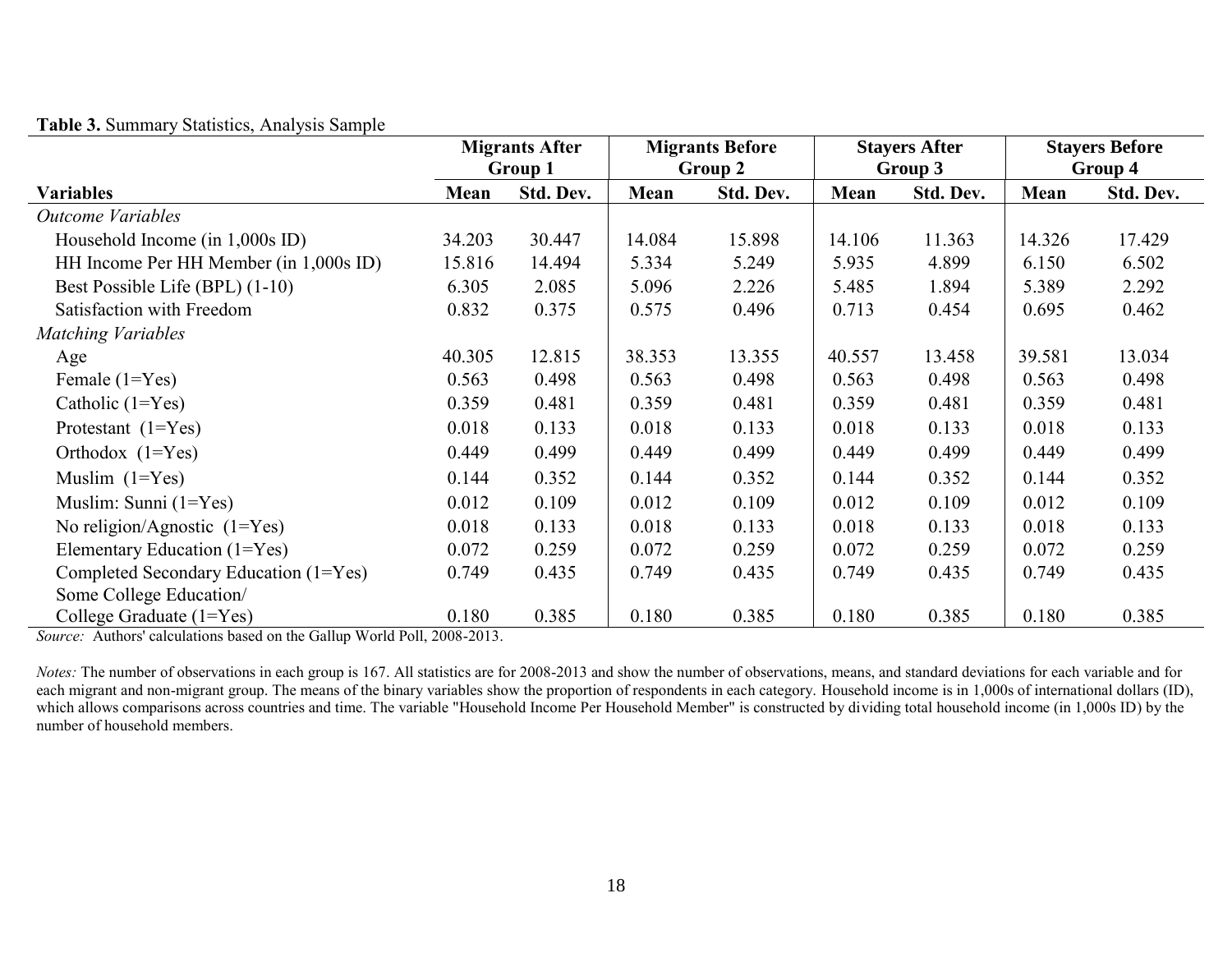Of course, labeling respondents expressing a desire to move permanently to another country "migrants before migration" requires that they will in fact subsequently move to the destination they indicated. Research suggests that this assumption is plausible as intentions are good predictors of actual migration (Creighton, 2013; van Dalen & Henkens, 2008, 2013). We also offer a robustness check by matching actual migrants with respondents with concrete migration plans.

#### **3.4.Parametric Difference-in-Differences Estimator**

After creating the synthetic panel, we calculated the parametric difference-in-differences (DID). The parameter of interest is:

$$
(Y^{M}_{t'} - Y^{M}_{t}) - (Y^{S}_{t'} - Y^{S}_{t})
$$
\n(4)

where the superscripts  $^{M}$  and  $^{S}$  designate migrants and stayers, respectively. We obtain the DID estimate using the pooled cross-sectional synthetic cohort data from the following regression:

$$
Y_{it} = \beta_0 + \beta_1 M_i + \beta_2 T_t + \beta_3 M_i * T_t + X_{it} \pi + \varepsilon_{it},
$$
\n
$$
\tag{5}
$$

where *M* is a binary indicator for migrant or stayer, *T* is an indicator for period before or after migration, and *X* is a vector of individual characteristics (age, age squared, gender, education, religion, and country of origin). Note that  $\beta_2$  is the difference in outcomes between movers and stayers pre-migration, while  $\beta_2 + \beta_3$  is the difference in their outcomes postmigration. The DID (or the causal effect of migration on the outcome) is measured by  $\beta_3$ . All equations are estimated using OLS with robust standard errors and the Gallup-provided survey weight. OLS is appropriate as the interpretation of the interaction term in non-linear models with a monotonic transformation functions is problematic (Ai & Norton, 2003). In addition,

19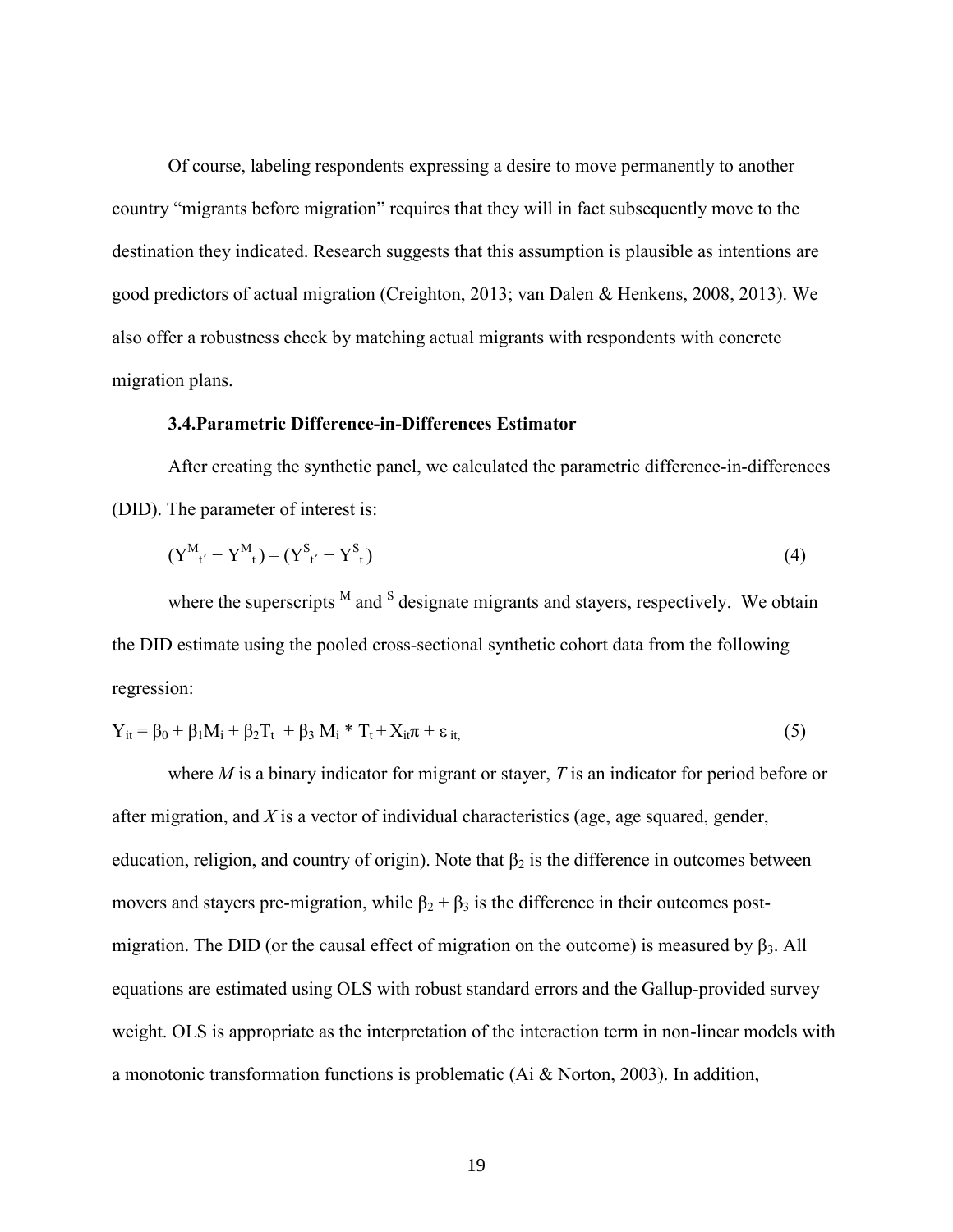estimating ordinal SWB data using OLS or ordered logits and probits produces similar results (Ferrer-i-Carbonell & Frijters, 2004; Frijters & Beatton, 2012).

The DID estimator's main assumption is that changes which occurred for reasons other than migration impacted migrant and non-migrant groups in the same way (Abadie, 2005). One such factor was the global economic crisis and to the extent that it affected all analysis countries similarly, the DID estimation allows one to separate its influence from the effect of migration.<sup>16</sup> While the pre-treatment characteristics for the mover and stayer groups are observably similar, the effect of the global crisis likely varied across the countries in the analysis sample. Note also that the DiD estimator assumes that the costs of migration are constant across Groups 1 and 2, so that they can be netted out through the differencing. We are constrained by data limitations and the DID estimator is the best available alternative.

#### **4. Data and Summary Statistics**

#### **4.1.Data**

 $\overline{a}$ 

The data are from the Gallup World Poll (GWP), which is an annual survey conducted by the Gallup Organization in about 160 countries, representing about 98 percent of the world's adult population. GWP polled all 30 transition countries at least three times during the 2005- 2013 period. GWP is probability-based and nationally representative (of populations aged 15 and over), polling about 1,000 individuals per country and over-sampling some countries such as Russia. While not specifically designed to study migration, GWP's comprehensiveness enables the analysis of immigrants and their experiences (Esipova, Pugliese, Ray, & Kanitkar, 2013). In addition, Gallup researchers weight the data, so that they are comparable between migrants and

<sup>&</sup>lt;sup>16</sup> The parallel trends assumption is unrealistic when pre-treatment characteristics associated with the outcome are un-balanced between the treatment and control groups (Abadie, 2005), which is not the case here.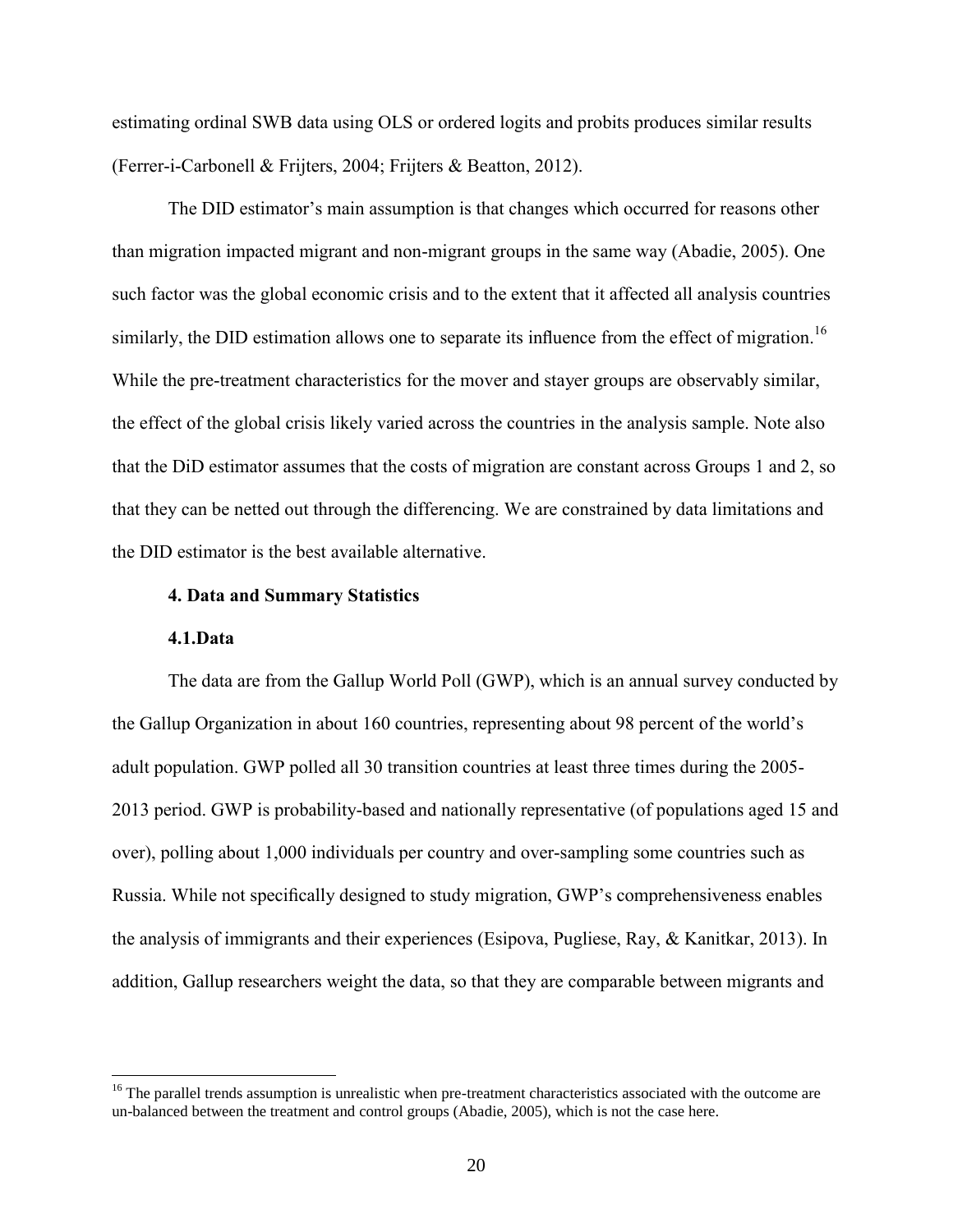stayers.<sup>17</sup> The data are collected using telephone or in-person interviews using the same survey methodology across countries, ensuring comparability across countries and over time. In most transition countries, the interviews are face-to-face and in most advanced countries, the data are collected via landline or cell phone interviews. We emphasize that since Gallup polls different individuals each year, we have pooled cross-sections rather than a panel, which is a limitation that we acknowledge.

#### **4.2.Outcome Variables**

First, our objective well-being variable is *household income*, which is calculated in international dollars, allowing comparisons across countries and over time. Specifically, Gallup constructs the household income variable by dividing income in local currency by 2011 PPP ratios. As such, the income metrics take into account cost of living differentials and are therefore comparable across individuals, communities, and over time. Second, the SWB indicator is the Cantril ladder question on the *best possible life* (BPL), which asks respondents to compare their life to the best possible life they can imagine, based on an eleven-point scale (Cantril, 1965). Third, *freedom perceptions* is a binary indicator for whether or not the respondent is satisfied with his or her freedom to choose what to do with his or her life.

#### **4.3.Summary Statistics**

 $\overline{a}$ 

The analysis sample spans 2008-2013 representing migrants from 20 of the 30 transition economies, including both EU and non-EU members. The top three sending countries are Poland, Romania, and Albania, while the most common destinations are Germany, Greece, and Austria (see table 2). Migrants and stayers are on average in their very late 30s or early 40s, about 56 percent are female and about 45 percent are Christian Orthodox (see table 3). Across

<sup>&</sup>lt;sup>17</sup> First, the data are weighed using base sampling weights to correct for oversampling and household size. Then, post-stratification weights are constructed - population statistics are used to weight the data by gender, age, and in some instances, education and socio-economic status. In the DID estimations, we use the Gallup-provided weight.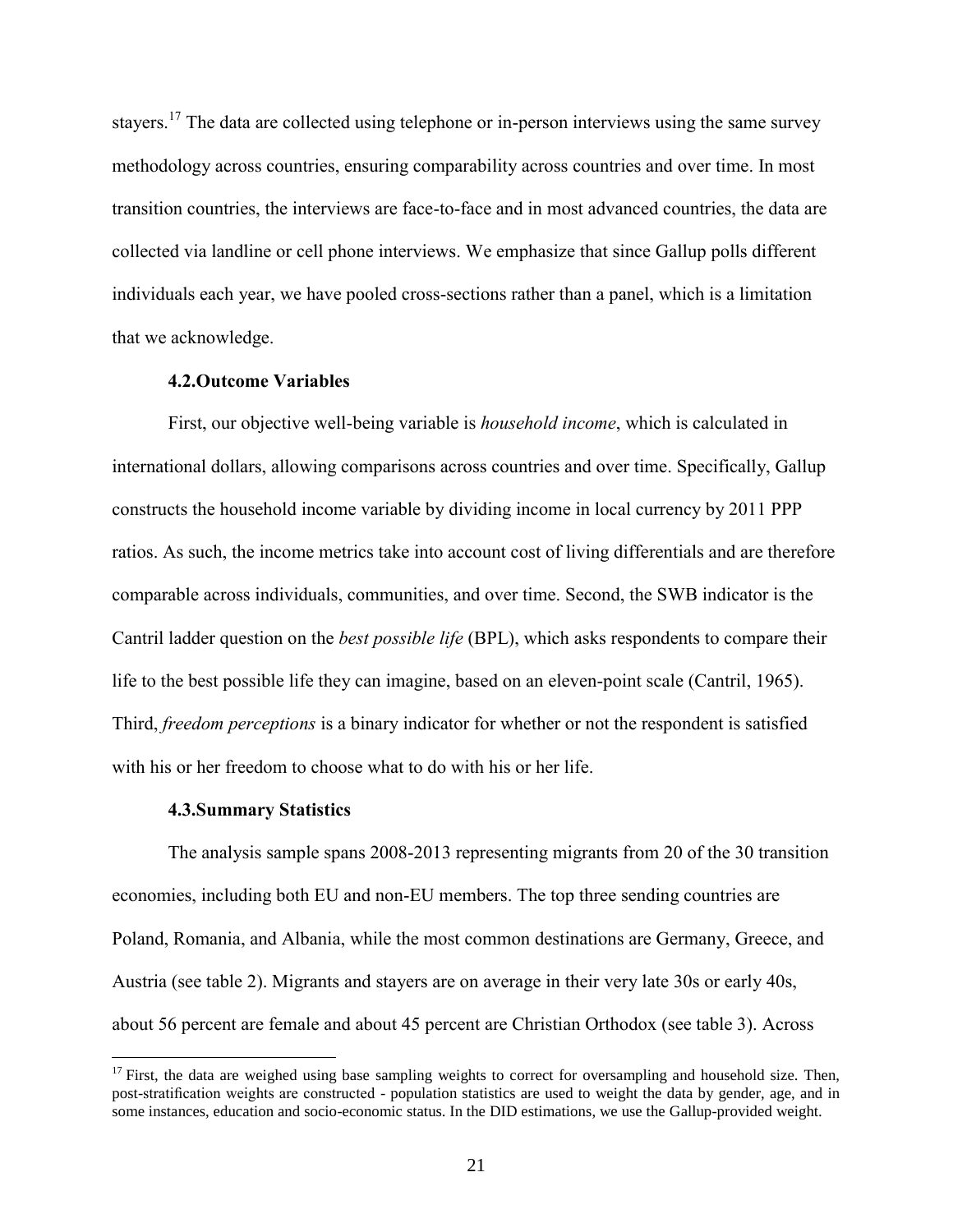the board, 75 percent of migrants and stayers have secondary education, while 18 percent are college-educated.

Table 3 also demonstrates that migrants earn considerably more than comparable potential migrants (Group 2) and non-migrants (Groups 3 and 4). Specifically, while the unconditional mean incomes (PPP-adjusted) are about 34,000 ID after migration, they are only about 14,000 ID for the other groups. Migrants also report higher subjective well-being (BPL) and satisfaction with freedom than any other group. The *potential* migrant group (Group 2) has the lowest BPL score of 5.1 and the lowest percentage of respondents satisfied with freedom (58 percent). We next examine whether these unconditional differences in well-being hold after we implement the DID estimation.

#### **5. Results**

#### **5.1.Main Results**

Table 4 shows the DID estimation results. Models (1)-(4) are estimated without additional covariates. The baseline findings are robust to including the individual-level controls and country of origin indicators in (5)-(8). Specifically, migration leads to an unequivocal increase in material well-being: the household income premium (with and without controls for observable characteristics including education) is about 21,000 ID (10,500 ID per household member).

22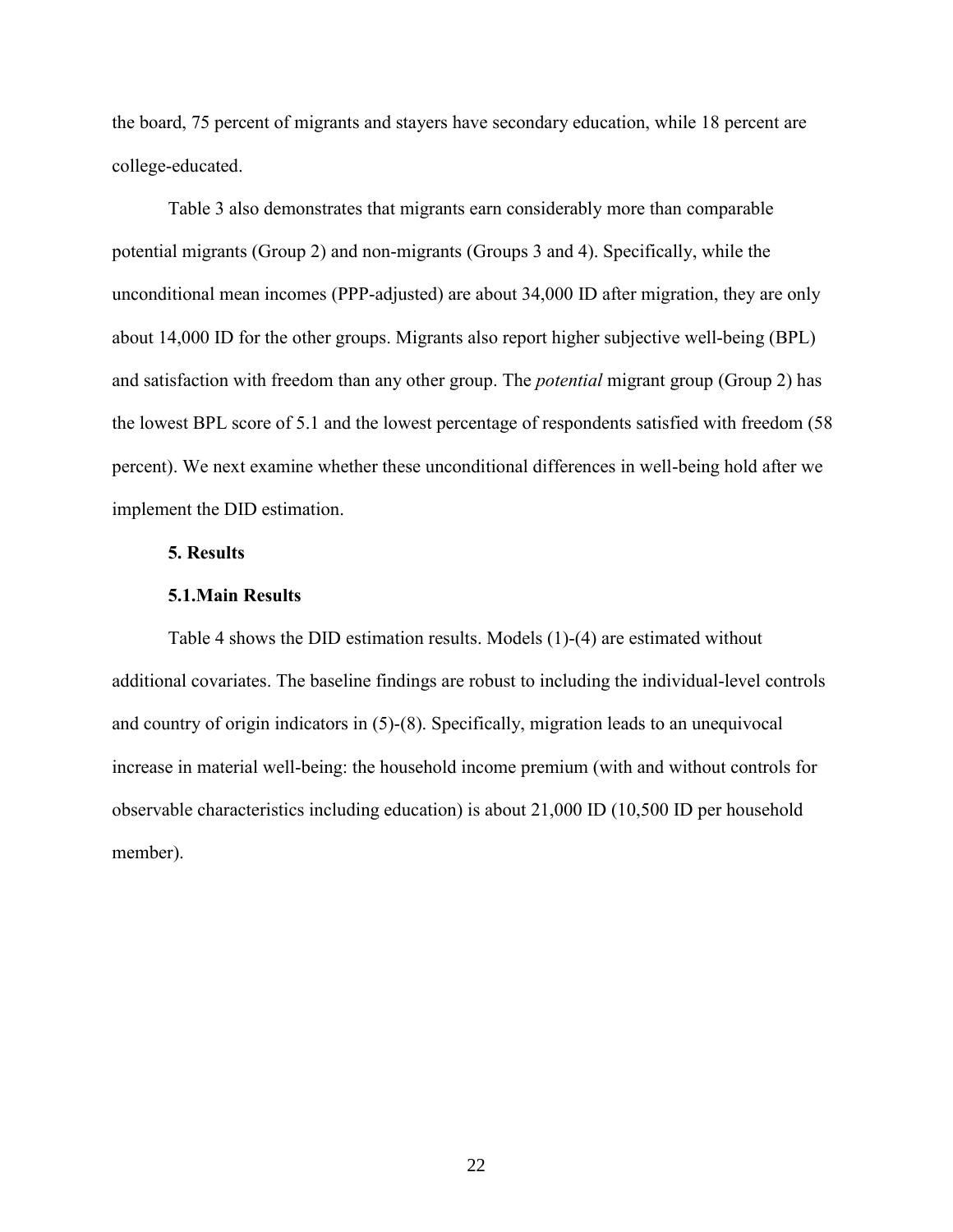#### **Table 4.** Main Results

|                            |                | <b>Full Sample No Covariates</b> |                |            | <b>Full Sample With Covariates</b> |                  |            |            |
|----------------------------|----------------|----------------------------------|----------------|------------|------------------------------------|------------------|------------|------------|
|                            | (1)            | (2)                              | (3)            | (4)        | (5)                                | (6)              | (7)        | (8)        |
|                            |                | <b>HH</b> Income                 |                |            |                                    | <b>HH</b> Income |            |            |
|                            | Household      | Per HH                           |                |            | Household                          | Per HH           |            |            |
|                            | Income         | Member                           | <b>BPL</b>     | Freedom    | Income                             | Member           | <b>BPL</b> | Freedom    |
| Migrant $(1=Yes)$          | 0.815          | $-0.278$                         | $-0.073$       | $-0.121**$ | 0.098                              | $-0.586$         | $-0.199$   | $-0.134**$ |
|                            | (1.966)        | (0.647)                          | (0.279)        | (0.061)    | (1.933)                            | (0.639)          | (0.259)    | (0.059)    |
| <b>After Migration</b>     |                |                                  |                |            |                                    |                  |            |            |
| $(1=Yes)$                  | $-0.034$       | $-0.056$                         | 0.134          | 0.016      | $-0.420$                           | $-0.402$         | 0.093      | 0.012      |
|                            | (1.743)        | (0.628)                          | (0.290)        | (0.060)    | (1.798)                            | (0.643)          | (0.264)    | (0.057)    |
| Migrant*After              | 21.226***      | 10.470***                        | $1.043***$     | $0.261***$ | 20.900***                          | 10.515***        | $1.171***$ | $0.276***$ |
|                            | (3.564)        | (1.504)                          | (0.400)        | (0.082)    | (3.371)                            | (1.388)          | (0.372)    | (0.078)    |
| <b>Birth Country</b>       |                |                                  |                |            |                                    |                  |            |            |
| Dummies                    | N <sub>o</sub> | N <sub>o</sub>                   | N <sub>o</sub> | No         | Yes                                | Yes              | Yes        | Yes        |
| <b>Individual Controls</b> | N <sub>o</sub> | N <sub>o</sub>                   | N <sub>o</sub> | No         | Yes                                | Yes              | Yes        | Yes        |
| N                          | 668            | 668                              | 668            | 668        | 668                                | 668              | 668        | 668        |
| Adjusted $\mathbb{R}^2$    | 0.181          | 0.214                            | 0.043          | 0.043      | 0.292                              | 0.341            | 0.135      | 0.096      |

Source: Authors' calculations based on the Gallup World Poll, 2008-2013

Notes: Difference-in-Differences estimation using robust standard errors and the Gallup-provided survey weight. Household income is in 1,000s of international dollars (ID), which allows comparisons across countries and time. The variable "Household Income Per Household Member" is constructed by dividing total household income (in 1,000 ID) by the number of household members. Best Possible Life (BPL) measures the respondent's assessment of her current life relative to her best possible life on a scale of 0 to 10, where 0 is the worst possible life, and 10 is the best possible life. "Freedom" is binary variable coded as 1 if the respondent is satisfied with his or her freedom to choose in life and as 0 otherwise. The individual control variables include: age, age squared, gender, religion dummies, and education.

\*\*\* p<0.01, \*\* p<0.05, \* p<0.1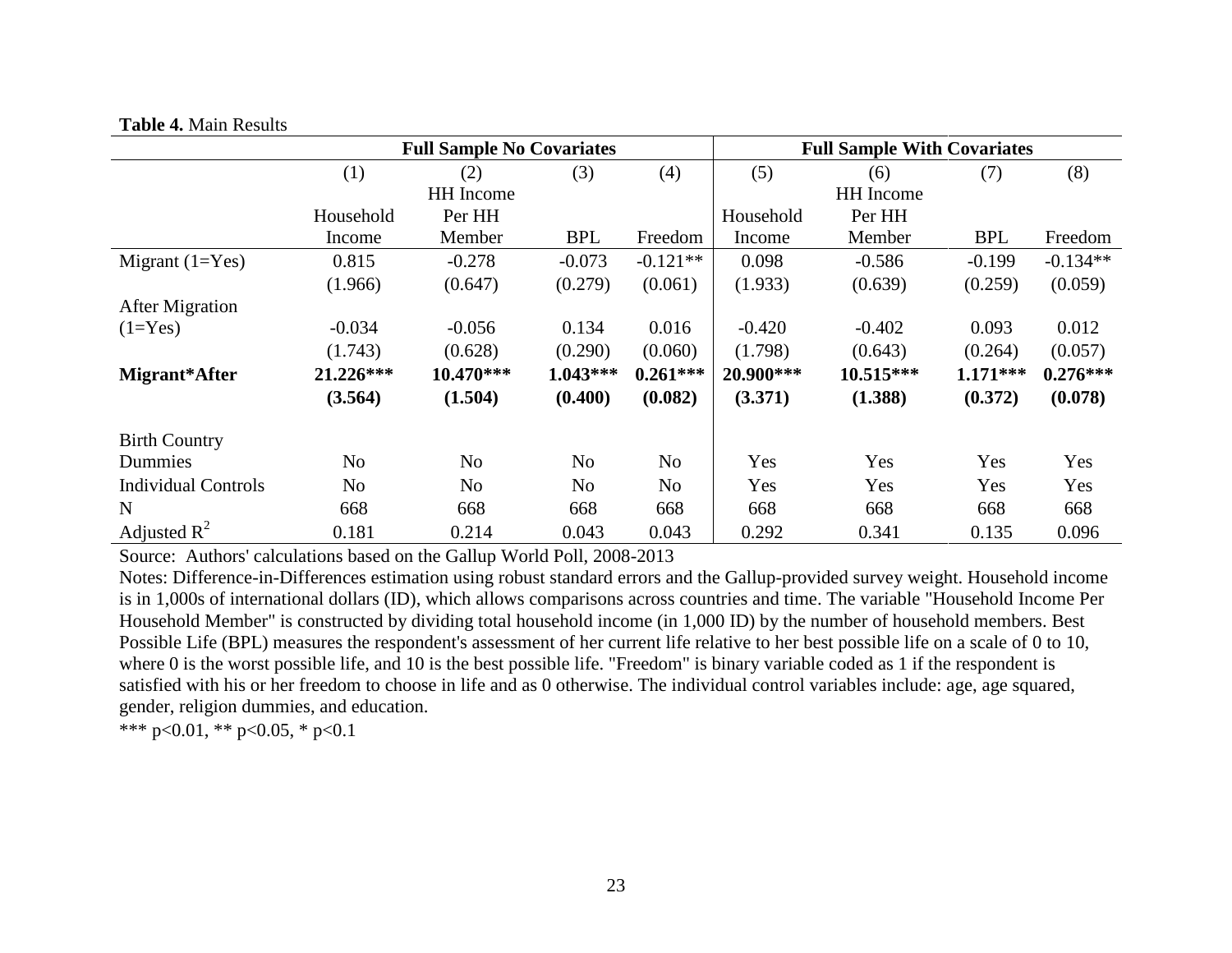Migrants from transition economies not only earn more but also realize SWB gains. The evaluative well-being (BPL) benefit from migration is between 1.0 and 1.2 on an eleven-point scale (when accounting for individual characteristics and country of birth); as such, this "happiness premium" from migration is substantively significant. In addition to boosting incomes and well-being perceptions, migration affects movers' satisfaction with freedom to choose. Movers are about 26-27 percent more satisfied with their freedom due to migration.

Table 5 shows the main results excluding (only using) the top five sending and destination countries. The top part of Table 5 indicates that when we exclude migrants from the most common origin countries (Poland, Romania, Albania, Russia, and Serbia), the household income premium from migration drops slightly to 19,000 ID (9,500 ID per household member), the happiness premium increases to 1.9, and the satisfaction with freedom benefit is comparable to that in the main specification. Similarly, when we exclude the top five destination countries (Germany, Greece, Austria, Italy, and Spain), the income premium is over 27,000 ID (about 15,000 ID per household member) and the happiness premium is positive but marginally significant. There is a large and significant positive change in the satisfaction with freedom outcome, moreover.

When we focus only on the results based on the top five destination countries, the income premium is smaller in magnitude than that in the main results. The happiness increase is slightly larger in magnitude than the results in Table 4, and the perceptions of freedom DID is smaller and only marginally significant. When we consider only the top five sending countries, the income premium rises to about 22,000 ID, although the BPL DID is less than one (and only marginally significant), despite the improvements in freedom satisfaction. Table 5 indicates that

24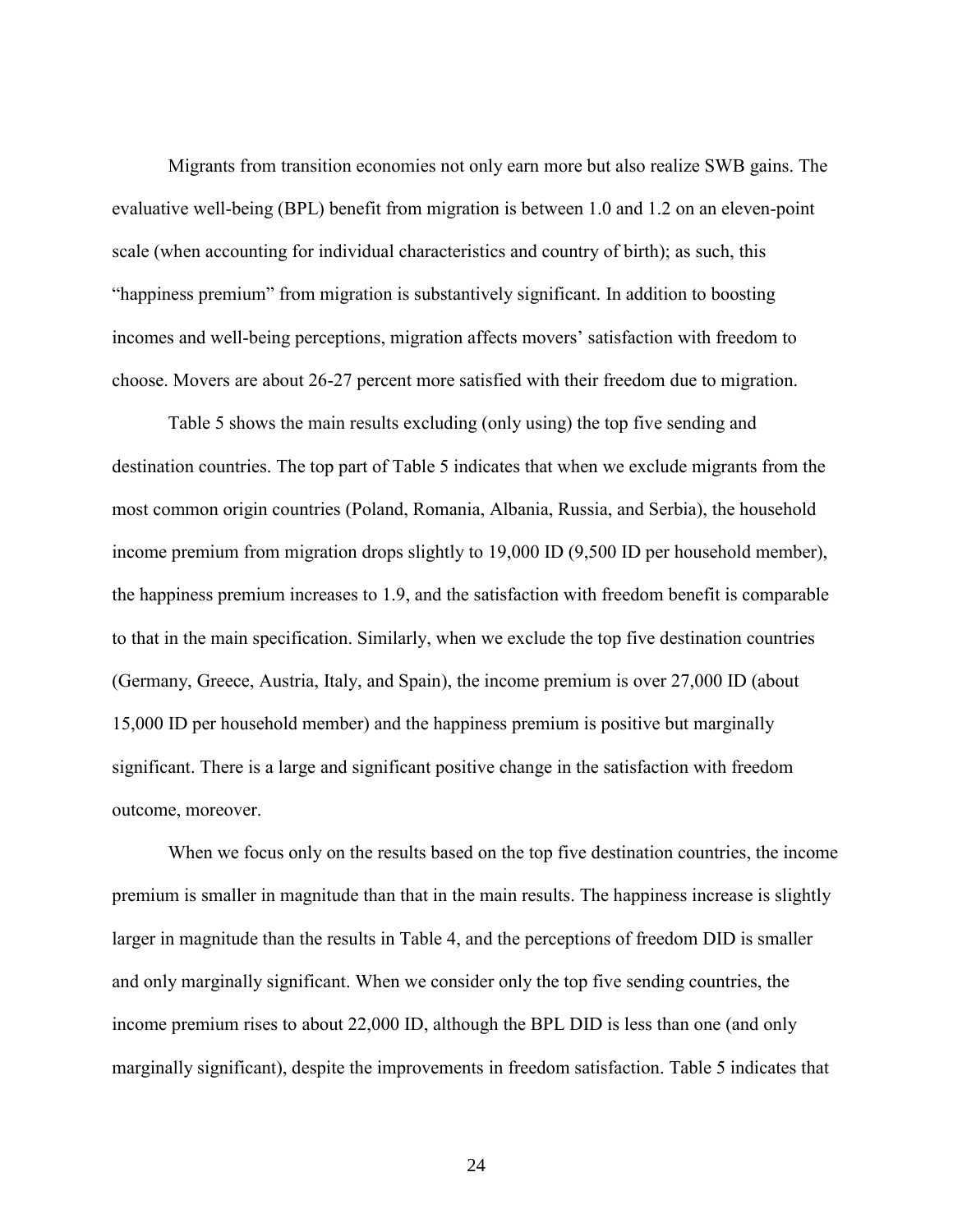the main results shown in Table 4 are generally robust and that migration leads to income and SWB premiums.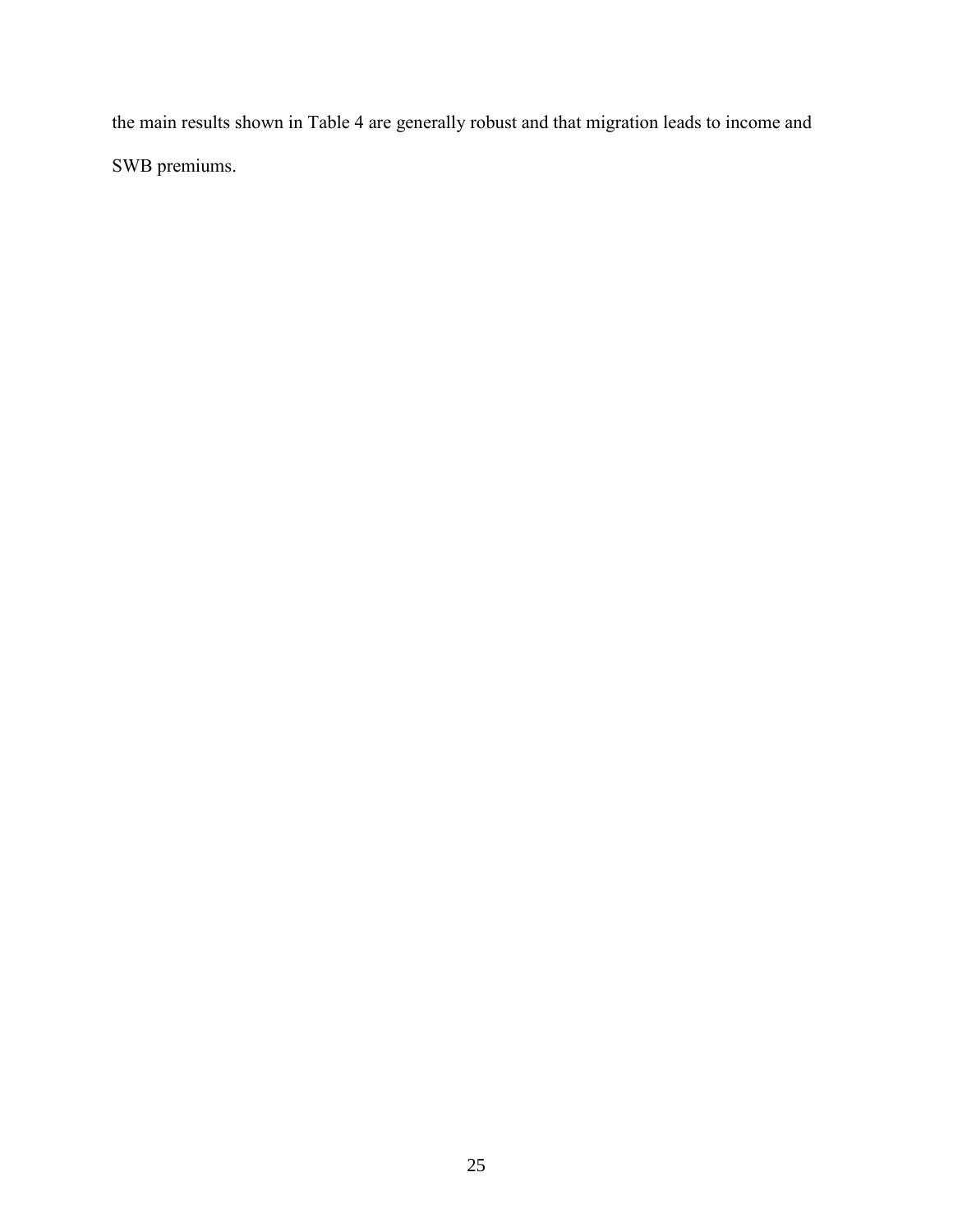|                              |                  | <b>Excluding Top 5 Sending Countries</b>     |            |            |                  | <b>Only Top 5 Sending Countries</b>     |            |            |  |
|------------------------------|------------------|----------------------------------------------|------------|------------|------------------|-----------------------------------------|------------|------------|--|
|                              | (1)<br>Household | (2)<br>HH Income                             | (3)        | (4)        | (5)<br>Household | (6)<br>HH Income                        | (7)        | (8)        |  |
|                              | Income           | Per HH Member                                | <b>BPL</b> | Freedom    | Income           | Per HH Member                           | <b>BPL</b> | Freedom    |  |
| Migrant $(1=Yes)$            | 2.257            | $-0.032$                                     | $-0.448$   | $-0.100$   | $-1.509$         | $-1.058$                                | $-0.036$   | $-0.168**$ |  |
|                              | (2.094)          | (0.800)                                      | (0.363)    | (0.086)    | (2.975)          | (0.946)                                 | (0.337)    | (0.077)    |  |
| After Migration $(1=Yes)$    | 1.341            | 0.210                                        | 0.156      | 0.085      | $-1.858$         | $-0.891$                                | 0.016      | $-0.035$   |  |
|                              | (1.961)          | (0.910)                                      | (0.388)    | (0.082)    | (2.731)          | (0.925)                                 | (0.353)    | (0.075)    |  |
| Migrant*After                | 19.203***        | $9.517***$                                   | 1.895***   | $0.261**$  | 22.085***        | $11.237***$                             | 0.644      | $0.282***$ |  |
|                              | (3.809)          | (1.723)                                      | (0.521)    | (0.111)    | (4.960)          | (1.978)                                 | (0.491)    | (0.105)    |  |
| <b>Birth Country Dummies</b> | Yes              | Yes                                          | Yes        | Yes        | Yes              | Yes                                     | Yes        | Yes        |  |
| <b>Individual Controls</b>   | Yes              | Yes                                          | Yes        | Yes        | Yes              | Yes                                     | Yes        | Yes        |  |
| N                            | 260              | 260                                          | 260        | 260        | 408              | 408                                     | 408        | 408        |  |
| Adjusted $R^2$               | 0.404            | 0.420                                        | 0.297      | 0.193      | 0.244            | 0.312                                   | 0.064      | 0.060      |  |
|                              |                  | <b>Excluding Top 5 Destination Countries</b> |            |            |                  | <b>Only Top 5 Destination Countries</b> |            |            |  |
|                              | (9)              | (10)                                         | (11)       | (12)       | (13)             | (14)                                    | (15)       | (16)       |  |
|                              | Household        | HH Income                                    |            |            | Household        | HH Income                               |            |            |  |
|                              | Income           | Per HH Member                                | <b>BPL</b> | Freedom    | Income           | Per HH Member                           | <b>BPL</b> | Freedom    |  |
| Migrant $(1=Yes)$            | 2.961            | 0.297                                        | 0.227      | $-0.225**$ | $-1.161$         | $-0.932$                                | $-0.386$   | $-0.095$   |  |
|                              | (2.729)          | (1.053)                                      | (0.396)    | (0.105)    | (2.504)          | (0.787)                                 | (0.328)    | (0.069)    |  |
| After Migration $(1=Yes)$    | 2.763            | 0.107                                        | 0.366      | $-0.005$   | $-1.229$         | $-0.462$                                | $-0.029$   | 0.029      |  |
|                              | (2.359)          | (0.961)                                      | (0.393)    | (0.099)    | (2.347)          | (0.793)                                 | (0.338)    | (0.068)    |  |
| Migrant*After                | 27.295***        | 15.158***                                    | $1.009*$   | $0.466***$ | 16.352***        | 7.752***                                | $1.207**$  | $0.171*$   |  |
|                              | (5.569)          | (2.571)                                      | (0.555)    | (0.132)    | (3.786)          | (1.365)                                 | (0.474)    | (0.094)    |  |
| <b>Birth Country Dummies</b> | Yes              | Yes                                          | Yes        | Yes        | Yes              | Yes                                     | Yes        | Yes        |  |
| <b>Individual Controls</b>   | Yes              | Yes                                          | Yes        | Yes        | Yes              | Yes                                     | Yes        | Yes        |  |
| N                            | 216              | 216                                          | 216        | 216        | 452              | 452                                     | 452        | 452        |  |
| Adjusted $R^2$               | 0.395            | 0.425                                        | 0.103      | 0.112      | 0.246            | 0.309                                   | 0.122      | 0.118      |  |

**Table 5.** DID Results Excluding Top Sending and Destination Countries

Source: Authors' calculations based on the Gallup World Poll, 2008-2013

Notes: Difference-in-Differences estimation using robust standard errors and the Gallup-provided survey weight. Household income is in 1,000s of international dollars (ID), which allows comparisons across countries and time. The variable "Household Income Per Household Member" is constructed by dividing total household income (in 1,000 ID) by the number of household members. Best Possible Life (BPL) measures the respondent's assessment of her current life relative to her best possible life on a scale of 0 to 10, where 0 is the worst possible life, and 10 is the best possible life. "Freedom" is binary variable coded as 1 if the respondent is satisfied with his or her freedom to choose in life and as 0 otherwise. The individual control variables include: age, age squared, gender, religion dummies, and education. See Table 2 for the top sending and destination countries.

\*\*\* p<0.01, \*\* p<0.05, \* p<0.1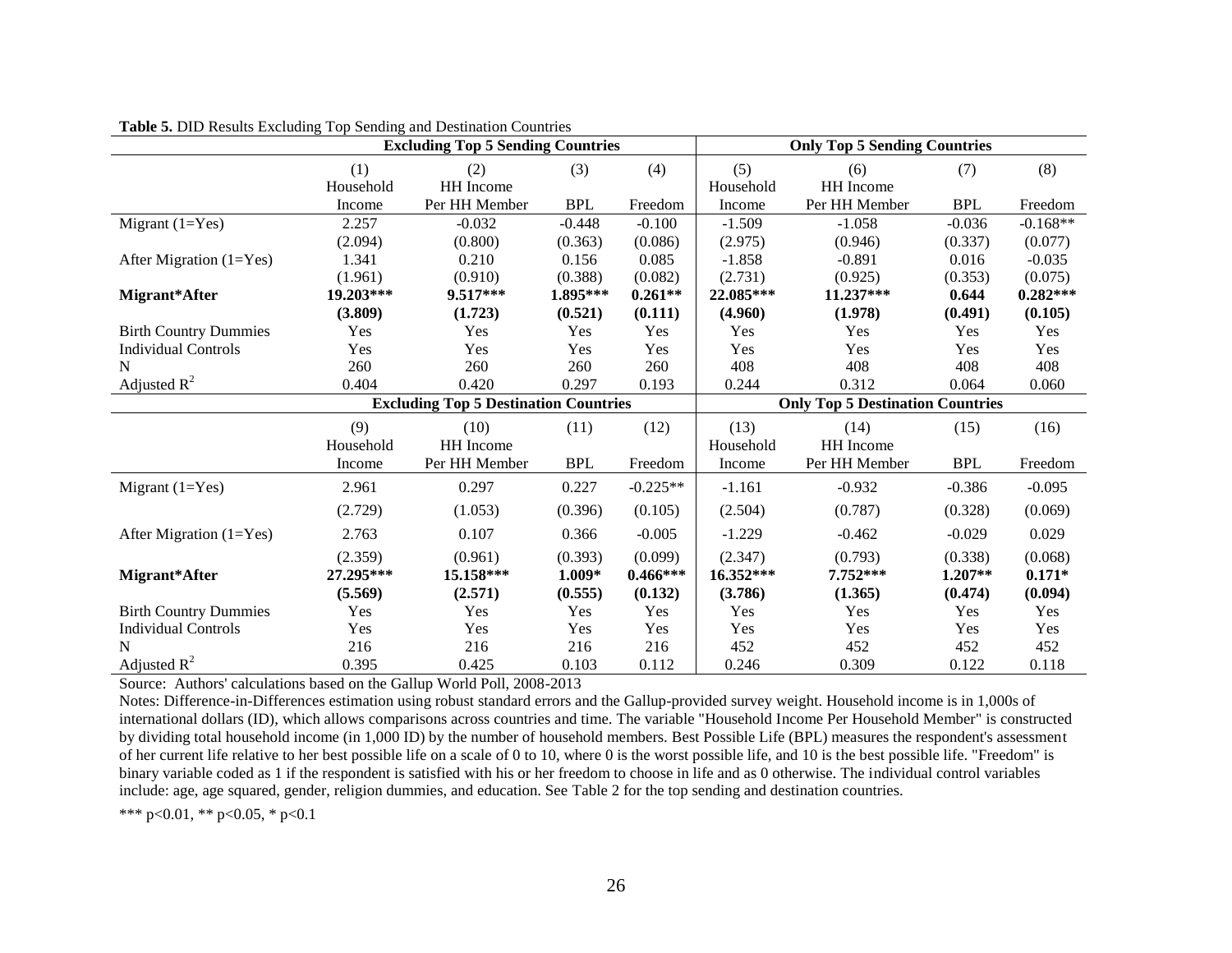#### **6. Robustness Checks**

 $\overline{a}$ 

#### **6.1.Matching with Respondents with Emigration Plans**

As a robustness check, we matched migrants in Group 1 with respondents in the source countries with concrete migration plans (as opposed to those expressing willingness to leave in the main analysis sample). We employed the same matching covariates and procedures. Gallup started asking the question about migration plans in 2010, which limits the number of observations.<sup>18</sup> Therefore, we used a less strict caliper of 0.5 to ensure about 50 observations per group. The sample includes 53 observations per group (212 observations total). Eighteen transition countries are represented, compared with 20 in the main analysis. The top sending countries are Romania, Poland, Bulgaria and Croatia, and the most common host countries are Italy, Germany, and Austria (see table A.1).

Table A.2 demonstrates that the matching produced observably similar migrant and stayer groups. In the "post" period, migrants and non-migrants are on average 42-43 years old, while their counterparts pre-migration are in their early-to-mid thirties. A little under a third of respondents in all groups are college-educated (compared with 18 percent in the main analysis sample). Across the board, about two thirds are female, about a third is Catholic, and 47 percent are Christian Orthodox. Immigrants (Group 1) have the highest household incomes, SWB scores, and are more satisfied with their freedom than any other group. Note, however, that the BPL score of those planning to migrate (Group 2) is very similar to that of immigrants, suggesting that those with concrete emigration plans may receive a life satisfaction boost due to having made the emigration decision. In general, Table A.2. shows that the mean outcomes of migrants and stayers with respect to BPL and freedom perceptions are very similar.

 $18$  Between 2010-2013, about 19 percent of citizens from transition countries expressed a desire to emigrate, only 1.39 percent made emigration plans for the next year, and 0.69 percent prepared for this move.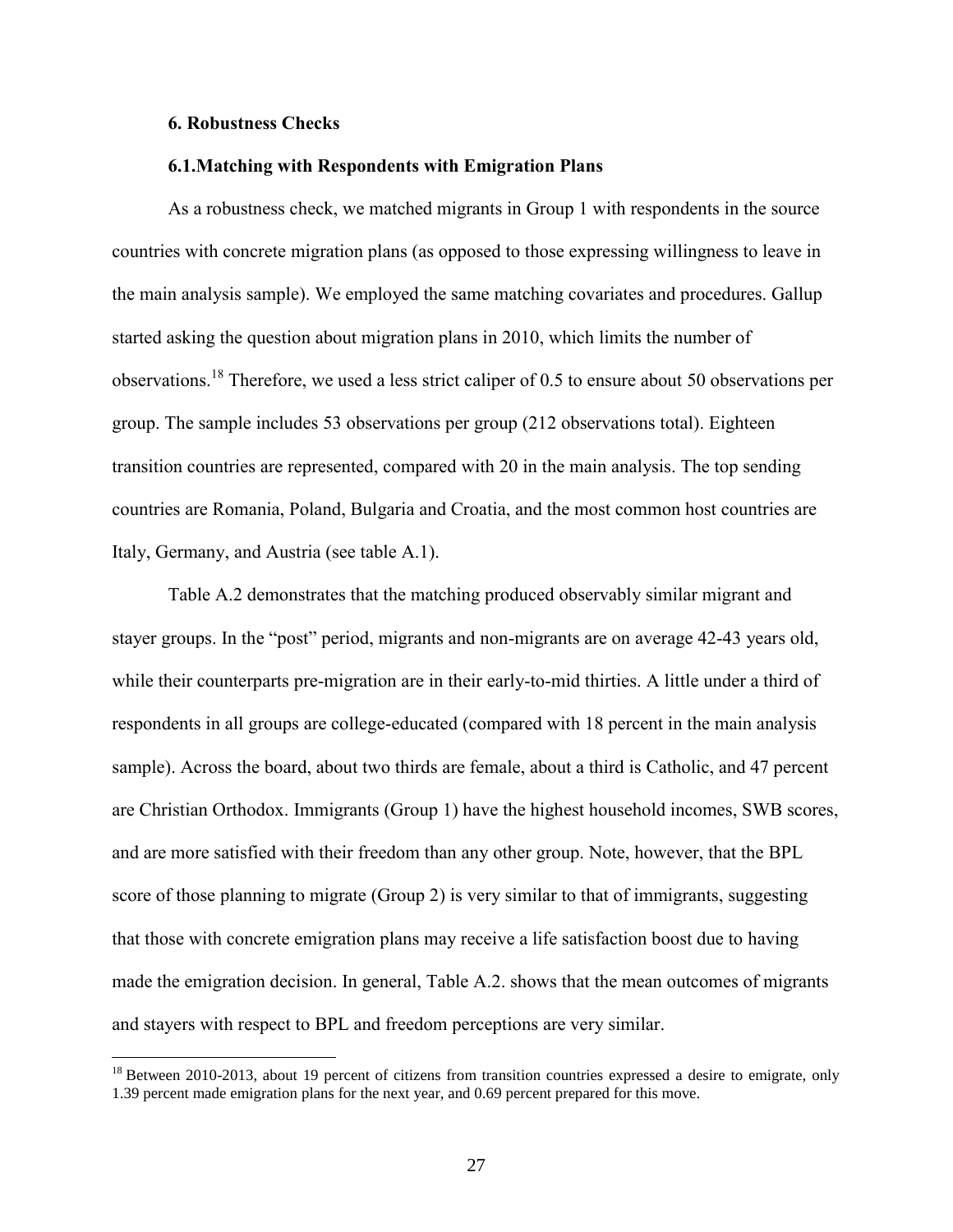Table 6 shows the DID results for the robustness check, with Models (1)-(4) presenting the findings without country of birth and individual controls, and Models (5)-(8) adding these covariates. Despite the small sample size, the results are generally robust and similar across the two sets of models. We focus on the results including the full set of controls. First, the income premium from migration is larger than that in the main model and is 29,800 ID (the income premium per household member is about 11,000 ID). The satisfaction with freedom DID is positive but not statistically significant. Moreover, the BPL DID is statistically insignificant. The summary statistics showed that while migrants' evaluative well-being is slightly higher, it is not statistically different from that of the other groups. The freedom perceptions were also similar across groups (Table A.2). These results indicate that migration has a positive causal influence on income, although the evaluative well-being and the freedom gains are statistically insignificant, likely due to the small sample size or the possibility that those with concrete emigration plans have received a life satisfaction boost from making the decision. Experimental findings show that expectations affect hedonic happiness even before the outcomes are revealed and that the expectations related to making decisions affect happiness (Rutledge, et al., 2014).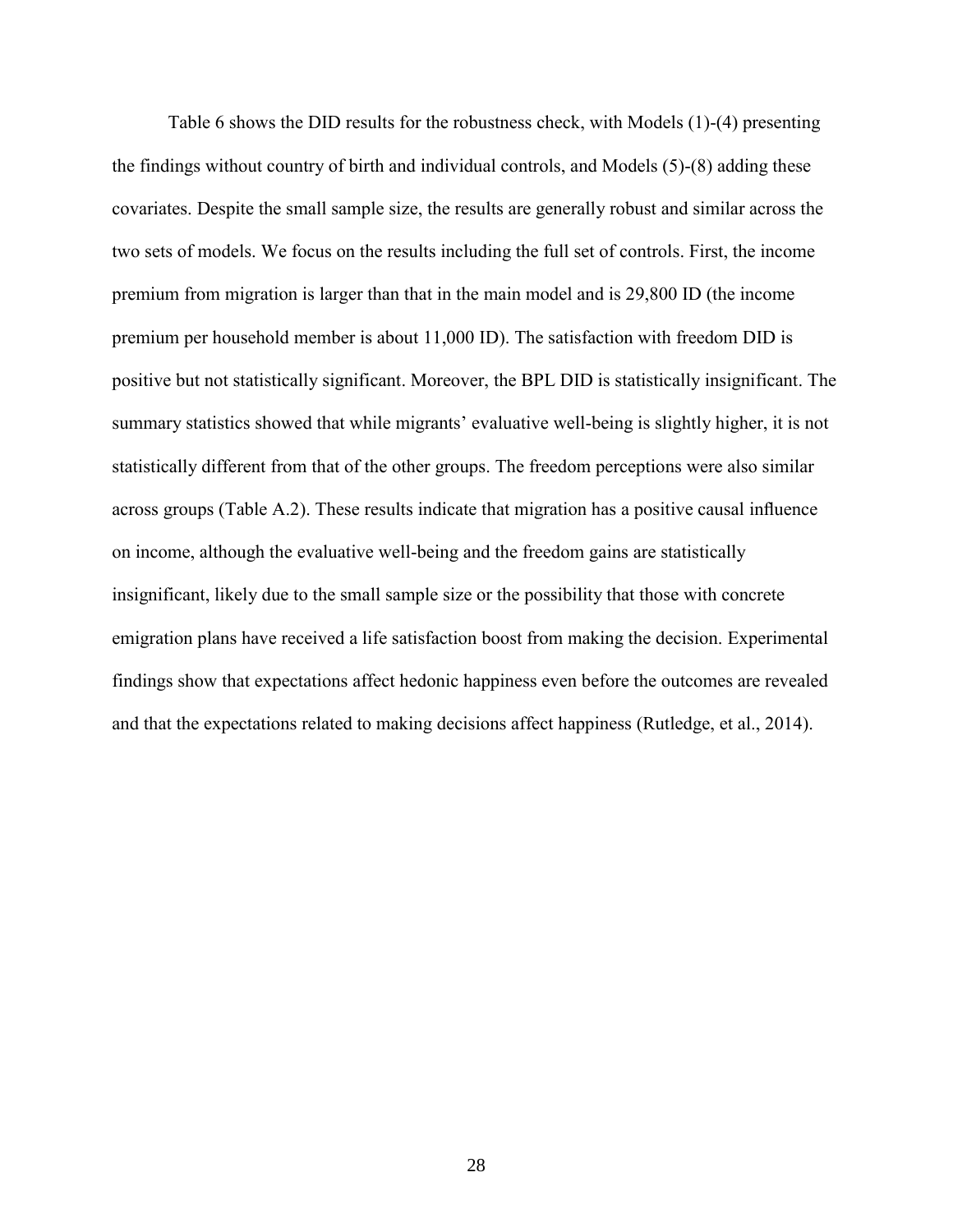|                              |                | <b>Full Sample No Covariates</b> |            |                | <b>Full Sample With Covariates</b> |                  |            |           |
|------------------------------|----------------|----------------------------------|------------|----------------|------------------------------------|------------------|------------|-----------|
|                              | (1)            | (2)                              | (3)        | (4)            | (5)                                | (6)              | (7)        | (8)       |
|                              |                | <b>HH</b> Income                 |            |                |                                    | <b>HH</b> Income |            |           |
|                              | Household      | Per HH                           |            |                | Household                          | Per HH           |            |           |
|                              | Income         | Member                           | <b>BPL</b> | Freedom        | Income                             | Member           | <b>BPL</b> | Freedom   |
| Migrant $(1=Yes)$            | $-0.762$       | $-0.117$                         | $1.071**$  | $-0.123$       | $-2.523$                           | $-0.420$         | $0.929**$  | $-0.172*$ |
|                              | (3.875)        | (1.429)                          | (0.503)    | (0.111)        | (3.898)                            | (1.412)          | (0.416)    | (0.099)   |
| After Migration $(1=Yes)$    | $-2.500$       | $-0.600$                         | 0.575      | 0.005          | $-0.398$                           | 0.698            | 0.648      | $-0.032$  |
|                              | (2.540)        | (1.101)                          | (0.566)    | (0.108)        | (3.115)                            | (1.284)          | (0.475)    | (0.100)   |
| Migrant*After                | 29.962***      | $11.631***$                      | $-0.537$   | 0.140          | 29.807***                          | 11.027***        | $-0.510$   | 0.164     |
|                              | (8.114)        | (2.950)                          | (0.728)    | (0.157)        | (7.981)                            | (2.782)          | (0.625)    | (0.141)   |
| <b>Birth Country Dummies</b> | No             | No                               | No         | No.            | Yes                                | Yes              | Yes        | Yes       |
| <b>Individual Controls</b>   | N <sub>o</sub> | N <sub>0</sub>                   | No         | N <sub>o</sub> | Yes                                | Yes              | Yes        | Yes       |
| $\mathbf N$                  | 212            | 212                              | 212        | 212            | 212                                | 212              | 212        | 212       |
| Adjusted $\mathbb{R}^2$      | 0.190          | 0.215                            | 0.027      | 0.001          | 0.285                              | 0.336            | 0.192      | 0.129     |

**Table 6.** Analysis Sample, Matching with Those Planning to Move, DID Results

Source: Authors' calculations based on the Gallup World Poll, 2009-2013

Notes: Difference-in-Differences estimation using robust standard errors and the Gallup-provided survey weight. Household income is in 1,000s of international dollars (ID), which allows comparisons across countries and time. The variable "Household Income Per Household Member" is constructed by dividing total household income (in 1,000 ID) by the number of household members. Best Possible Life (BPL) measures the respondent's assessment of her current life relative to her best possible life on a scale of 0 to 10, where 0 is the worst possible life, and 10 is the best possible life. "Freedom" is binary variable coded as 1 if the respondent is satisfied with his or her freedom to choose in life and as 0 otherwise. The individual control variables include: age, age squared, gender, religion dummies, and education.

\*\*\* p<0.01, \*\* p<0.05, \* p<0.1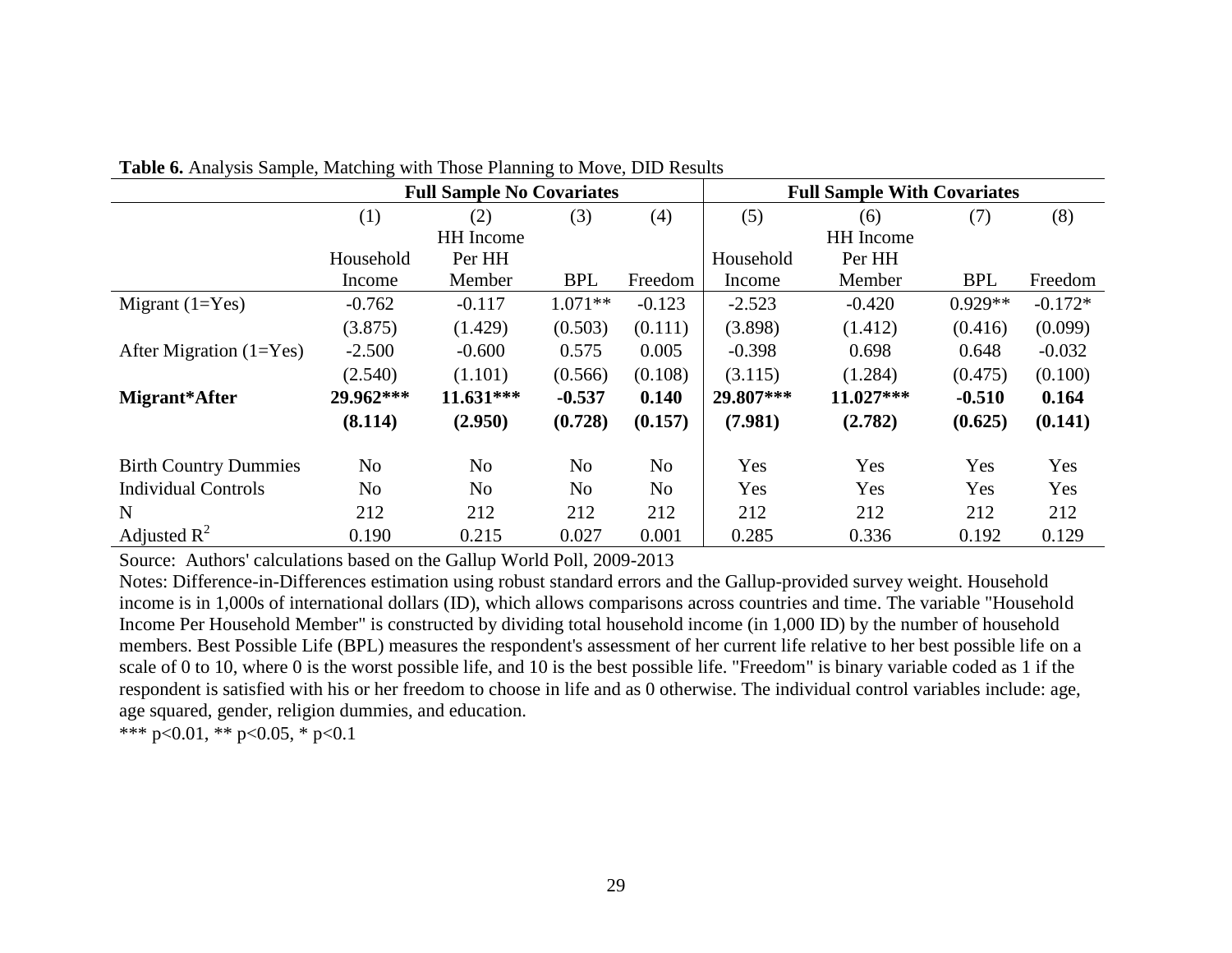#### **6.2.EU-10 Migrants**

Of particular interest to national governments and EU policymakers alike is how migrants from the recent EU enlargements fare in the destination countries. To examine this question, we focus on EU-10 immigrants in the advanced EU countries.<sup>19</sup> We performed the matching and DID steps again only for this subsample (see Tables A.3-A.4 for the summary statistics). Only Slovakia is not represented among the EU-10 migrants and the top origin countries are Poland, Romania, and Lithuania, and the top destinations are Germany, Spain, and Ireland. Migrants appear to have higher incomes, SWB, and perceptions of freedom in the destination countries (see table A.4).

Table 7 shows the results from this alternative specification. The main results and conclusions still hold, albeit with some nuances. First, while the household earnings premium is still sizeable and statistically significant, it is smaller in magnitude.<sup>20</sup> This is unsurprising as EU-10 migrants are leaving countries that are wealthier, on average, than the non-EU transition countries. The SWB benefit from migration is still sizeable  $-1.3$  on average compared with 1.2 in the main results. There are also sizeable gains in satisfaction with freedom, which are larger than those in the main analysis sample. When Bulgaria and Romania – the poorest and unhappiest EU members – are excluded from the source countries, the household income premium rises to 21,000 ID (12,700 ID per household member), the evaluative well-being gain is 1.8, and satisfaction with freedom increases by 44 percent on average. $^{21}$ 

 $19$  See footnote 4 for the list of transition countries that are EU members. Croatia is excluded from the sending countries as it only joined the EU in 2013. The advanced EU countries include the EU-15 and Malta and Cyprus. <sup>20</sup> The earnings premium per household member of 9,100 ID is similar to that in the main sample (10,500 ID).

 $21$  Results available upon request.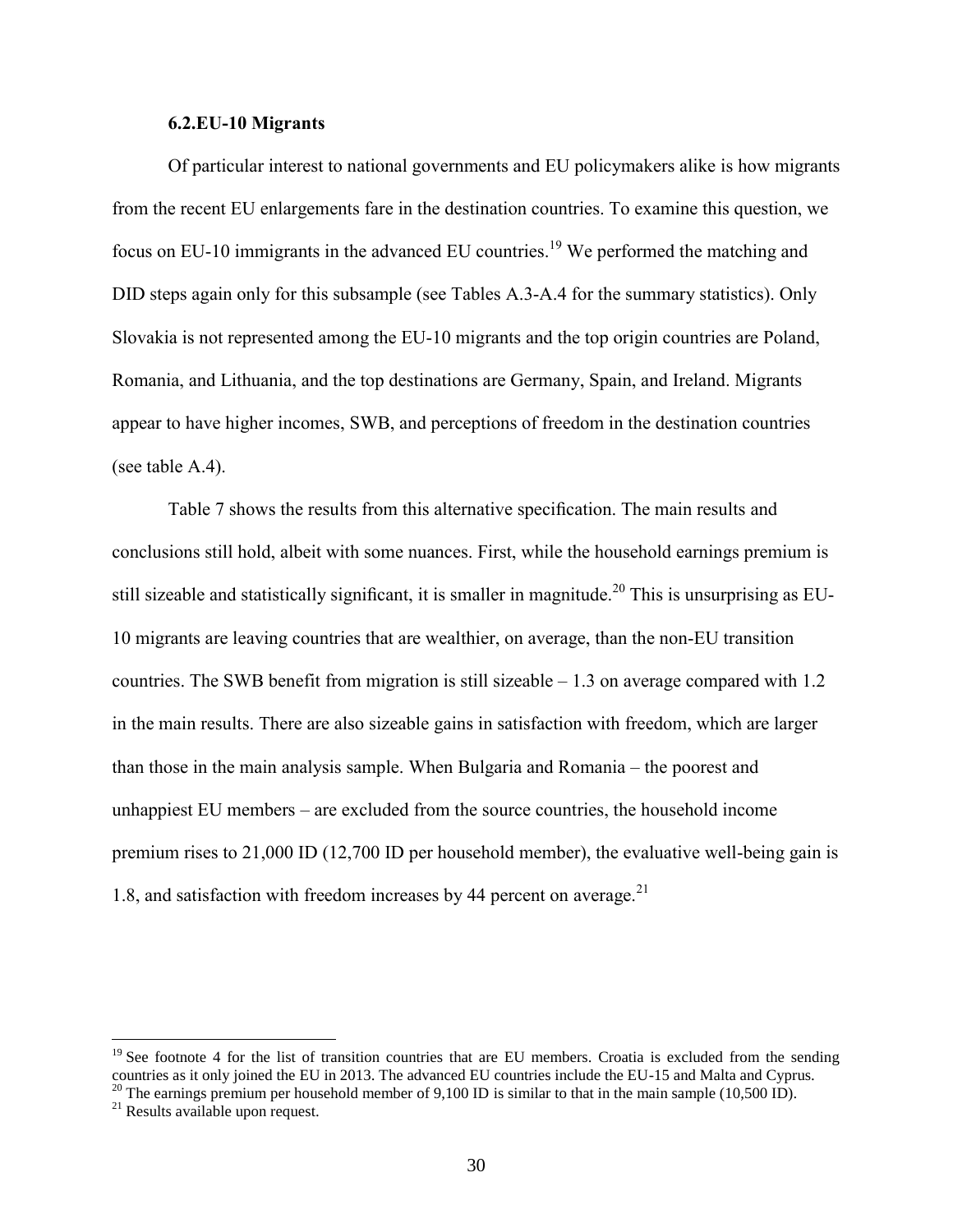|                            |                | <b>Full Sample No Covariates</b> | <b>Full Sample With Covariates</b> |                |           |           |            |            |
|----------------------------|----------------|----------------------------------|------------------------------------|----------------|-----------|-----------|------------|------------|
|                            | (1)            | (2)                              | (3)                                | (4)            | (5)       | (6)       | (7)        | (8)        |
|                            |                | <b>HH</b> Income                 |                                    |                |           | HH Income |            |            |
|                            | Household      | Per HH                           |                                    |                | Household | Per HH    |            |            |
|                            | Income         | Member                           | <b>BPL</b>                         | Freedom        | Income    | Member    | <b>BPL</b> | Freedom    |
| Migrant $(1=Yes)$          | 1.775          | 0.133                            | $-0.675*$                          | $-0.124$       | 1.092     | $-0.256$  | $-0.687*$  | $-0.135$   |
|                            | (2.351)        | (0.896)                          | (0.401)                            | (0.088)        | (1.959)   | (0.727)   | (0.363)    | (0.084)    |
| <b>After Migration</b>     |                |                                  |                                    |                |           |           |            |            |
| $(1=Yes)$                  | 1.508          | 0.146                            | $-0.085$                           | $-0.035$       | 1.144     | $-0.255$  | 0.076      | $-0.020$   |
|                            | (2.019)        | (0.765)                          | (0.440)                            | (0.087)        | (2.069)   | (0.749)   | (0.428)    | (0.085)    |
| Migrant*After              | 15.475***      | 9.172***                         | $1.432**$                          | $0.377***$     | 14.866*** | 9.093***  | $1.325**$  | $0.354***$ |
|                            | (5.055)        | (2.010)                          | (0.572)                            | (0.116)        | (4.180)   | (1.718)   | (0.546)    | (0.113)    |
| <b>Birth Country</b>       |                |                                  |                                    |                |           |           |            |            |
| Dummies                    | N <sub>o</sub> | N <sub>o</sub>                   | N <sub>o</sub>                     | No.            | Yes       | Yes       | Yes        | Yes        |
| <b>Individual Controls</b> | N <sub>o</sub> | N <sub>o</sub>                   | No                                 | N <sub>o</sub> | Yes       | Yes       | Yes        | Yes        |
| $\mathbf N$                | 316            | 316                              | 316                                | 316            | 316       | 316       | 316        | 316        |
| Adjusted $\mathbb{R}^2$    | 0.132          | 0.189                            | 0.037                              | 0.064          | 0.276     | 0.326     | 0.096      | 0.110      |

#### **Table 7.** EU Sample, DID Results

Source: Authors' calculations based on the Gallup World Poll, 2008-2013

Notes: Difference-in-Differences estimation using robust standard errors and the Gallup-provided survey weight. Household income is in 1,000s of international dollars (ID), which allows comparisons across countries and time. The variable "Household Income Per Household Member" is constructed by dividing total household income (in 1,000 ID) by the number of household members. Best Possible Life (BPL) measures the respondent's assessment of her current life relative to her best possible life on a scale of 0 to 10, where 0 is the worst possible life, and 10 is the best possible life. "Freedom" is binary variable coded as 1 if the respondent is satisfied with his or her freedom to choose in life and as 0 otherwise. The individual control variables include: age, age squared, gender, religion dummies, and education.

\*\*\* p<0.01, \*\* p<0.05, \* p<0.1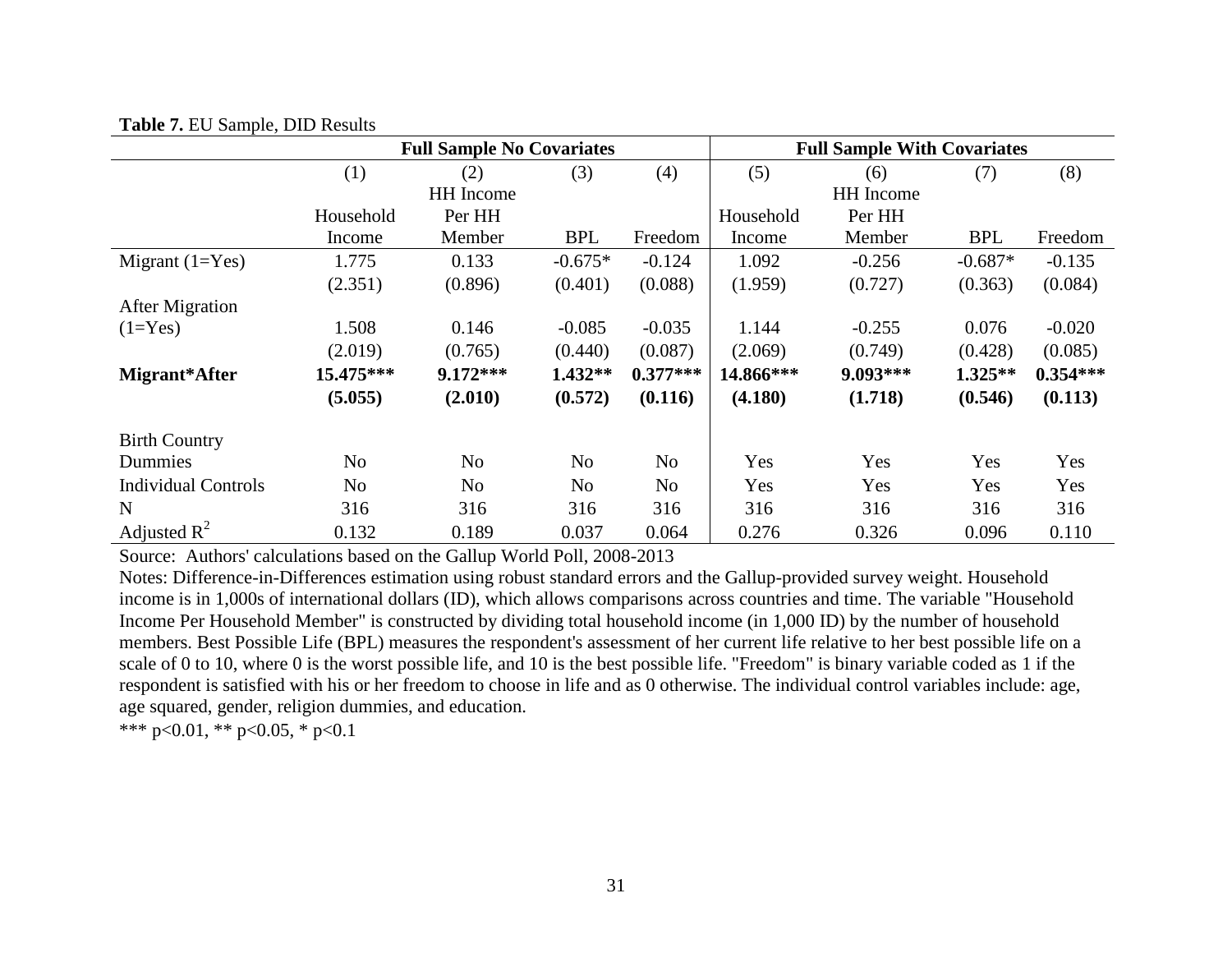#### **6.3.Return Migration**

 $\overline{a}$ 

Return migration poses a validity threat as it is possible that because of the economic crisis or some other circumstances, those with the lowest SWB, satisfaction with freedom, and/or the least skilled immigrants returned back to their home countries.<sup>22</sup> Return migration may also be undertaken to correct errors in the initial migration decision or because the migrant has acquired human capital valued at home (Borjas, 2014). While not causal, research finds that Romanian returnees are unhappier than stayers (Bartram, 2012).

While GWP does not explicitly inquire about return migration, two questions could be used to shed some light: (i) whether respondents have lived in a foreign country for more than six months (asked in 2009-2012 in all transition economies except Mongolia) and (ii) whether the respondent went abroad in the past five years to make money (asked in 2007 in several transition economies). We do not have information on the country of residence prior to return, duration of stay, or reason for return. However, a follow-up question specifically asks respondents whether their social status increased, fell, or did not change as a result of going abroad to make money in the past five years. Of the 624 respondents who gave valid answers to this question, social status fell for about a third (34 percent) and did not change for about 43 percent.

To examine whether return migration biases our results, we matched returnees in transition economies (the treatment group) with immigrants from transition countries still living in the advanced countries (the controls). We used PSM and the following matching covariates: age, age squared, religion, education, country of birth, and year. We forced exact matching by

 $22$  There have been no large outflows of migrants due to the economic crisis as migrants may actually be unwilling to return to their home countries because they fear barriers to coming back or dread bleak job prospects at home [\(Awad, 2009;](#page-40-12) [Fix et al., 2009;](#page-41-10) Green & Winters, 2010).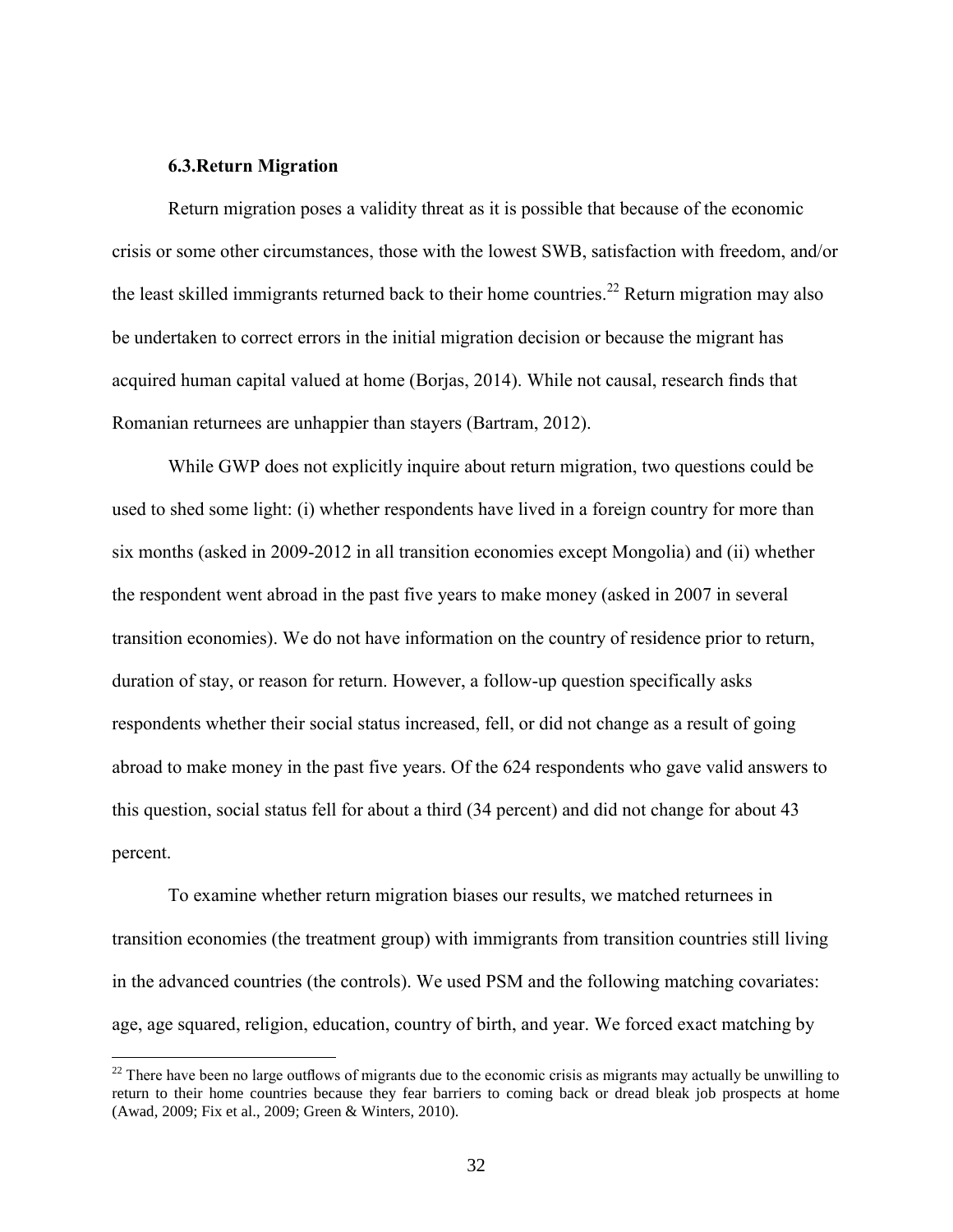country of birth and year. When "Went Abroad to Make Money" is the treatment variable, religion and year are excluded from the matching covariates due to missing observations and the fact that the data are for 2007 only, respectively.<sup>23</sup>

We used nearest neighbor matching without replacement with two calipers  $-0.01$  and 0.001 (see table 8), which provides results that generally satisfy the balancing property (tables A.5-A.7). The results suggest that return migration is associated with lower incomes and SWB (BPL) regardless of the matching procedure and the treatment variable used. Taken at face value, the results in Table 8 imply that the household income penalty due to return migration is between 14,500 and 18,700 ID, depending on the model, while BPL declines are between 0.7 and 1.7. The results regarding satisfaction with freedom are not robust, however.

These results should be treated with caution as we do not know whether the lower earnings and SWB are because of return migration or because of selection issues. In this instance, total bias reduction is impossible as we cannot include a large number of covariates (due the restriction that the treatment cannot influence the matching variables). Thus, while return migration may be a validity threat, it is unlikely that it is driving all the results in this paper.

 $^{23}$  While return migration as a result of the crisis has been limited, there have been returns from Russia to Tajikistan, Uzbekistan, and Kyrgyzstan (Green & Winters, 2010), Poles returning from the UK, and some forceful deportations from the US, Italy, and France, including those of Bulgarian and Romanian Roma from France [\(Papademetriou,](#page-42-7)  [Sumption, Terrazas, Loyal, & Ferrero-Turrión, 2010\)](#page-42-7). There is little information on the demographic profile of those who left, however.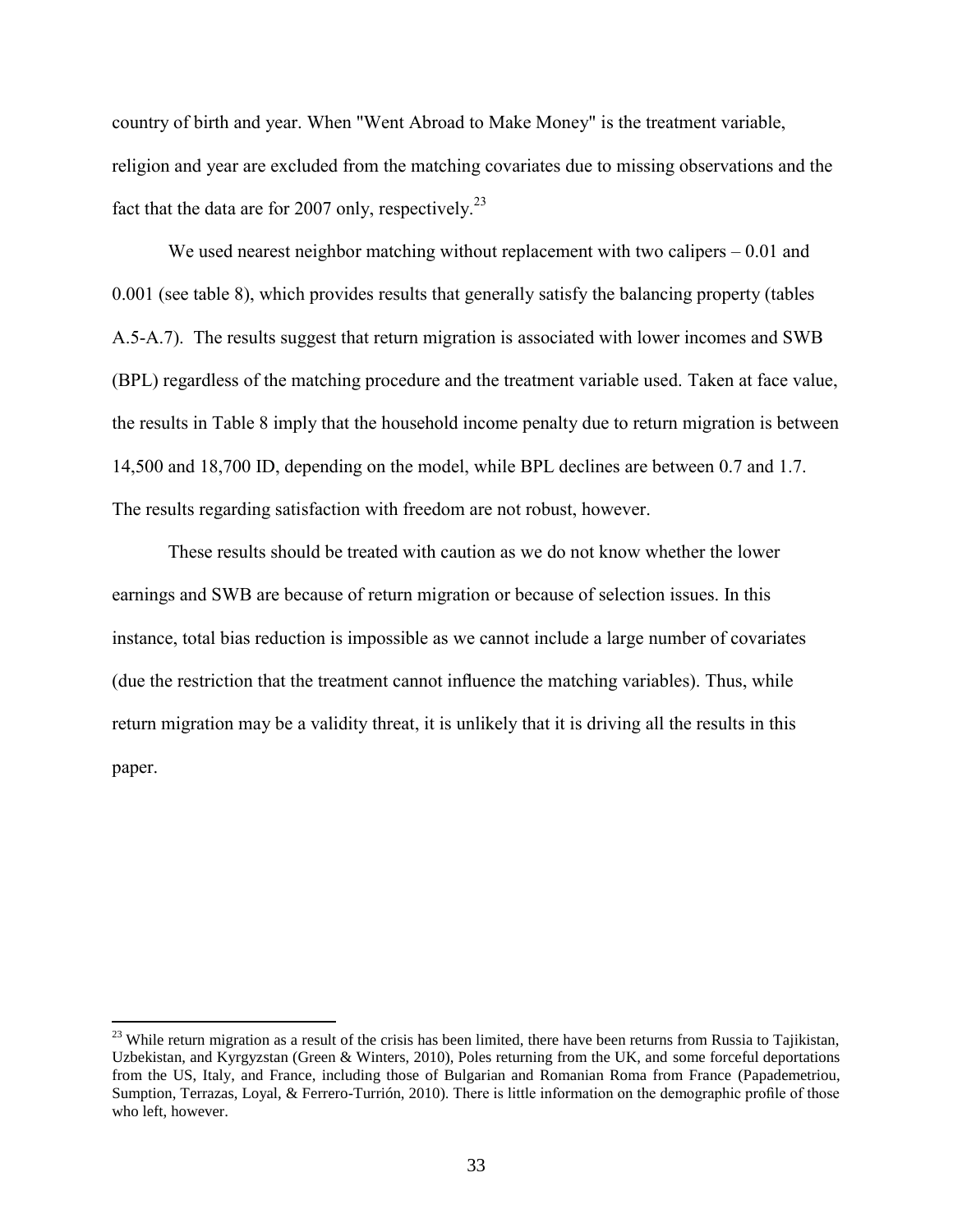| Treatment: Lived Abroad for More than 6 Months; Nearest Neighbor Matching without replacement, caliper=0.01   |           |         |           |         |            |       |          |  |  |
|---------------------------------------------------------------------------------------------------------------|-----------|---------|-----------|---------|------------|-------|----------|--|--|
|                                                                                                               |           |         | Average   | Average |            |       |          |  |  |
|                                                                                                               | N         | N       | Outcome   | Outcome | <b>ATT</b> | S.E.  | t-stat   |  |  |
| Outcome                                                                                                       | Treatment | Control | Treatment | Control |            |       |          |  |  |
| Household Income                                                                                              | 252       | 1,245   | 13.639    | 29.479  | $-15.840$  | 1.869 | $-8.480$ |  |  |
| Best Possible Life (BPL)                                                                                      | 252       | 1,245   | 5.480     | 6.155   | $-0.675$   | 0.195 | $-3.470$ |  |  |
| Satisfied with Freedom in Life                                                                                | 252       | 1,245   | 0.655     | 0.821   | $-0.167$   | 0.039 | $-4.330$ |  |  |
| Treatment: Lived Abroad for More than 6 Months; Nearest Neighbor Matching without replacement, caliper=0.0001 |           |         |           |         |            |       |          |  |  |
| Household Income                                                                                              | 76        | 1,245   | 12.710    | 27.175  | $-14.465$  | 3.630 | $-3.980$ |  |  |
| Best Possible Life (BPL)                                                                                      | 76        | 1,245   | 5.145     | 6.395   | $-1.250$   | 0.350 | $-3.570$ |  |  |
| Satisfied with Freedom in Life                                                                                | 76        | 1,245   | 0.645     | 0.776   | $-0.132$   | 0.073 | $-1.800$ |  |  |
| Treatment: Went Abroad to Make Money; Nearest Neighbor Matching without replacement, caliper=0.01             |           |         |           |         |            |       |          |  |  |
|                                                                                                               |           |         | Average   | Average |            |       |          |  |  |
|                                                                                                               | N         | N       | Outcome   | Outcome | <b>ATT</b> | S.E.  | t-stat   |  |  |
| Outcome                                                                                                       | Treatment | Control | Treatment | Control |            |       |          |  |  |
| Household Income                                                                                              | 42        | 700     | 10.042    | 28.732  | $-18.690$  | 2.967 | $-6.300$ |  |  |
| Best Possible Life (BPL)                                                                                      | 42        | 700     | 5.405     | 7.143   | $-1.738$   | 0.422 | $-4.110$ |  |  |
| Satisfied with Freedom in Life                                                                                | 42        | 700     | 0.595     | 0.762   | $-0.167$   | 0.101 | $-1.640$ |  |  |

# **Table 8.** Return Migration and Well-being, Average Treatment Effect using Propensity Score Matching

*Source:* Authors' calculations based on the Gallup World Poll.

*Notes:* ATT=Average Treatment Effect. The data are for 2009-2012 when the treatment is whether the respondent lived abroad for more than 6 months, and for 2007 when the treatment is whether the respondent went abroad in the past 5 years to make money. Summary of results from propensity score matching. N refers to the number of observations in the common support region. The treatment group is return migrants. The control group is immigrants from transition economies in advanced countries. The matching variables include: age, age squared, religion, education, country of birth, and year. We force exact matching by country of birth and year (year is excluded when the treatment is "Went Abroad to Make Money"). When "Went Abroad to Make Money" is the treatment variable, religion and year are excluded from the matching covariates. Household income is in 1,000s of international dollars (ID), which allows comparisons across countries and time. Best Possible Life (BPL) measures the respondent's assessment of her current life relative to her best possible life on a scale of 0 to 10, where 0 is the worst possible life, and 10 is the best possible life. "Freedom" is binary variable coded as 1 if the respondent is satisfied with his or her freedom to choose in life and as 0 otherwise. Balancing tests available in Tables A.5-A.7.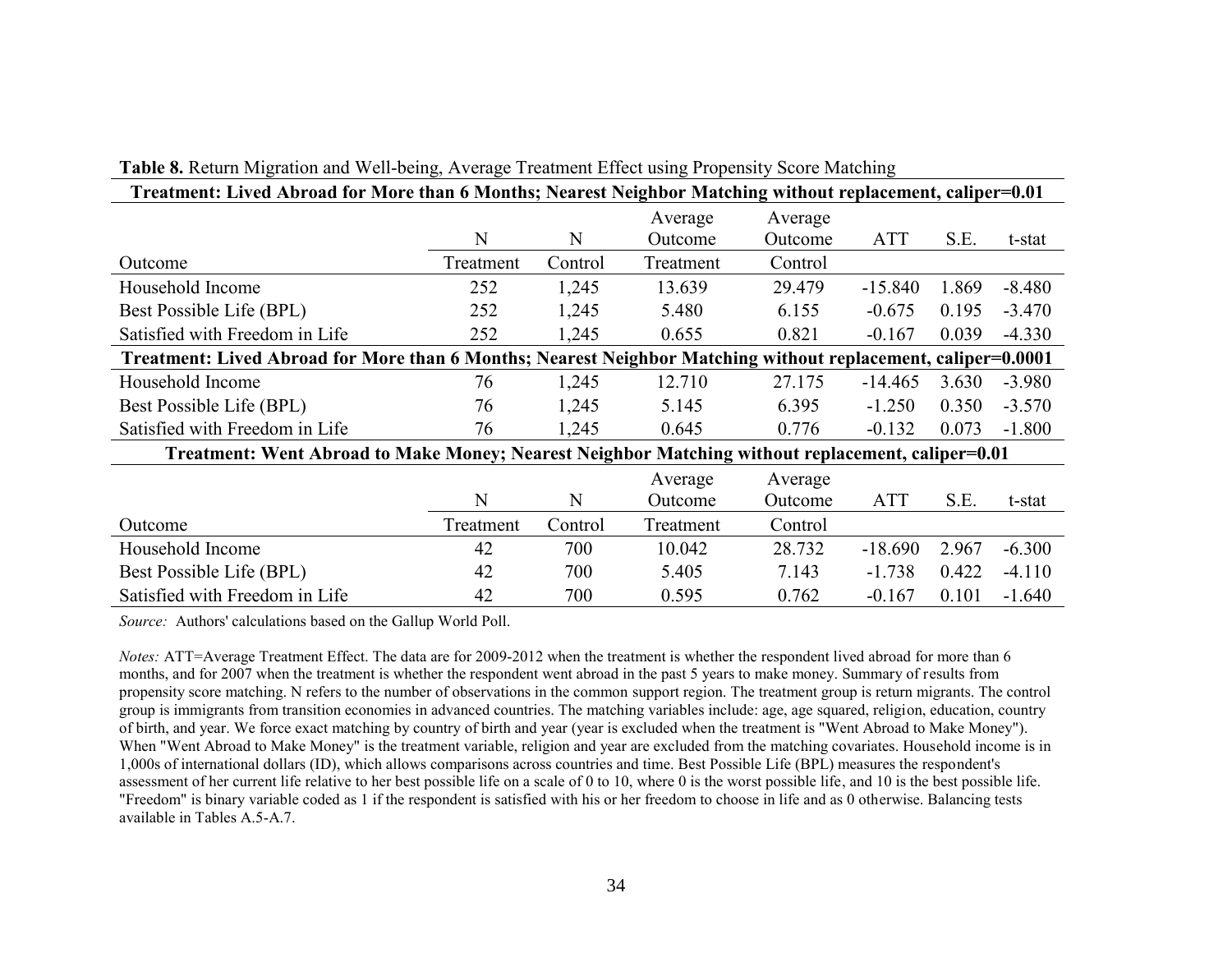#### **7. Channels**

This paper's empirical strategy explicitly allows us to explore the well-being consequences of migration but not the pathways leading to them. Theoretically, several mechanisms could be enhancing the well-being of migrants from transition economies. As the channels affecting income are straightforward, we focus on the SWB and freedom dimensions.

First, migration could enhance SWB through the positive income gains. For example, Olgiati, Calvo, and Berkman (2013) show that income is associated with higher global life evaluation and life satisfaction among immigrants in 16 advanced countries. Moreover, income and SWB are positively correlated in transition economies (Easterlin, 2009). In addition, CEE migrants move to the EU-15 for employment (Kahanec, 2013). Therefore, they likely migrate because of better employment and income opportunities and freedoms, which may also enhance their SWB. The consistently positive effect on the satisfaction with freedom outcome in this paper highlights this channel.

Second, while the majority of the studies find a negative association between happiness and migration, the results depend on country of origin (Simpson, 2014). Research using GWP data shows that North-to-North migrants experience gains in various perceived well-being dimensions, unlike migrants moving from other contexts (Esipova et al., 2013). The countries from which the migrants in this paper moved are relatively advanced and culturally similar to the destination countries, which likely facilitates their assimilation and adaptation.

Third, there are several mechanisms that could also decrease migrant SWB. Psychological distress from separation from one's family and friends (i.e., loss of social capital), culture shock, loss of cultural identity, changing reference norms, and rising expectations likely

35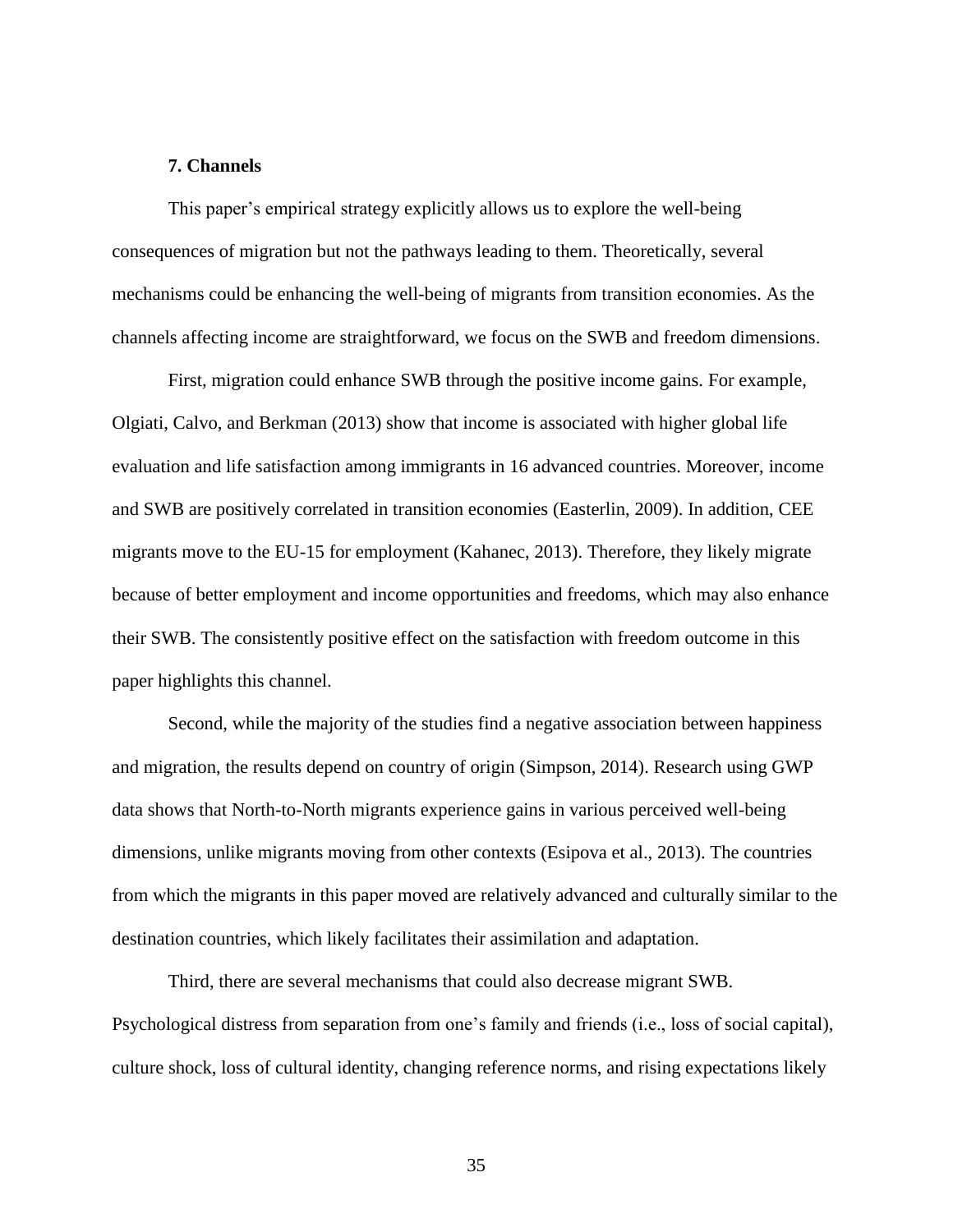lower the perceived well-being of migrants. While these same issues are also likely to affect migrants from transition economies to the EU, they face far fewer barriers to returning to their home countries to visit than, for example, South-to-North migrants. Finally, time-use data on migrants from Central and Eastern Europe living in the UK and New Jersey demonstrate that immigrant men spent much time working and limited time with their families and immigrant women from Poland spent much time working in low-skilled jobs and less time socializing, leading to isolation (Ribar, 2013). Despite these opposite effects of migration on SWB, it seems that the positive channels dominate in this analysis sample.

#### **8. Limitations**

 $\overline{a}$ 

We acknowledge several limitations. First, despite the use of matching and DID, our results could suffer from selection bias. While movers and stayers are similar based on observable characteristics, a non-experimental technique cannot fully address selection bias from unobservables. Although we match on education, which is a proxy for ability, unobservable factors such as motivation and skills likely positively bias our results. While we cannot provide a precise estimate of the size of this bias, one study's findings imply that the migration gains we find are likely overstated by at least about 20 percent (McKenzie et al., 2010).<sup>24</sup>

Second, while our empirical strategy explicitly addresses selection, it does not deal with endogeneity. Since we only have cross-sectional data, we cannot establish whether the positive well-being effects are because of migration or because respondents with greater a priori wellbeing are more likely to migrate. The research shows, however, that lower levels of life satisfaction are correlated with the migration decision for migrants from transition economies (Otrachshenko & Popova, 2014) and Latin America (Graham and Markowitz, 2011). The SWB gains from migration, therefore, are unlikely to be due to the positive SWB selection of migrants.

 $24$  Moreover, the empirical strategy is based on assumptions, some of which are untestable.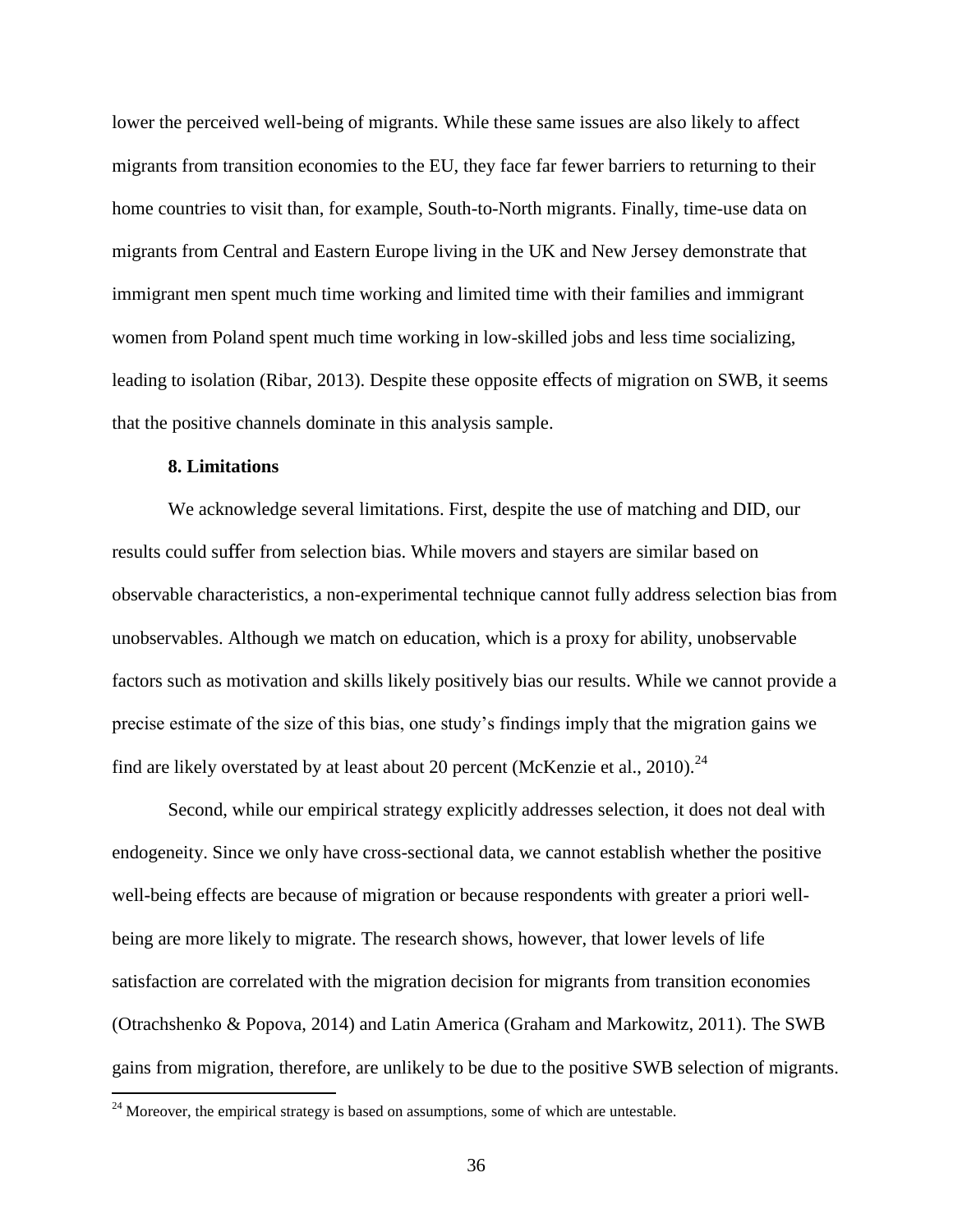Third, since GWP is not specifically designed to study migrants, it has several limitations. GWP does not distinguish between voluntary and involuntary migrants, lacks information on year of arrival in the destination country and detailed information on return migration, which is problematic. Due to the limited number of observations, we do not distinguish between migrants who arrived in the host country in the past five years or later. Since the majority of immigrants are established, they could have simply adapted to living in the destinations. Fourth, caution is necessary when extrapolating these results to other countries and contexts. The well-being effects of migration likely differ depending on the migrant cohort studied, the destination countries, and the well-being metrics employed.

#### **9. Policy Implications and Conclusion**

This study asked whether migration improves the well-being of immigrants from transition economies who moved to advanced economies. Using cross-sectional data from the Gallup World Poll (GWP) and a methodology combining statistical matching with difference-indifferences, we show that migration enhances well-being. The mean household earnings premium is about 21,000 ID and the average life satisfaction benefit is about 1.0 -1.2 on a scale of 0-10. Movers from the EU-10 to the rest of the EU realize even larger SWB gains of up to 1.4 (1.8 when we exclude Bulgarians and Romanians). Moreover, migration increases freedom satisfaction by about 26-28 percent on average. The results are generally robust to several robustness checks.

The "happiness and migration" literature suggests that increases in income post-migration may be accompanied by declining happiness because of adaptation and rising aspirations. While migrants' (absolute) incomes increase, so do their expectations as they compare themselves to high-earning natives in the host countries. We find, however, that migrants from transition

37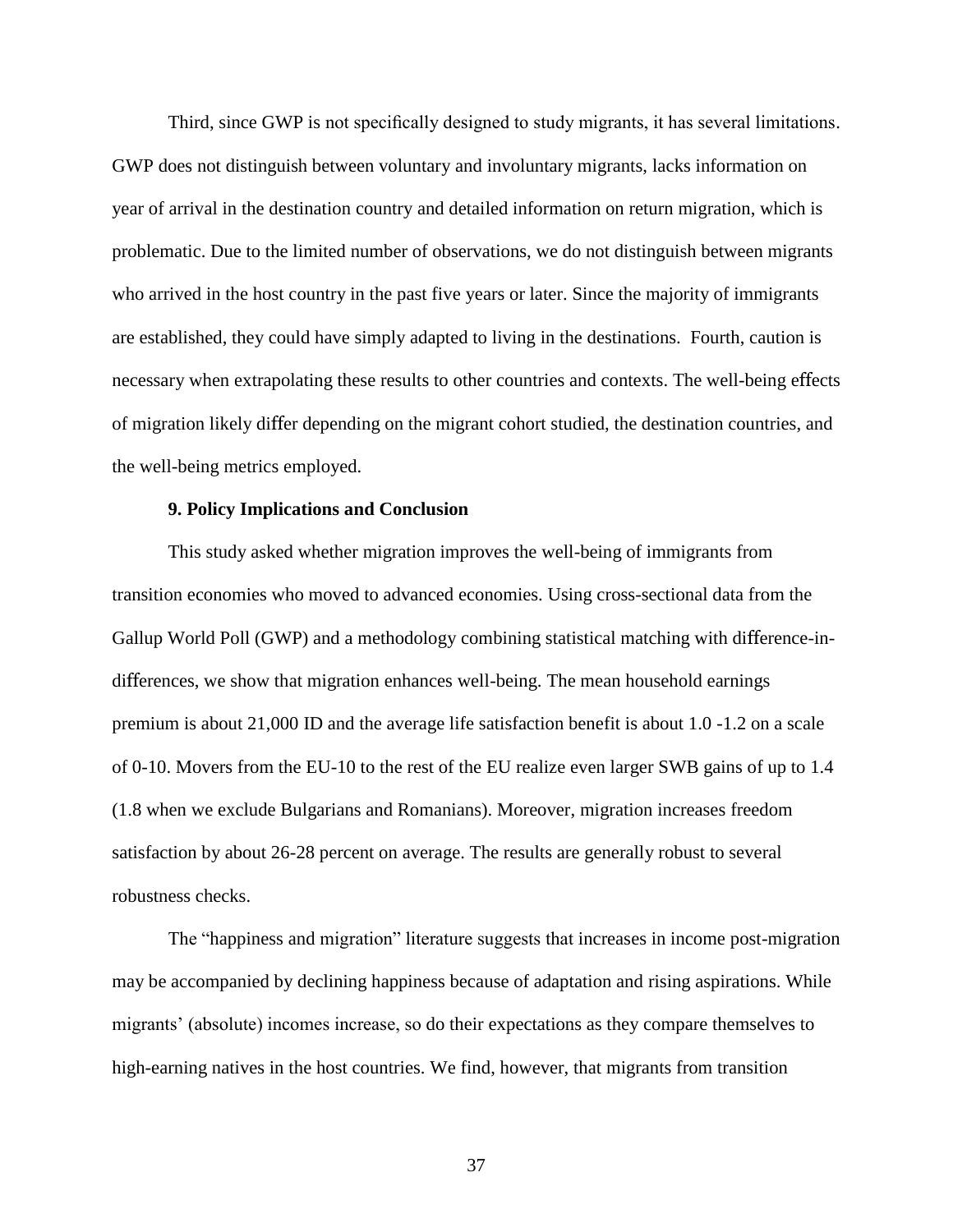countries are in fact happier after they go abroad. This suggests that even if their reference norms and aspirations change, movers' objective and subjective quality of life improves post-migration. The relevance of these results for immigrants from other world regions is an empirical question for future research.

Although migration may have positive well-being effects while also allowing movers to escape the opportunity constraints at home, it is not a comprehensive development strategy. It does not solve deeply-rooted social problems such as corruption, misguided economic policies, and other market and government failures in the sending countries (De Haas, 2010). And while it may enhance individual well-being and autonomy, as we find, it may have negative consequences for the happiness of family members left behind (Borraz, Pozo, & Rossi, 2010; Jones, 2014). Future research is needed to understand if migration can enhance individual wellbeing without negative effects on the "common good" in the sending countries.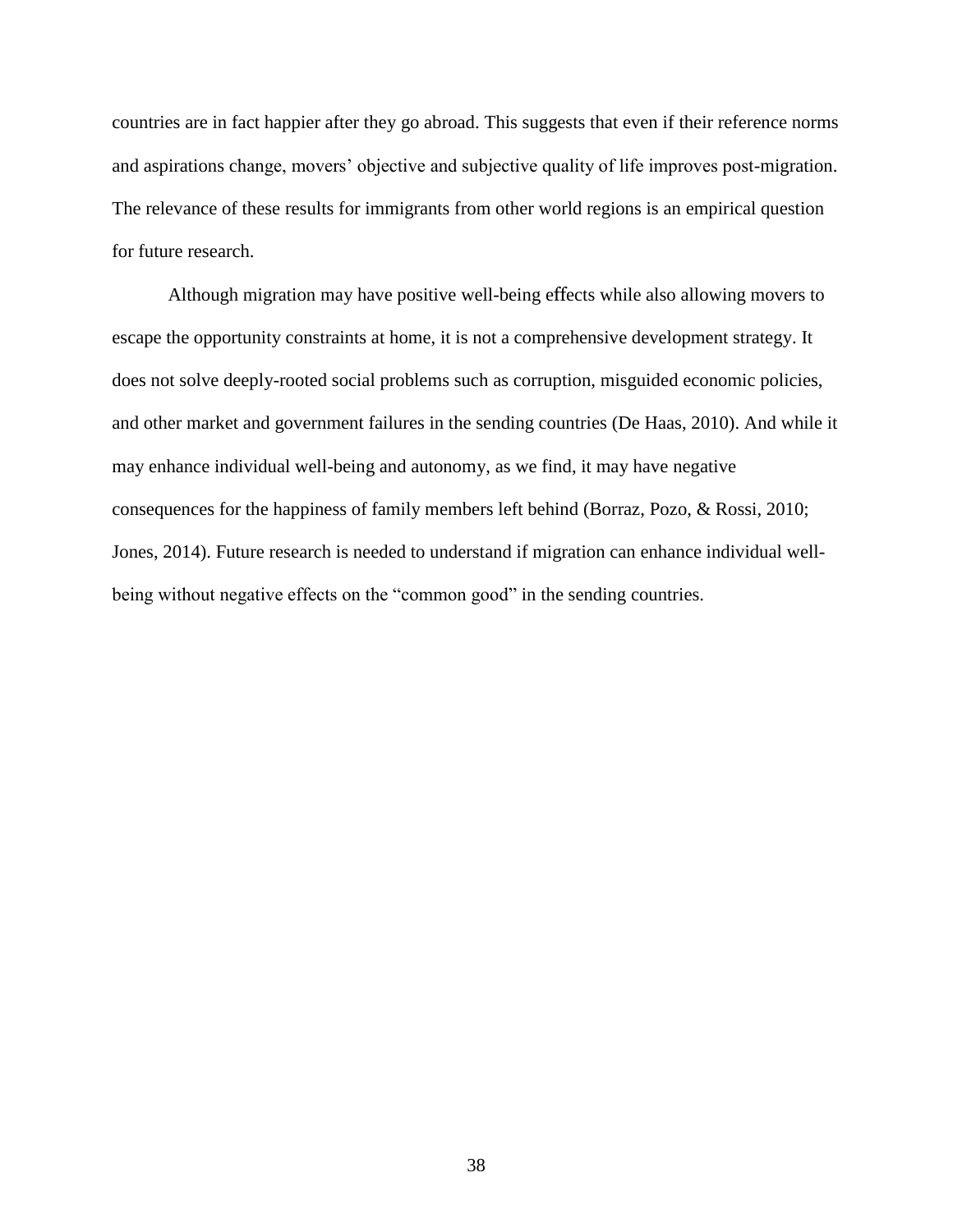#### **References**

- <span id="page-40-5"></span>Abadie, A. (2005). Semiparametric Difference-in-Differences Estimators. *The Review of Economic Studies, 72*(1), 1-19.
- <span id="page-40-6"></span>Abramitzky, R., Boustan, L. P., & Eriksson, K. (2012). Europe's Tired, Poor, Huddled Masses: Self-Selection and Economic Outcomes in the Age of Mass Migration. *American Economic Review, 102*(5), 1832-1856.
- <span id="page-40-12"></span>Ai, C., & Norton, E. C. (2003). Interaction Terms in Logit and Probit Models. *Economics Letters, 80*(1), 123-129.
- <span id="page-40-7"></span>Akay, A., Constant, A., & Giulietti, C. (2014). The Impact of Immigration on the Well-Being of Natives. *Journal of Economic Behavior & Organization*, *103*, 72-92.
- <span id="page-40-8"></span>Amit, K. (2010). Determinants of Life Satisfaction among Immigratns from Western Countries and from the FSU in Israel. *Social Indicators Research, 96*(3), 515-534.
- <span id="page-40-9"></span>Amit, K., & Litwin, H. (2010). The Subjective Well-Being of Immigrants Aged 50 and Older in Israel. *Social Indicators Research, 98*(1), 89-104.
- <span id="page-40-4"></span>Awad, I. (2009). *The Global Economic Crisis and Migrant Workers: Impact and Response*. Geneva, Switzerland: International Migration Programme, International Labour Organization.
- <span id="page-40-0"></span>Baltatescu, S. (2007). Central and Eastern Europeans Migrants' Subjective Quality of Life. A Comparative Study. *Journal of Identity and Migration Studies, 1*(2), 67-81.
- <span id="page-40-10"></span>Bartram, D. (2010). International Migration, Open Borders Debates, and Happiness. *International Studies Review, 12*(3), 339-361.
- <span id="page-40-1"></span>Bartram, D. (2011). Economic Migration and Happiness: Comparing Immigrants' and Natives' Happiness Gains from Income. *Social Indicators Research, 103*(1), 57-76.
- <span id="page-40-2"></span>Bartram, D. (2013). Happiness and 'Economic Migration': A Comparison of Eastern European Migrants and Stayers. *Migration Studies, 1*(2), 156-175.
- <span id="page-40-11"></span>Bartram, D. (2014). Inverting the Logic of Economic Migration: Happiness among Migrants Moving from Wealthier to Poorer Countries in Europe. *Journal of Happiness Studies*, 1- 20, *forthcoming.*
- <span id="page-40-3"></span>Bauer, T. K., Epstein, G. S., & Gang, I. N. (2000). *What Are Migration Networks? IZA DP No. 200*.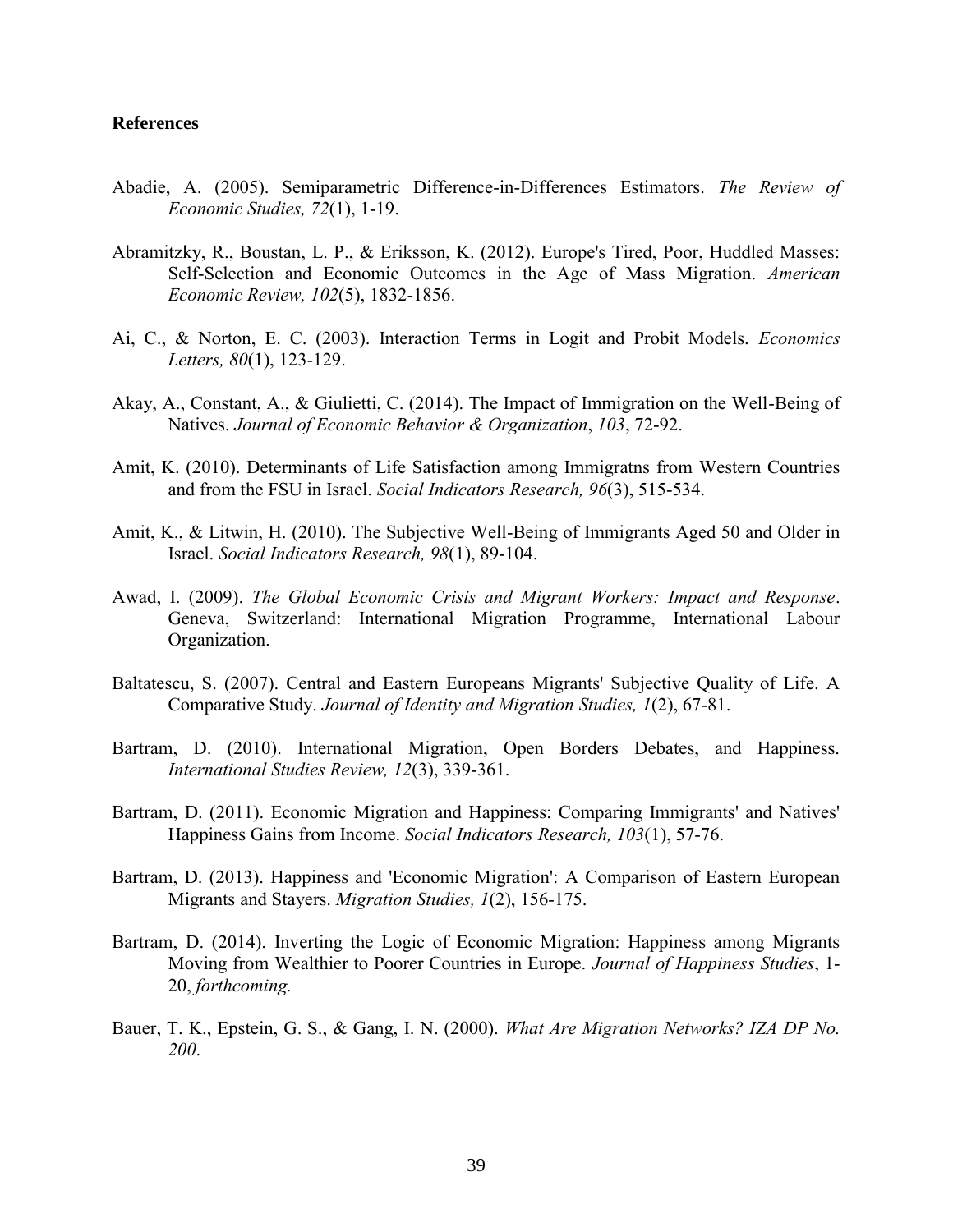- <span id="page-41-7"></span>Beine, M. A., & Parsons, C. R. (2012). *Climatic Factors as Determinants of International Migration*: IRES de l'Université Catholique de Louvain Discussion Paper 2012-2, Louvain-la-Neuve, Belgium.
- Bertocchi, G., & Strozzi, C. (2008). International Migration and the Role of Institutions. *Public Choice, 137*(1-2), 81-102.
- <span id="page-41-0"></span>Betz, W., & Simpson, N. B. (2013). The Effects of International Migration on the Well- Being of Native Populations in Europe. *IZA Journal of Migration, 2*(12), 1-21.
- <span id="page-41-5"></span>Bhagwati, J., & Hamada, K. (1974). The Brain Drain, International Integration of Markets for Professionals and Unemployment: A Theoretical Analysis. *Journal of Development Economics, 1*(1), 19-42.
- <span id="page-41-8"></span>Blanchflower, D. G., & Shadforth, C. (2009). Fear, Unemployment and Migration. *The Economic Journal, 119*(535), F136-F182.
- Blundell, R., & Costa Dias, M. (2000). Evaluation Methods for Non-Experimental Data. *Fiscal Studies, 21*(4), 427-468.
- <span id="page-41-2"></span>Borjas, G. J. (1987). Self-Selection and the Earnings of Immigrants. *American Economic Review, 77*(4), 531-553.
- Borjas, G. J. (1994). The Economics of Immigration. *Journal of Economic Literature, XXXII*, 1667-1717.
- <span id="page-41-6"></span>Borjas, G. J. (2001). *Heaven's Door: Immigration Policy and the American Economy*. Princeton, NJ: Princeton University Press.
- <span id="page-41-4"></span>Borjas, G. J. (2014). *Immigration Economics*. Cambridge, MA: Harvard University Press.
- <span id="page-41-10"></span>Borraz, F., Pozo, S., & Rossi, M. (2010). And What About the Family Back Home? International Migration and Happiness in Cuenca, Ecuador. *Journal of Business Strategies, 27*(1).
- <span id="page-41-1"></span>Cai, R., Esipova, N., Oppenheimer, M., & Feng, S. (2014). International Migration Desires Related to Subjective Well-Being. *IZA Journal of Migration, 3*(1), 1-20.
- <span id="page-41-3"></span>Caliendo, M., & Kopeinig, S. (2008). Some Practical Guidance for the Implementation of Propensity Score Matching. *Journal of Economic Surveys, 22*(1), 31-72.
- Cantril, H. (1965). *Pattern of Human Concerns*: New Brunswick, NJ: Rutgers University Press.
- <span id="page-41-9"></span>Card, D. (2005). Is the New Immigration Really So Bad? *The Economic Journal, 115*(507), F300-F323.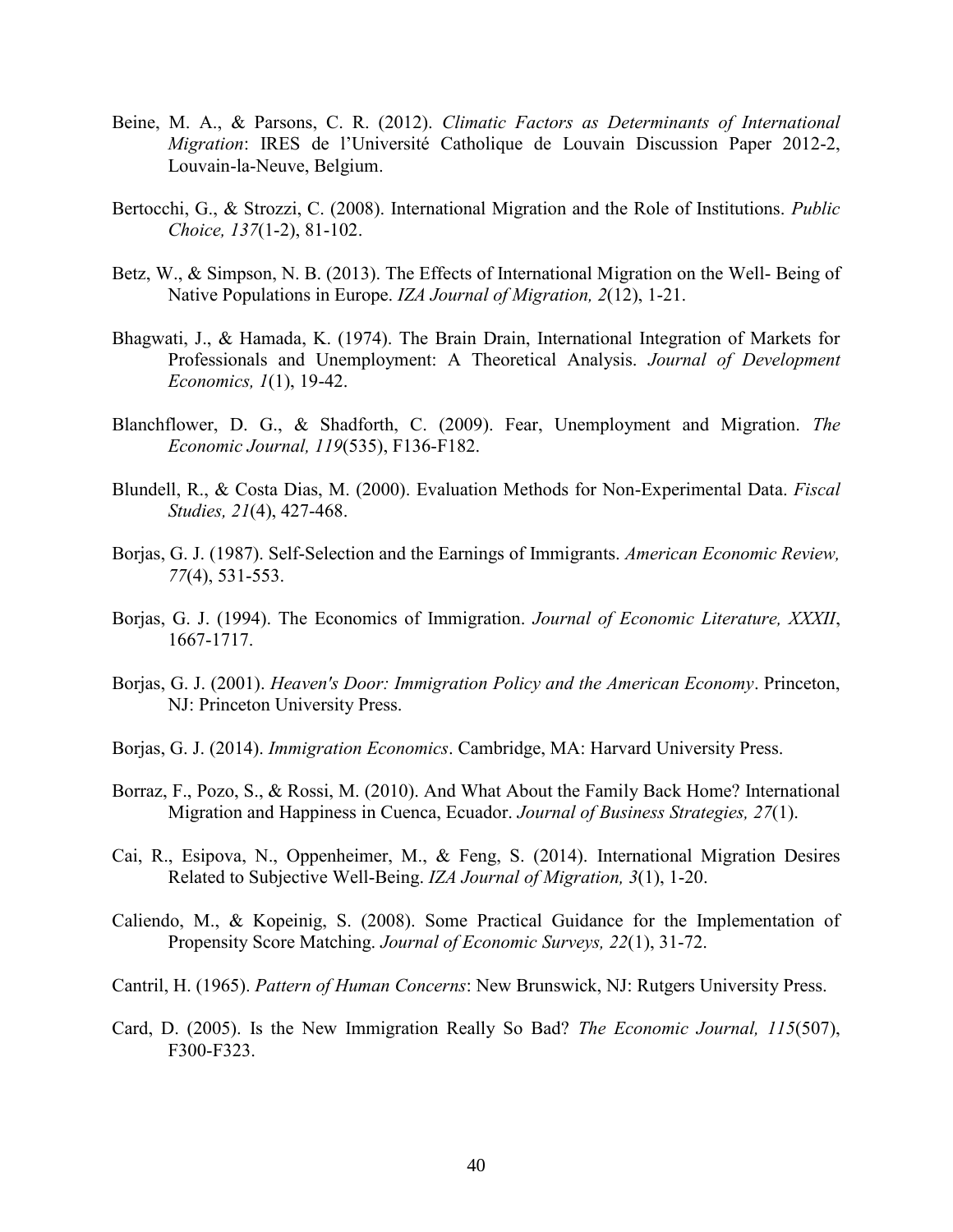- <span id="page-42-3"></span>Chindarkar, N. (2014). Is Subjective Well-Being of Concern to Potential Migrants from Latin America? *Social Indicators Research, 115*(1), 159-182.
- Clemens, M. A., & Bazzi, S. (2008). Don't Close the Golden Door: Our Noisy Debate on Immigration and Its Deathly Silence on Development. *Center for Global Development Essay*.
- Clemens, M. A., Montenegro, C. E., & Pritchett, L. (2008). The Place Premium: Wage Differences for Identical Workers across the Us Border. *World Bank Policy Research Working Paper No. 4671*.
- Creighton, M. J. (2013). The Role of Aspirations in Domestic and International Migration. *The Social Science Journal, 50*(1), 79-88.
- Czaika, M., & de Haas, H. (2012). The Role of Internal and International Relative Deprivation in Global Migration. *Oxford Development Studies, 40*(4), 423-442.
- <span id="page-42-0"></span>Czaika, M., & Vothknecht, M. (2014). Migration and Aspirations - Are Migrants Trapped on a Hedonic Treadmill? *IZA Journal of Migration, 3*(1), 1-21.
- <span id="page-42-7"></span>Danzer, A. M., & Dietz, B. (2014). Labour Migration from Eastern Europe and the EU's Quest for Talents. *JCMS: Journal of Common Market Studies, 52*(2), 183-199.
- <span id="page-42-4"></span>De Haas, H. (2010). Migration and Development: A Theoretical Perspective. *International Migration Review, 44*(1), 227-264.
- <span id="page-42-1"></span>De Haas, H. (2011). The Determinants of International Migration. *IMI/DEMIG working paper, International Migration Institute, University of Oxford*.
- <span id="page-42-2"></span>De Jong, G. F., Chamratrithirong, A., & Tran, Q.-G. (2002). For Better, for Worse: Life Satisfaction Consequences of Migration. *International Migration Review, 36*(3), 838-863.
- De Neve, J.-E., Diener, E., Tay, L., & Xuereb, C. (2013). The Objective Benefits of Subjective Well-Being. In J. F. Helliwell, R. Layard & J. Sachs (Eds.), *World Happiness Report* (pp. 54-79).
- <span id="page-42-5"></span>De Neve, J.-E., & Oswald, A. J. (2012). Estimating the Influence of Life Satisfaction and Positive Affect on Later Income Using Sibling Fixed Effects. *Proceedings of the National Academy of Sciences, 109*(49), 19953-19958.
- Dehejia, R. H., & Wahba, S. (2002). Propensity Score-Matching Methods for Nonexperimental Causal Studies. *Review of Economics and Statistics, 84*(1), 151-161.
- <span id="page-42-6"></span>Deneulin, S. (2006). Individual Well-Being, Migration Remittances and the Common Good. *The European Journal of Development Research, 18*(1), 45-58.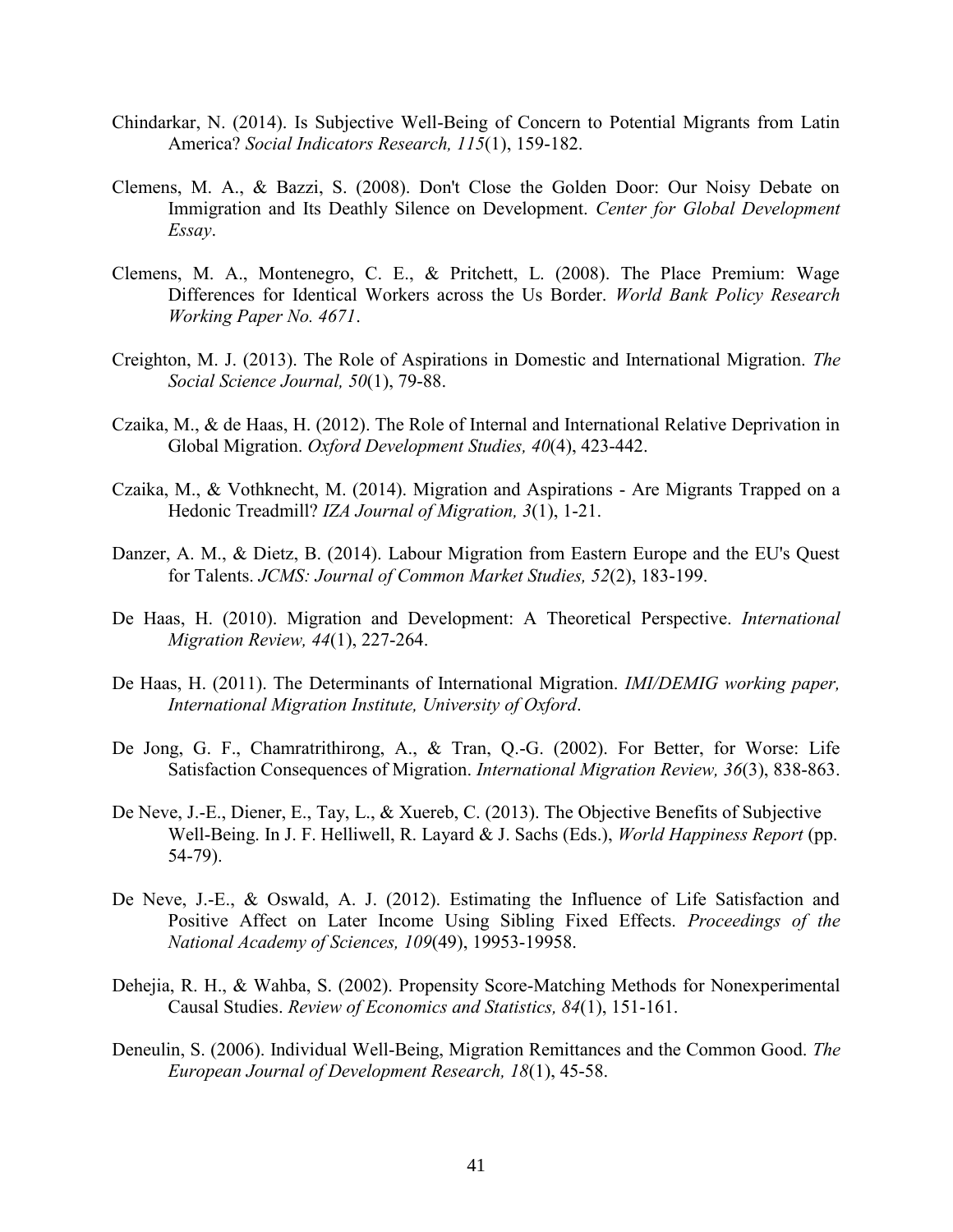- Di Tella, R., & MacCulloch, R. (2006). Some Uses of Happiness Data in Economics. *The Journal of Economic Perspectives, 20*(1), 25-46.
- <span id="page-43-0"></span>Di Tella, R., MacCulloch, R. J., & Oswald, A. J. (2001). Preferences over Inflation and Unemployment: Evidence from Surveys of Happiness. *The American Economic Review, 91*(1), 335-341.
- <span id="page-43-2"></span>Diener, E., Inglehart, R., & Tay, L. (2013). Theory and Validity of Life Satisfaction Scales. *Social Indicators Research*, *112*(3), 497-527.
- Diener, E., Suh, E. M., Lucas, R. E., & Smith, H. L. (1999). Subjective Well-Being: Three Decades of Progress. *Psychological Bulletin, 125*(2), 276-302.
- Dolan, P., Peasgood, T., & White, M. (2008). Do We Really Know What Makes Us Happy? A Review of the Economic Literature on the Factors Associated with Subjective Well-Being. *Journal of Economic Psychology, 29*(1), 94-122.
- Durand, M., & Smith, C. (2013). The Oecd Approach to Measuring Subjective Well-Being. In J. Helliwell, R. Layard & J. Sachs (Eds.), *World Happiness Report* (pp. 112-137).
- Dustmann, C., & Okatenko, A. (2014). Out-Migration, Wealth Constraints, and the Quality of Local Amenities. *Journal of Development Economics, 110*(0), 52-63.
- <span id="page-43-3"></span>Dustmann, C., Frattini, T., & Halls, C. (2010). Assessing the Fiscal Costs and Benefits of A8 Migration to the UK. *Fiscal Studies, 31*(1), 1-41.
- <span id="page-43-1"></span>Easterlin, R. A. (1974). Does Economic Growth Improve the Human Lot? Some Empirical Evidence. In P. David and M. Reder (Ed.), *Nations and Households in Economic Growth: Essays in Honour of Moses Abramovitz* (pp. 89-125). New York, NY: Academic Press.
- Easterlin, R. A. (2009). Lost in Transition: Life Satisfaction on the Road to Capitalism. *Journal of Economic Behavior & Organization, 71*(2), 130-145.
- Ek, E., Koiranen, M., Raatikka, V.-P., Järvelin, M.-R., & Taanila, A. (2008). Psychosocial Factors as Mediators between Migration and Subjective Well-Being among Young Finnish Adults. *Social Science & Medicine, 66*(7), 1545 - 1556.
- Erlinghagen, M. (2012). Nowhere Better Than Here? The Subjective Well-Being of German Emigrants and Remigrants. *Comparative Population Studies, 36*(4), 899-926.
- Esipova, N., Pugliese, A., Ray, J., & Kanitkar, K. (2013). Dimensions of Migrant Well-Being: Evidence from the Gallup World Poll. *International Organization for Migration. World*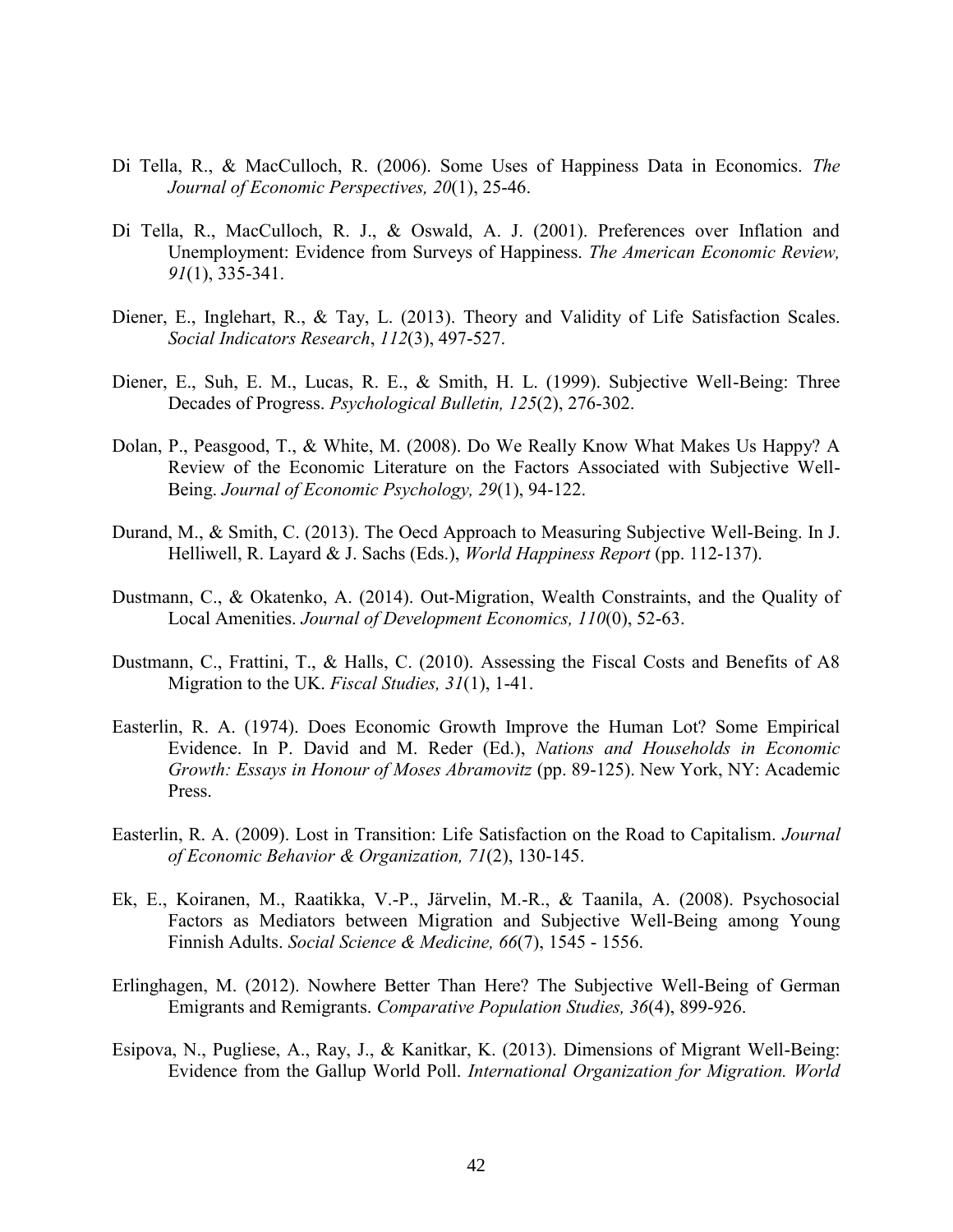*Migration Report 2013: Migrant Well-Being and Development* (pp. 104-171): International Migration Organization.

- Ferrer-i-Carbonell, A., & Frijters, P. (2004). How Important Is Methodology for the Estimates of the Determinants of Happiness?. *The Economic Journal, 114*(497), 641-659.
- Fix, M., Papademetriou, D. G., Batalova, J., Terrazas, A., Lin, S. Y.-Y., & Mittelstadt, M. (2009). *Migration and the Global Recession: A Report Commissioned by the BBC World Service*. Washington, DC: Migration Policy Institute.
- Frijters, P., & Beatton, T. (2012). The Mystery of the U-Shaped Relationship between Happiness and Age. *Journal of Economic Behavior & Organization, 82*(2), 525-542.
- Graham, C. (2009). *Happiness around the World: The Paradox of Happy Peasants and Miserable Millionaires*. Oxford: Oxford University Press.
- Graham, C. (2011). *The Pursuit of Happiness: An Economy of Well-Being*. Washington, DC: The Brookings Institution Press.
- Graham, C. (2012). The Distinctiveness of Hedonic and Evaluative Well-Being. Notes Prepared for the National Academies of Science (NAS) Panel. Washington, DC: The Brookings Institution.
- Graham, C., Eggers, A., & Sukhtankar, S. (2004). Does Happiness Pay?: An Exploration Based on Panel Data from Russia. *Journal of Economic Behavior & Organization, 55*(3), 319- 342.
- Graham, C., & Markowitz, J. (2011). Aspirations and Happiness of Potential Latin American Immigrants. *Journal of Social Research & Policy, 2*(2), 9-25.
- Green, T., & Winters, L. A. (2010). Economic Crises and Migration: Learning from the Past and the Present. *The World Economy, 33*(9), 1053-1072.
- Grether, J.-M., De Melo, J., & Müller, T. (2001). The Political Economy of International Migration in a Ricardo-Viner Model. *CEPR Discussion Paper 2714*.
- Hanson, G. H. (2010). International Migration and the Developing World. In D. Rodrik & M. Rosenzweig (Eds.), *Handbook of Development Economics* (Vol. 5, pp. 4363-4414).
- Hatton, T. J., & Williamson, J. G. (2002). *What Fundamentals Drive World Migration?* : National Bureau of Economic Research.
- Heinrich, C., Maffioli, A., & Vazquez, G. (2010). A Primer for Applying Propensity-Score Matching: Impact-Evaluation Guidelines. *Office of Strategic Planning and Development Effectiveness, Inter-American Development Bank*, 1-56.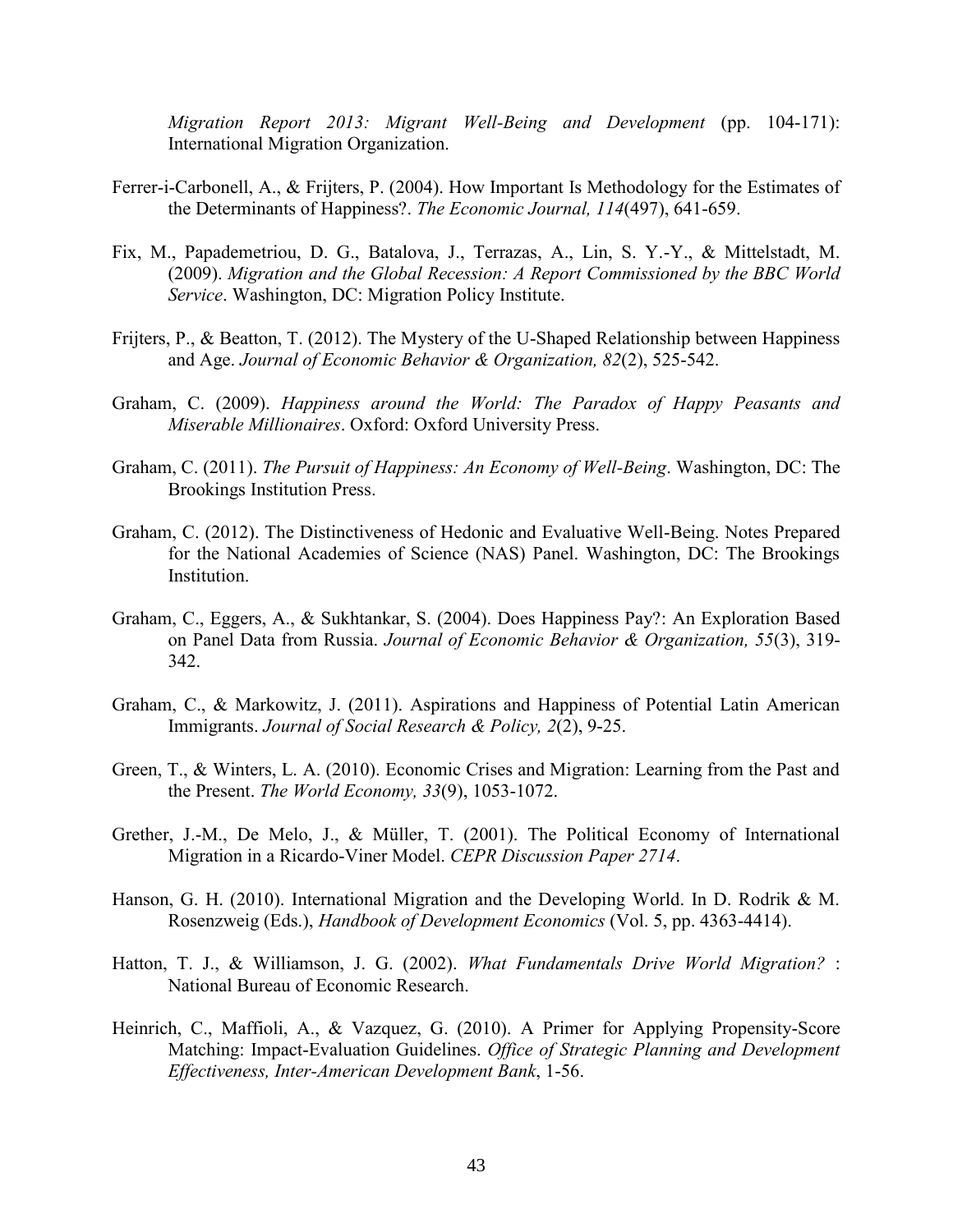- Helliwell, J. F., & Barrington-Leigh, C. P. (2010). Viewpoint: Measuring and Understanding Subjective Well-Being. *Canadian Journal of Economics, 43*(3), 729-753.
- Helliwell, J. F., Barrington-Leigh, C. P., Harris, A., & Huang, H. (2010). International Evidence on the Social Context of Well-Being. In J. F. Helliwell. E. Diener, and D. Kahneman (Eds.), *International Differences in Well-Being*. New York, NY: Oxford University Press.
- IMF. (2014). *World Economic Outlook April 2014: Recover Stenghtens, Remains Uneven*. Washington, DC: International Monetary Fund.
- Ivlevs, A. (2014). Happy Moves? Assessing the Impact of Subjective Well-Being on the Emigration Decision. *University of the West of England Economics Working Paper Series 1402*, 1-23.
- Ivlevs, A., & King, R. M. (2012a). Does More Schooling Make You Run for the Border? Evidence from Post-Independence Kosovo. *The Journal of Development Studies, 48*(8), 1108-1120.
- Ivlevs, A., & King, R. M. (2012b). Family Migration Capital and Migration Intentions. *Journal of Family and Economic Issues, 33*(1), 118-129.
- Jones, R. C. (2014). Migration and Family Happiness in Bolivia: Does Social Disintegration Negate Economic Well-Being? *International Migration, 52*(3), 177-193.
- Kahanec, M. (2013). *Labor Mobility in and Enlarged European Union.* In A. F. Constant & K. F. Zimmermann (Eds.), *International Handbook on the Economics of Migration* (pp. 137- 152). Northampton, MA: Edward Elgar Publishing Limited.
- Kahneman, D., & Deaton, A. (2010). High Income Improves Evaluation of Life but Not Emotional Well-Being. *Proceedings of the National Academy of Sciences, 107*(38), 16489-16493.
- Kahneman, D., & Krueger, A. B. (2006). Developments in the Measurement of Subjective Well-Being. *Journal of Economic Perspectives, 20*(1), 3-24.
- Kahneman, D., Wakker, P. P., & Sarin, R. (1997). Back to Bentham? Explorations of Experienced Utility. *The Quarterly Journal of Economics, 112*(2), 375-406.
- Knight, J., & Gunatilaka, R. (2010). Great Expectations? The Subjective Well-Being of Rural-Urban Migrants in China. *World Development, 38*(1), 113 - 124.
- Leuven, E., & Sianesi, B. (2003). Psmatch2: Stata Module to Perform Full Mahalanobis and Propensity Score Matching, Common Support Graphing, and Covariate Imbalance Testing. *Statistical Software Components; Boston College Department of Economics*.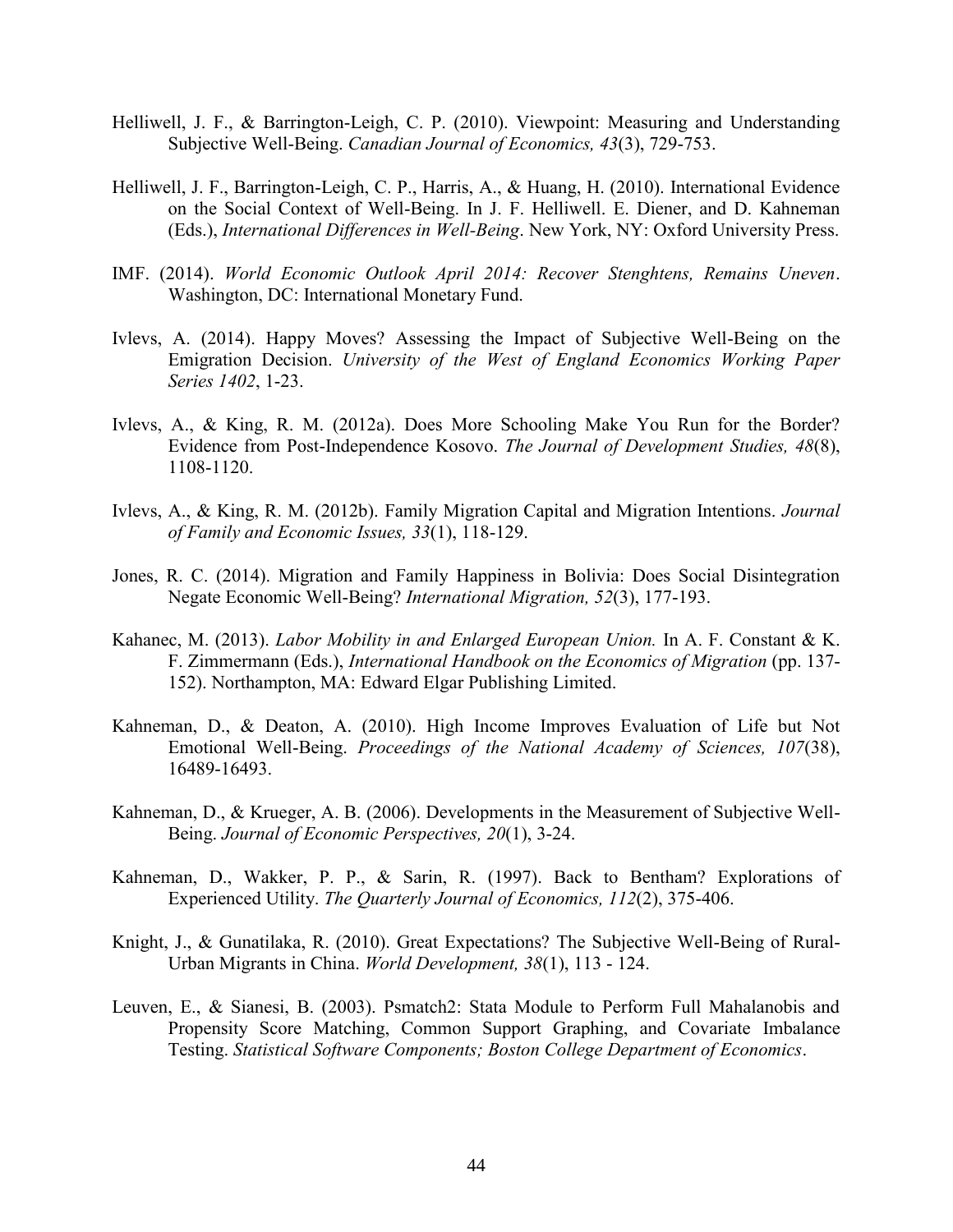- Massey, D. S., Arango, J., Hugo, G., Kouaouci, A., Pellegrino, A., & Taylor, J. E. (1993). Theories of International Migration: A Review and Appraisal. *Population and Development Review, 19*(3), 431-466.
- Mayda, A. M. (2010). International Migration: A Panel Data Analysis of the Determinants of Bilateral Flows. *Journal of Population Economics, 23*(4), 1249-1274.
- Mayer, T., & Zignago, S. (2011). Notes on CEPII's Distances Measures: The Geodist Database. *CEPII Working Paper*. Available at: <http://www.cepii.fr/CEPII/en/publications/wp/abstract.asp?NoDoc=3877>
- McKenzie, D., Gibson, J., & Stillman, S. (2013). A Land of Milk and Honey with Streets Paved with Gold: Do Emigrants Have over-Optimistic Expectations About Incomes Abroad? *Journal of Development Economics*, *102*(0), 116-127.
- McKenzie, D., Stillman, S., & Gibson, J. (2010). How Important Is Selection? Experimental Vs Non-Experimental Measures of Income Gains from Migration. *Journal of the European Economic Association, 8*(4), 913-945.
- Melzer, S. (2011). Does Migration Make You Happy? The Influence of Migration on Subjective Well-Being. *Journal of Social Research & Policy, 2*(2), 73-92.
- Morawetz, D., Atia, E., Bin-Nun, G., Felous, L., Gariplerden, Y., Harris, E., et al. (1977). Income Distribution and Self-Rated Happiness: Some Empirical Evidence. *The Economic Journal, 87*(347), pp. 511-522.
- Ng, Y.-K. (1996). Happiness Surveys: Some Comparability Issues and an Exploratory Survey Based on Just Perceivable Increments. *Social Indicators Research, 38*(1), 1-27.
- Ng, Y.-K. (1997). A Case for Happiness, Cardinalism, and Interpersonal Comparability. *The Economic Journal, 107*(445), 1848-1858.
- OECD. (2008). A Profile of Immigrant Populations in the 21st Century. *Data from OECD Countries.* Available at: [http://www.oecd.org/fr/els/mig/aprofileofimmigrantpopulationsinthe21stcenturydatafrom](http://www.oecd.org/fr/els/mig/aprofileofimmigrantpopulationsinthe21stcenturydatafromoecdcountries.htm) [oecdcountries.htm](http://www.oecd.org/fr/els/mig/aprofileofimmigrantpopulationsinthe21stcenturydatafromoecdcountries.htm)
- OECD. (2011). *How's Life?: Measuring Well-Being*: OECD Publishing, [http://dx.doi.org/10.1787/9789264121164-en.](http://dx.doi.org/10.1787/9789264121164-en)
- OECD. (2013). International Migration Outlook 2013, OECD Publishing. Retrieved from Doi:10.1787/Migr\_Outlook-2013-En
- Olgiati, A., Calvo, R., & Berkman, L. (2013). Are Migrants Going up a Blind Alley? Economic Migration and Life Satisfaction around the World: Cross-National Evidence from Europe, North America and Australia. *Social Indicators Research, 114*(2), 383-404.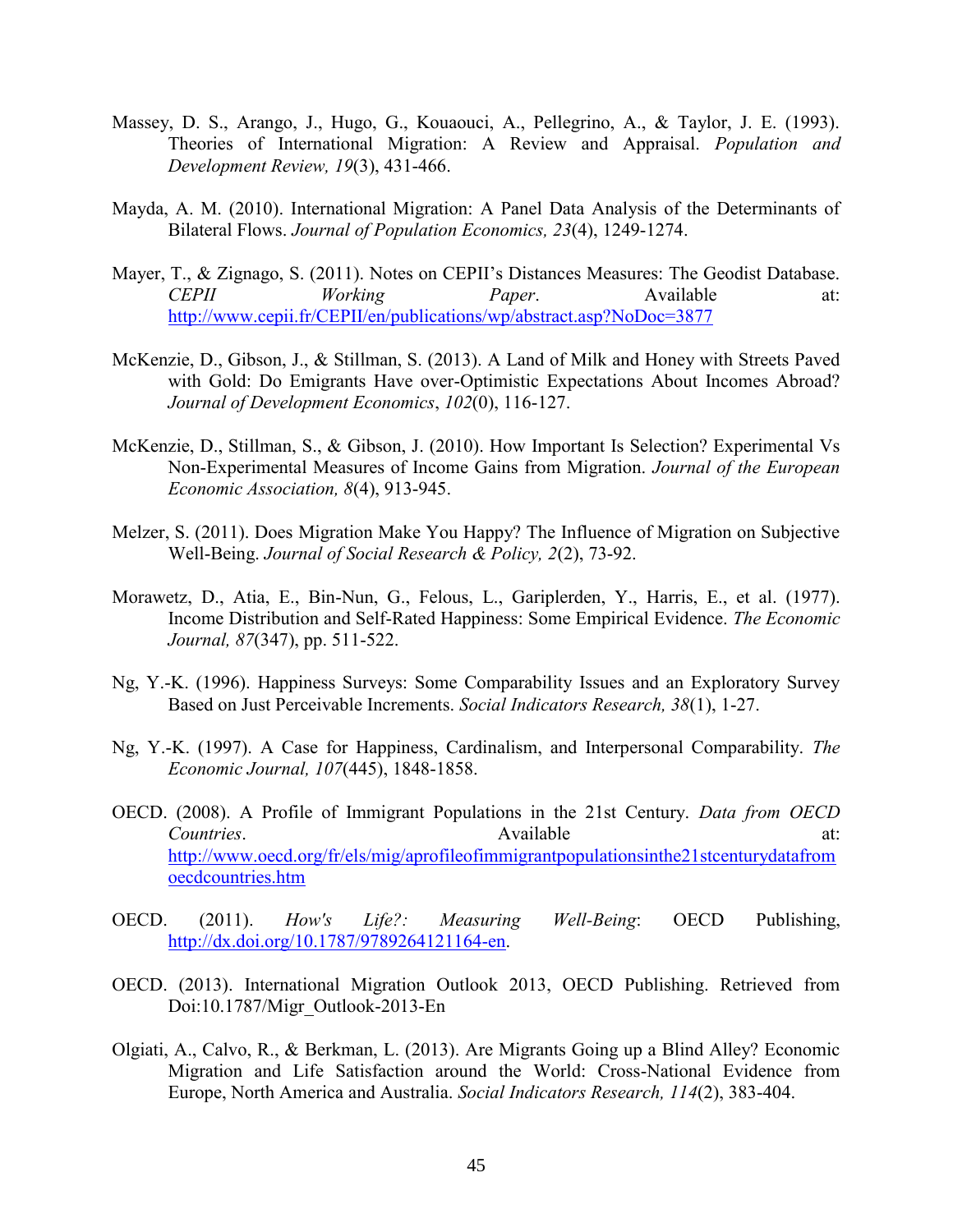- Ortega, F., & Peri, G. (2009). *The Causes and Effects of International Migrations: Evidence from OECD Countries 1980-2005*. Washington, DC: National Bureau of Economic Research.
- Oswald, A. J. (1997). Happiness and Economic Performance. *The Economic Journal, 107*(445), 1815-1831.
- Oswald, A. J., Proto, E., & Sgroi, D. (2009). Happiness and Productivity. *IZA Discussion Paper No. 4645*, 1-51.
- Otrachshenko, V., & Popova, O. (2014). Life (Dis) Satisfaction and the Intention to Migrate: Evidence from Central and Eastern Europe. *The Journal of Socio-Economics, 48*(0*)*, 40- 49.
- Ottaviano, G. I. P., & Peri, G. (2012). Rethinking the Effect of Immigration on Wages. *Journal of the European Economic Association, 10*(1), 152-197.
- Papademetriou, D. G., Sumption, M., Terrazas, A., Loyal, C. B. S., & Ferrero-Turrión, R. (2010). *Migration and Immigrants Two Years after the Financial Collapse: Where Do We Stand?* Washington, DC: Migration Policy Institute.
- Papapanagos, H., & Sanfey, P. (2001). Intention to Emigrate in Transition Countries: The Case of Albania. *Journal of Population Economics, 14*(3), 491-504.
- Peikes, D. N., Moreno, L., & Orzol, S. M. (2008). Propensity Score Matching. *The American Statistician, 62*(3), 222-231.
- Ribar, D. C. (2013). *Immigrants' Time Use: A Survey of Methods and Evidence.* In A. F. Constant & K. F. Zimmermann (Eds.), *International Handbook on the Economics of Migration* (pp. 373-392). Northampton, MA: Edward Elgar Publishing Limited.
- Rosenbaum, P. R., & Rubin, D. B. (1983). The Central Role of the Propensity Score in Observational Studies for Causal Effects. *Biometrika, 70*(1), 41-55.
- Rutledge, R. B., Skandali, N., Dayan, P., & Dolan, R. J. (2014). A Computational and Neural Model of Momentary Subjective Well-Being. *Proceedings of the National Academy of Sciences*.
- Safi, M. (2010). Immigrants' Life Satisfaction in Europe: Between Assimilation and Discrimination. *European Sociological Review, 26*(2), 159-176.
- Sandi, M., & Winters, L. A. (2014). Migration in the Time of Crisis: Evidence on Its Effectiveness from Indonesia. *Mimeo*.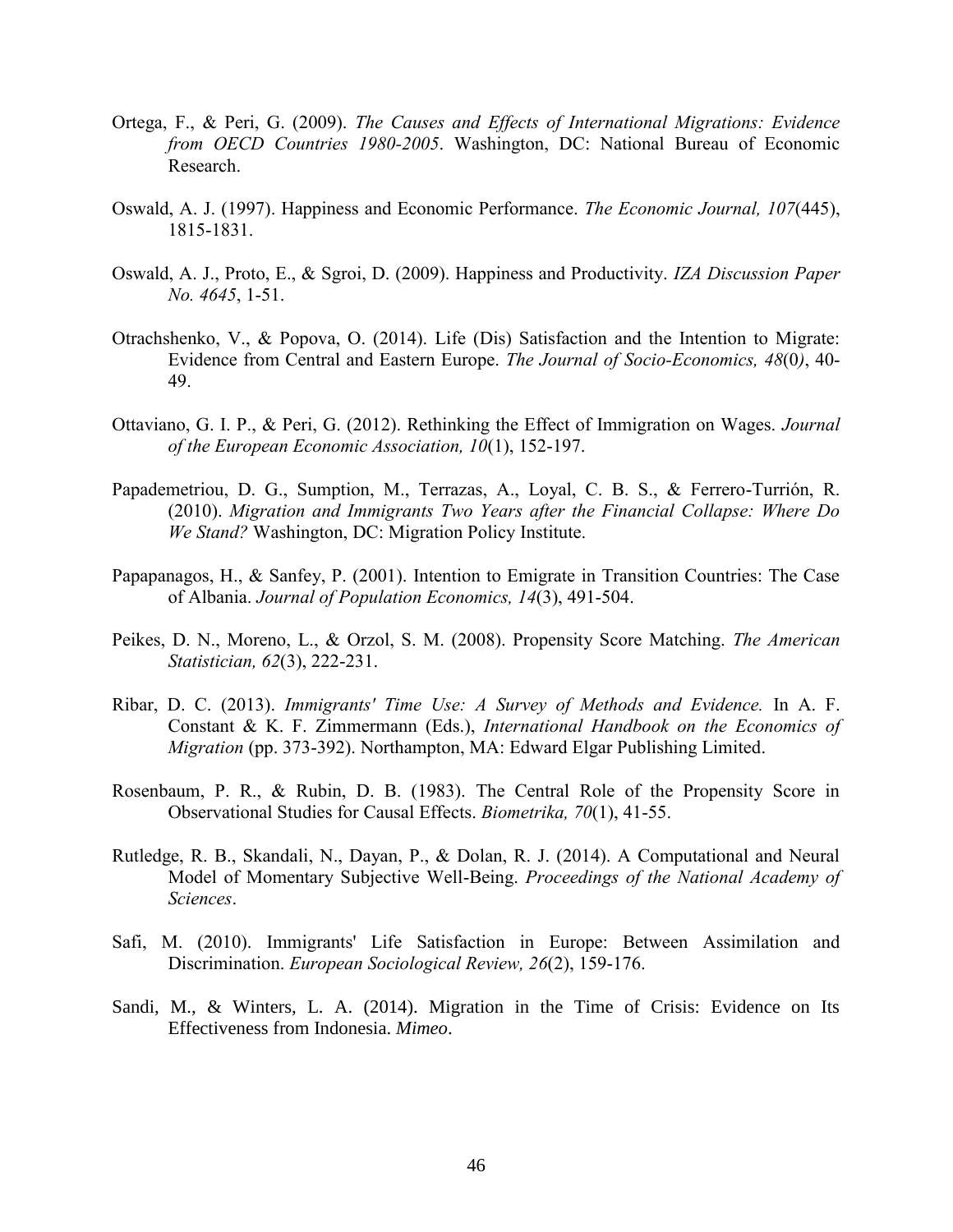- Sen, A. (2000). Social Exclusion: Concept, Application, and Scrutiny. *Social Development Papers No. 1, Office of Environment and Social Development Asian Development Bank*, 1-54.
- Senik, C. (2011). The French Unhappiness Puzzle: The Cultural Dimension of Happiness. *IZA Working Paper No. 6175.*
- Shadish, W. R., Clark, M. H., & Steiner, P. M. (2008). Can Nonrandomized Experiments Yield Accurate Answers? A Randomized Experiment Comparing Random and Nonrandom Assignments. *Journal of the American Statistical Association, 103*(484), 1334-1344.
- Shadish, W. R., & Steiner, P. M. (2010). A Primer on Propensity Score Analysis. *Newborn and Infant Nursing Reviews, 10*(1), 19-26.
- Simpson, N. (2014). Happiness and Migration. In K. F. Zimmermann & A. F. Constant (Eds.), *International Handbook on the Economics of Migration*: Edward Elgar Publishing Limited.
- Smith, J. A., & Todd, P. A. (2005). Does Matching Overcome Lalonde's Critique of Nonexperimental Estimators? *Journal of Econometrics, 125*(1), 305-353.
- Stark, O., Micevska, M., & Mycielski, J. (2009). Relative Poverty as a Determinant of Migration: Evidence from Poland. *Economics Letters, 103*(3), 119-122.
- Stark, O., & Taylor, J. E. (1989). Relative Deprivation and International Migration. *Demography, 26*(1), 1-14.
- Stark, O., & Wang, Y. (2002). Inducing Human Capital Formation: Migration as a Substitute for Subsidies. *Journal of Public Economics, 86*(1), 29 - 46.
- Steiner, P. M., Cook, T. D., & Shadish, W. R. (2011). On the Importance of Reliable Covariate Measurement in Selection Bias Adjustments Using Propensity Scores. *Journal of Educational and Behavioral Statistics, 36*(2), 213-236.
- Steiner, P. M., Cook, T. D., Shadish, W. R., & Clark, M. (2010). The Importance of Covariate Selection in Controlling for Selection Bias in Observational Studies. *Psychological Methods, 15*(3), 250.
- Stiglitz, J., Sen, A., & Fitoussi, J.-P. (2009). The Measurement of Economic Performance and Social Progress Revisited. *Reflections and overview. Commission on the Measurement of Economic Performance and Social Progress, Paris*.
- Stillman, S., Gibson, J., McKenzie, D., & Rohorua, H. (2015). Miserable Migrants? Natural Experiment Evidence on International Migration and Objective and Subjective Well-Being. *World Development, 65*(0), 79-93.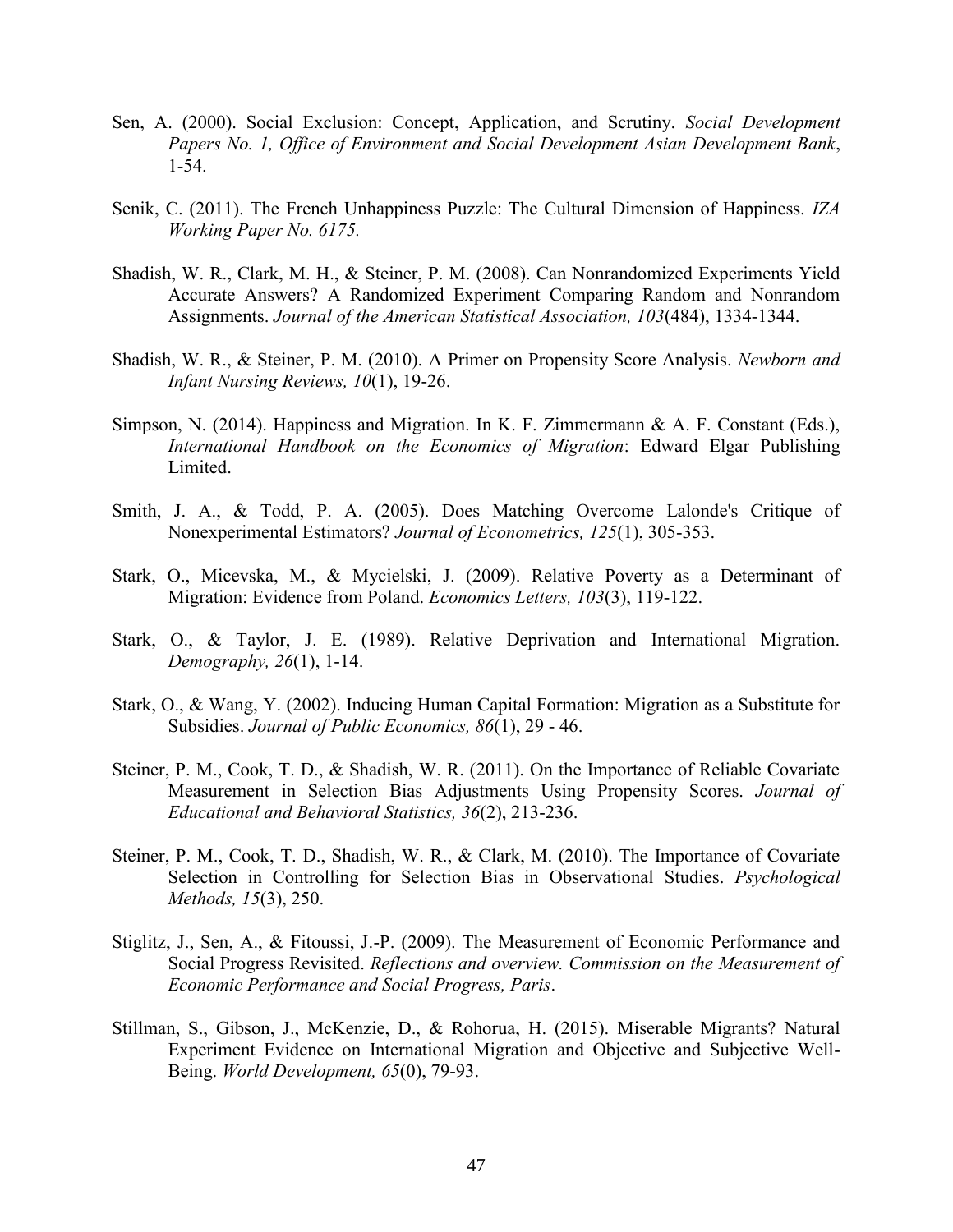- Stone, A. A., & Mackie, C. (2014). *Subjective Well-Being: Measuring Happiness, Suffering, and Other Dimensions of Experience*. Washignton, DC: National Academies Press.
- Stuart, E. A. (2010). Matching Methods for Causal Inference: A Review and a Look Forward. *Statistical Ccience: a Review Journal of the Institute of Mathematical Statistics, 25*(1), 1- 21.
- Tinbergen, J. (1991). On the Measurement of Welfare. *Journal of Econometrics, 50*(1-2), 7-13.
- Todd, P. (2006). Matching Estimators. Retrieved December 16, 2013, from <http://athena.sas.upenn.edu/~petra/papers/mpalgrave2.pdf>
- UN. (2002). *International Migration from Countries with Economies in Transition : 1980-1999*: Population Division Department of Economic and Social Affairs United Nations Secretariat.
- van Dalen, H. P., & Henkens, K. (2008). *Emigration Intentions: Mere Words or True Plans? Explaining International Migration Intentions and Behavior* (Discussion Paper): Tilburg University, Center for Economic Research.
- van Dalen, H. P., & Henkens, K. (2013). Explaining Emigration Intentions and Behaviour in the Netherlands, 2005-10. *Population Studies, 67*(2), 225-241.
- Winkelmann, L., & Winkelmann, R. (1998). Why Are the Unemployed So Unhappy? Evidence from Panel Data. *Economica, 65*(257), 1-15.
- Zimmermann, K. F. (1996). European Migration: Push and Pull. *International Regional Science Review, 19*(1-2), 95-128.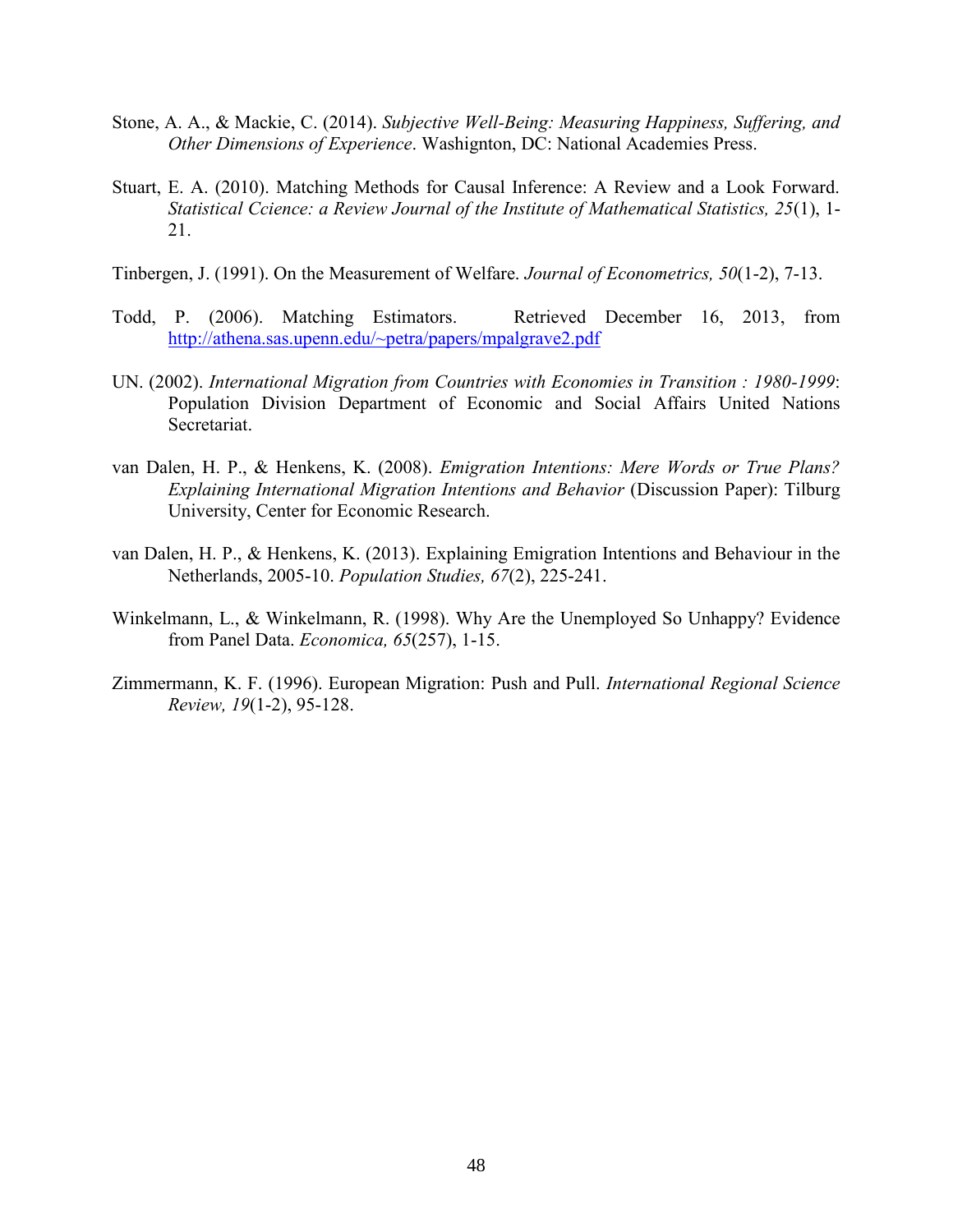# **Appendix**

| <b>Birth Country</b>                                                       | Freq.          | Percent | <b>Residence Country</b>         | Freq.          | Percent |
|----------------------------------------------------------------------------|----------------|---------|----------------------------------|----------------|---------|
| Romania                                                                    | 13             | 24.530  | Italy                            | 10             | 18.870  |
| Poland                                                                     | 8              | 15.090  | Germany                          | 9              | 16.980  |
| Bulgaria                                                                   | 4              | 7.550   | Austria                          |                | 13.210  |
| Croatia                                                                    | 4              | 7.550   | Spain                            | 5              | 9.430   |
| Estonia                                                                    | 3              | 5.660   | Greece                           | 5              | 9.430   |
| Lithuania                                                                  | 3              | 5.660   | Finland                          | 3              | 5.660   |
| Kosovo                                                                     | 3              | 5.660   | France                           | $\overline{2}$ | 3.770   |
| Czech Republic                                                             | $\overline{2}$ | 3.770   | Sweden                           | $\overline{2}$ | 3.770   |
| Russia                                                                     | $\overline{2}$ | 3.770   | Australia                        | $\overline{2}$ | 3.770   |
| Albania                                                                    | $\overline{2}$ | 3.770   | Ireland                          | $\overline{2}$ | 3.770   |
| Serbia                                                                     | $\overline{2}$ | 3.770   | Switzerland                      | $\overline{2}$ | 3.770   |
| Hungary                                                                    | 1              | 1.890   | Netherlands                      | 1              | 1.890   |
| Georgia                                                                    | 1              | 1.890   | Denmark                          |                | 1.890   |
| Moldova                                                                    | 1              | 1.890   | Canada                           |                | 1.890   |
| Bosnia and Herzegovina                                                     |                | 1.890   | New Zealand                      |                | 1.890   |
| Macedonia                                                                  | 1              | 1.890   |                                  |                |         |
| Slovakia                                                                   |                | 1.890   |                                  |                |         |
| Slovenia                                                                   |                | 1.890   |                                  |                |         |
| <b>Total</b><br><b>Contract Contract Contract Contract</b><br>$\mathbf{H}$ | 53             | 100.000 | <b>Total</b><br>11D 11 2000 2012 | 53             | 100.000 |

**Table A.1.** Analysis Sample, Matching with Those Planning to Move, Source and Destination Countries

*Source:* Authors' calculations based on the Gallup World Poll, 2009-2013.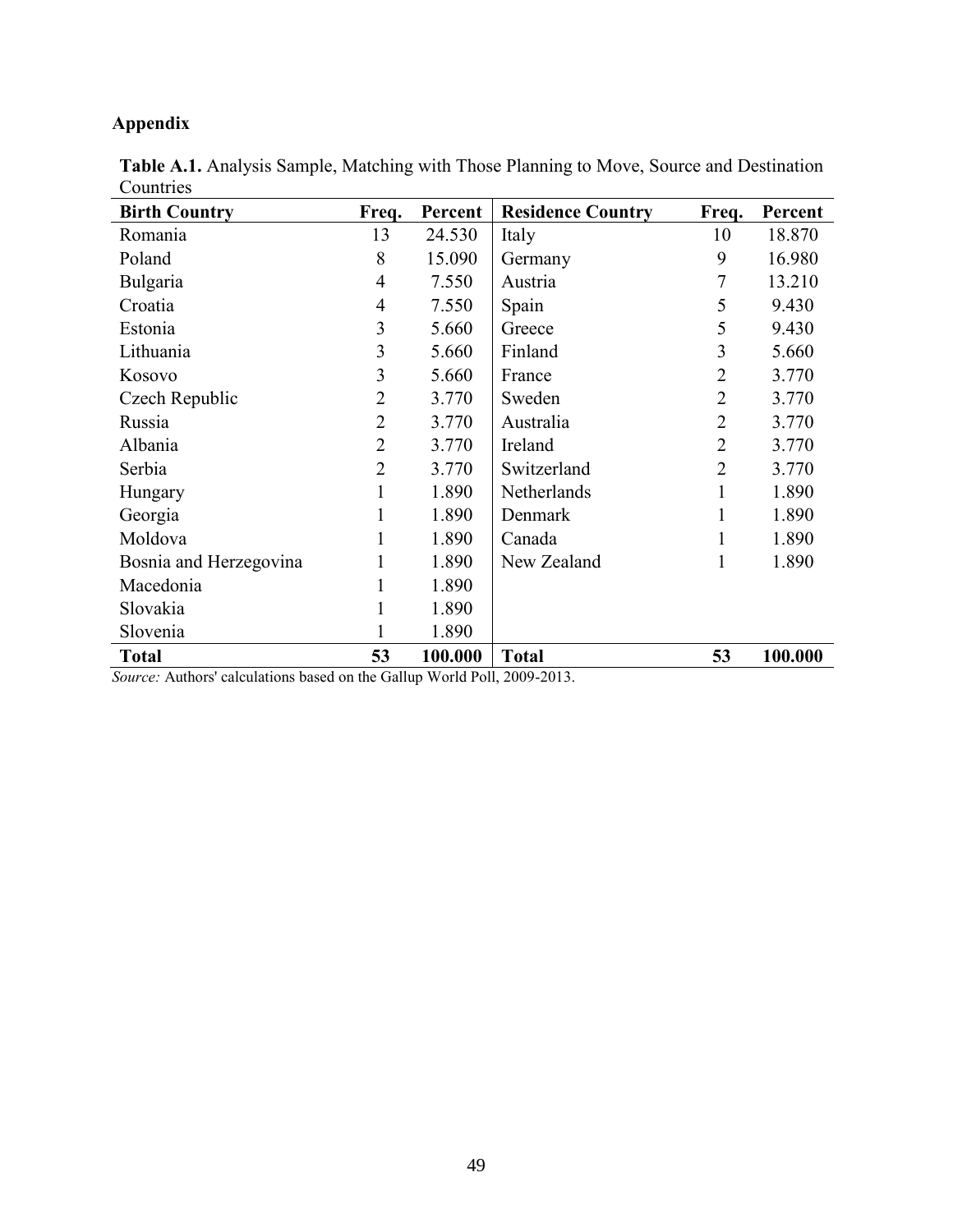|                                                     | <b>Migrants After</b> |           | <b>Migrants Before</b> |        | <b>Stayers After</b> |           | <b>Stayers Before</b> |        |
|-----------------------------------------------------|-----------------------|-----------|------------------------|--------|----------------------|-----------|-----------------------|--------|
|                                                     |                       |           |                        | Std.   |                      |           |                       | Std.   |
| <b>Variables</b>                                    | Mean                  | Std. Dev. | Mean                   | Dev.   | <b>Mean</b>          | Std. Dev. | <b>Mean</b>           | Dev.   |
| <b>Outcome Variables</b>                            |                       |           |                        |        |                      |           |                       |        |
| Household Income (in 1,000 ID)                      | 39.358                | 32.295    | 15.950                 | 25.566 | 14.093               | 11.720    | 15.855                | 12.986 |
| Household Income Per Household Member (in 1,000 ID) | 18.052                | 14.136    | 7.499                  | 8.436  | 6.777                | 6.792     | 6.898                 | 5.752  |
| Best Possible Life (BPL) (1-10)                     | 6.245                 | 1.890     | 5.981                  | 2.414  | 5.981                | 2.374     | 5.302                 | 2.180  |
| Satisfaction with Freedom                           | 0.717                 | 0.455     | 0.585                  | 0.497  | 0.698                | 0.463     | 0.698                 | 0.463  |
| <b>Matching Variables</b>                           |                       |           |                        |        |                      |           |                       |        |
| Age                                                 | 42.943                | 13.226    | 32.547                 | 10.451 | 43.491               | 15.298    | 35.736                | 11.746 |
| Female $(1=Yes)$                                    | 0.660                 | 0.478     | 0.660                  | 0.478  | 0.660                | 0.478     | 0.660                 | 0.478  |
| Catholic $(1=Yes)$                                  | 0.340                 | 0.478     | 0.340                  | 0.478  | 0.340                | 0.478     | 0.340                 | 0.478  |
| Protestant $(1=Yes)$                                | 0.075                 | 0.267     | 0.075                  | 0.267  | 0.075                | 0.267     | 0.075                 | 0.267  |
| Orthodox $(1=Yes)$                                  | 0.472                 | 0.504     | 0.472                  | 0.504  | 0.472                | 0.504     | 0.472                 | 0.504  |
| Muslim $(1=Yes)$                                    | 0.075                 | 0.267     | 0.075                  | 0.267  | 0.075                | 0.267     | 0.075                 | 0.267  |
| No religion/Agnostic $(1=Yes)$                      | 0.038                 | 0.192     | 0.038                  | 0.192  | 0.038                | 0.192     | 0.038                 | 0.192  |
| Elementary Education $(1=Yes)$                      | 0.038                 | 0.192     | 0.038                  | 0.192  | 0.038                | 0.192     | 0.038                 | 0.192  |
| Completed Secondary Education (1=Yes)               | 0.660                 | 0.478     | 0.660                  | 0.478  | 0.660                | 0.478     | 0.660                 | 0.478  |
| Some College Education/College Graduate (1=Yes)     | 0.302                 | 0.463     | 0.302                  | 0.463  | 0.302                | 0.463     | 0.302                 | 0.463  |

**Table A.2.** Summary Statistics, Analysis Sample, Matching with Those Planning to Move

*Source:* Authors' calculations based on the Gallup World Poll, 2009-2013.

*Notes*: The number of observations in each group is 53. All statistics are for 2009-2013 and show the number of observations, means, and standard deviations for each variable and for each migrant and non-migrant group. The means of the binary variables show the proportion of respondents in each category. Household income is in 1,000s of international dollars (ID), which allows comparisons across countries and time. The variable "Household Income Per Household Member" is constructed by dividing total household income (in 1,000s ID) by the number of household members.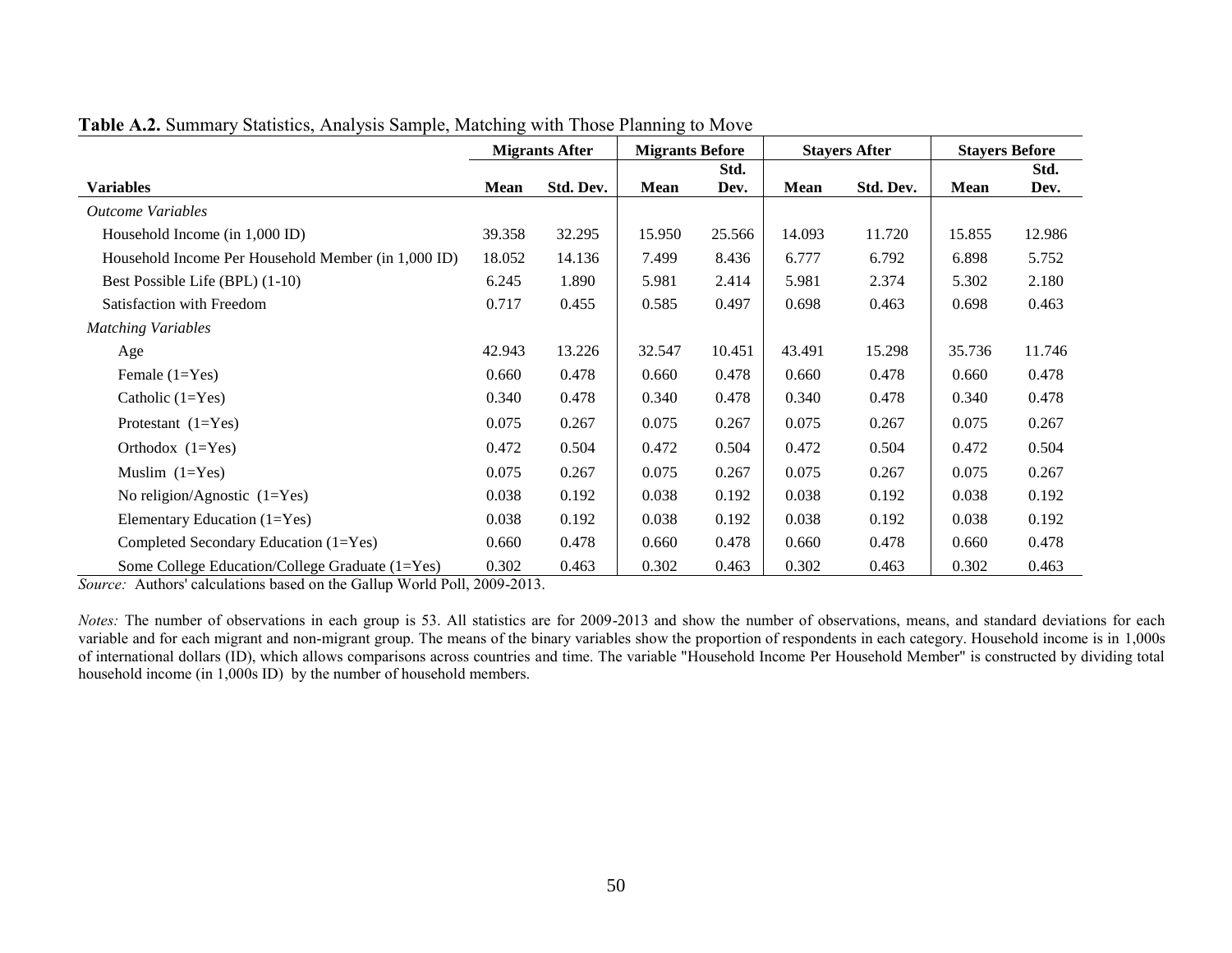| <b>Birth Country</b> | Freq. | Percent | <b>Residence Country</b> | Freq.          | Percent |
|----------------------|-------|---------|--------------------------|----------------|---------|
| Poland               | 26    | 32.910  | Germany                  | 21             | 26.580  |
| Romania              | 25    | 31.650  | Spain                    | 15             | 18.990  |
| Lithuania            | 9     | 11.390  | Ireland                  | 12             | 15.190  |
| Hungary              | 6     | 7.590   | Italy                    | 10             | 12.660  |
| Slovenia             | 6     | 7.590   | Austria                  | 10             | 12.660  |
| Bulgaria             | 4     | 5.060   | Greece                   | 3              | 3.800   |
| Czech Republic       |       | 1.270   | France                   | $\overline{2}$ | 2.530   |
| Estonia              |       | 1.270   | Sweden                   | 2              | 2.530   |
| Latvia               |       | 1.270   | Denmark                  | $\overline{2}$ | 2.530   |
|                      |       |         | Belgium                  |                | 1.270   |
|                      |       |         | Finland                  |                | 1.270   |
| <b>Total</b>         | 79    | 100.000 | <b>Total</b>             | 79             | 100.000 |

**Table A.3.** EU Analysis Sample, Source and Destination Countries

*Source:* Authors' calculations based on the Gallup World Poll, 2009-2013.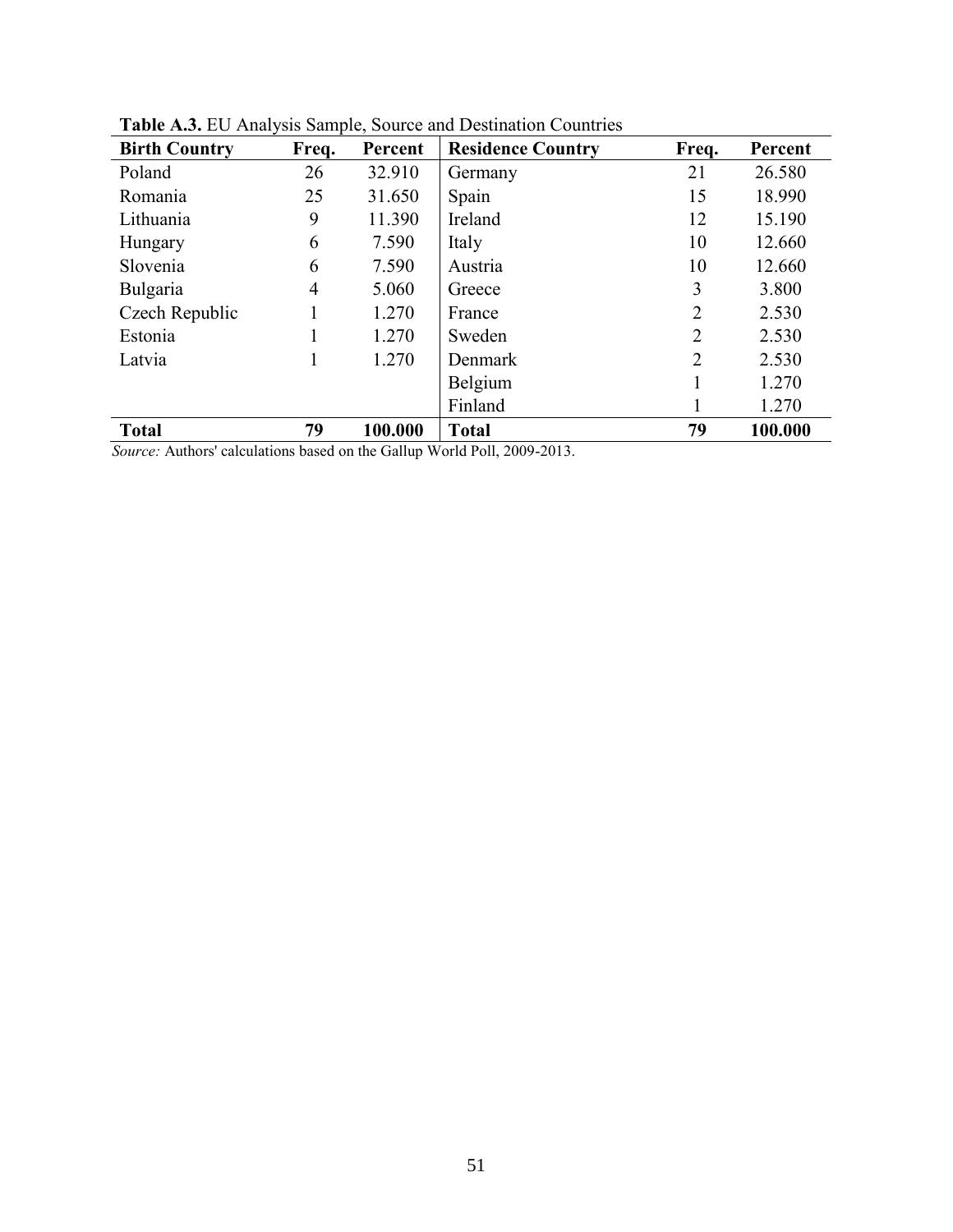| Table A.4. Summary Statistics, EU Analysis Sample |  |  |  |  |  |  |
|---------------------------------------------------|--|--|--|--|--|--|
|---------------------------------------------------|--|--|--|--|--|--|

|                                        | <b>Migrants After</b> |           | <b>Migrants Before</b> |           | <b>Stayers After</b> |           | <b>Stayers Before</b> |           |
|----------------------------------------|-----------------------|-----------|------------------------|-----------|----------------------|-----------|-----------------------|-----------|
|                                        | Group 1               |           | Group 2                |           | Group 3              |           | Group 4               |           |
| <b>Variables</b>                       | Mean                  | Std. Dev. | Mean                   | Std. Dev. | Mean                 | Std. Dev. | Mean                  | Std. Dev. |
| <b>Outcome Variables</b>               |                       |           |                        |           |                      |           |                       |           |
| Household Income (in 1,000s ID)        | 31.337                | 26.658    | 14.578                 | 16.114    | 14.573               | 9.625     | 15.706                | 18.609    |
| HH Income Per HH Member (in 1,000s ID) | 16.139                | 15.574    | 5.902                  | 5.995     | 6.250                | 3.820     | 7.319                 | 7.090     |
| Best Possible Life (BPL) (1-10)        | 6.405                 | 1.971     | 4.848                  | 2.248     | 5.557                | 2.459     | 5.797                 | 2.127     |
| Satisfaction with Freedom              | 0.886                 | 0.320     | 0.595                  | 0.494     | 0.671                | 0.473     | 0.658                 | 0.477     |
| <b>Matching Variables</b>              |                       |           |                        |           |                      |           |                       |           |
| Age                                    | 41.937                | 12.504    | 40.139                 | 13.068    | 43.241               | 11.340    | 40.848                | 12.356    |
| Female $(1=Yes)$                       | 0.557                 | 0.500     | 0.557                  | 0.500     | 0.557                | 0.500     | 0.557                 | 0.500     |
| Catholic $(1=Yes)$                     | 0.582                 | 0.496     | 0.582                  | 0.496     | 0.582                | 0.496     | 0.582                 | 0.496     |
| Protestant $(1 = Yes)$                 | 0.025                 | 0.158     | 0.025                  | 0.158     | 0.025                | 0.158     | 0.025                 | 0.158     |
| Orthodox $(1=Yes)$                     | 0.354                 | 0.481     | 0.354                  | 0.481     | 0.354                | 0.481     | 0.354                 | 0.481     |
| No religion/Agnostic $(1 = Yes)$       | 0.038                 | 0.192     | 0.038                  | 0.192     | 0.038                | 0.192     | 0.038                 | 0.192     |
| Elementary Education (1=Yes)           | 0.089                 | 0.286     | 0.089                  | 0.286     | 0.089                | 0.286     | 0.089                 | 0.286     |
| Completed Secondary Education (1=Yes)  | 0.747                 | 0.438     | 0.747                  | 0.438     | 0.747                | 0.438     | 0.747                 | 0.438     |
| Some College Education/                |                       |           |                        |           |                      |           |                       |           |
| College Graduate $(1 = Yes)$           | 0.165                 | 0.373     | 0.165                  | 0.373     | 0.165                | 0.373     | 0.165                 | 0.373     |

*Source:* Authors' calculations based on the Gallup World Poll, 2009-2013.

*Notes:* The number of observations in each group is 53. All statistics are for 2009-2013 and show the number of observations, means, and standard deviations for each variable and for each migrant and non-migrant group. The means of the binary variables show the proportion of respondents in each category. Household income is in 1,000s of international dollars (ID), which allows comparisons across countries and time. The variable "Household Income Per Household Member" is constructed by dividing total household income (in 1,000s ID) by the number of household members.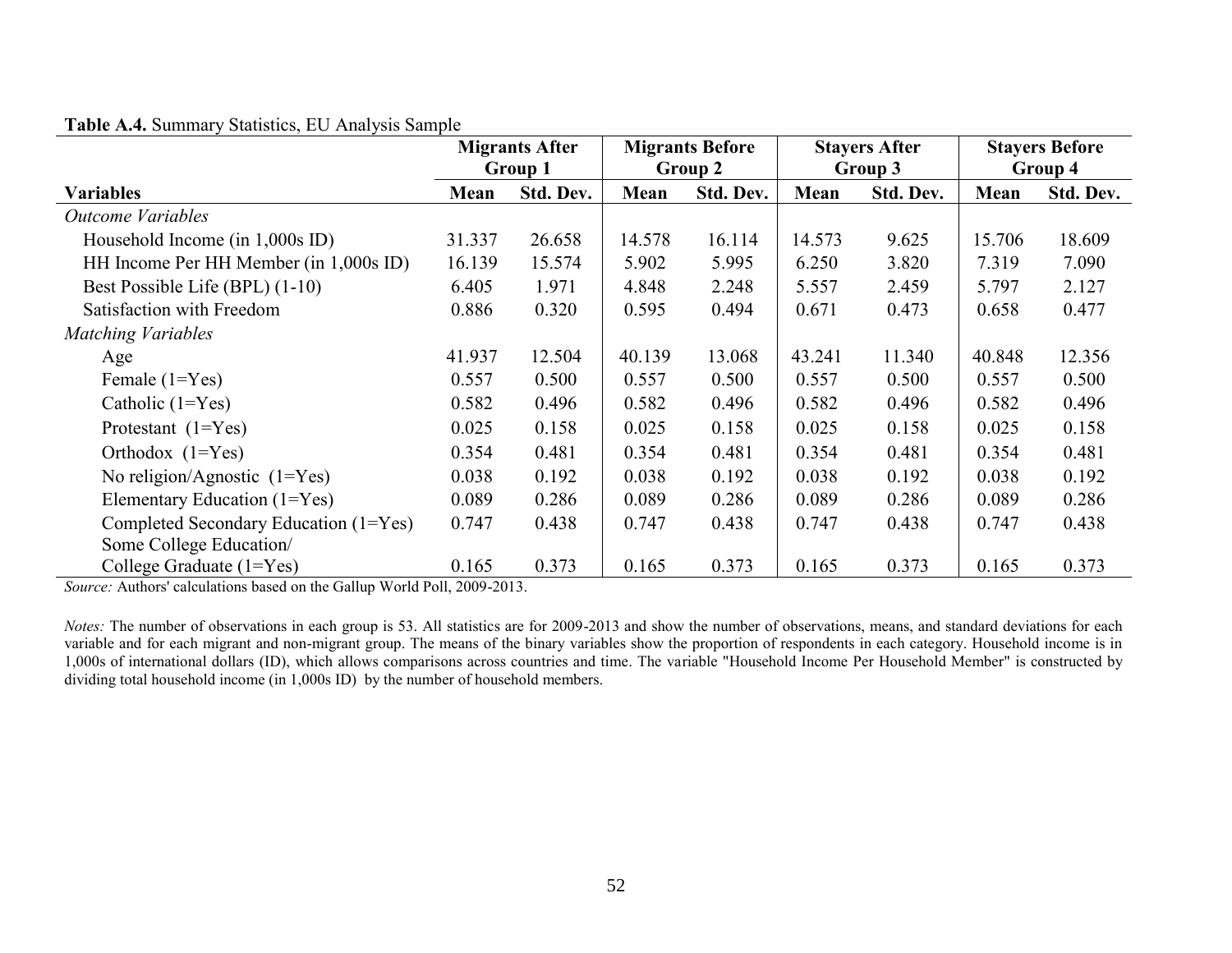| Mean                                                            |                |                |                |                |                |  |  |  |
|-----------------------------------------------------------------|----------------|----------------|----------------|----------------|----------------|--|--|--|
| Variable                                                        | <b>Treated</b> | Control        | % Bias         | t-stat         | p-value        |  |  |  |
| Age                                                             | 43.083         | 43.325         | $-1.400$       | $-0.170$       | 0.869          |  |  |  |
| Age Squared                                                     | 2150.000       | 2119.900       | 1.800          | 0.210          | 0.832          |  |  |  |
| Female                                                          | 0.683          | 0.635          | 9.700          | 1.130          | 0.260          |  |  |  |
| <b>Elementary Education</b>                                     | 0.075          | 0.083          | $-2.800$       | $-0.330$       | 0.742          |  |  |  |
| Completed Secondary Education<br>Some College Education/College | 0.575          | 0.579          | $-0.800$       | $-0.090$       | 0.928          |  |  |  |
| Graduate                                                        | 0.349          | 0.337          | 2.600          | 0.280          | 0.779          |  |  |  |
| Poland                                                          | 0.048          | 0.048          | 0.000          | 0.000          | 1.000          |  |  |  |
| Hungary                                                         | 0.012          | 0.012          | 0.000          | 0.000          | 1.000          |  |  |  |
| Czech Republic                                                  | 0.028          | 0.028          | 0.000          | 0.000          | 1.000          |  |  |  |
| Romania                                                         | 0.052          | 0.052          | 0.000          | 0.000          | 1.000          |  |  |  |
| <b>Belarus</b>                                                  | 0.008          | 0.008          | 0.000          | 0.000          | 1.000          |  |  |  |
| Georgia                                                         | 0.067          | 0.067          | 0.000          | 0.000          | 1.000          |  |  |  |
| Kazakhstan                                                      | 0.040          | 0.040          | 0.000          | 0.000          | 1.000          |  |  |  |
| Kyrgyzstan                                                      | 0.008          | 0.008          | 0.000          | 0.000          | 1.000          |  |  |  |
| Moldova                                                         | 0.063          | 0.063          | 0.000          | 0.000          | 1.000          |  |  |  |
| Russia                                                          | 0.282          | 0.282          | 0.000          | 0.000          | 1.000          |  |  |  |
| Ukraine                                                         | 0.063          | 0.063          | 0.000          | 0.000          | 1.000          |  |  |  |
| Albania                                                         | 0.111          | 0.111          | 0.000          | 0.000          | 1.000          |  |  |  |
| Armenia                                                         | 0.028          | 0.028          | 0.000          | 0.000          | 1.000          |  |  |  |
| Bosnia and Herzegovina                                          | 0.028          | 0.028          | 0.000          | 0.000          | 1.000          |  |  |  |
| Bulgaria                                                        | 0.044          | 0.044          | 0.000          | 0.000          | 1.000          |  |  |  |
| Croatia                                                         | 0.012          | 0.012          | 0.000          | 0.000          | 1.000          |  |  |  |
| Estonia                                                         | 0.024          | 0.024          | 0.000          | 0.000          | 1.000          |  |  |  |
| Latvia                                                          | 0.012          | 0.012          | 0.000          | 0.000          | 1.000          |  |  |  |
| Lithuania                                                       | 0.016          | 0.016          | 0.000          | 0.000          | 1.000          |  |  |  |
| Macedonia                                                       | 0.016          | 0.016          | 0.000          | 0.000          | 1.000          |  |  |  |
| Serbia                                                          | 0.020          | 0.020          | 0.000          | 0.000          | 1.000          |  |  |  |
| Slovakia                                                        | 0.008          | 0.008          | 0.000          | 0.000          | 1.000          |  |  |  |
| Slovenia                                                        | 0.004          | 0.004          | 0.000          | 0.000          | 1.000          |  |  |  |
| Uzbekistan                                                      | 0.008          | 0.008          | 0.000          | 0.000          | 1.000          |  |  |  |
| Catholic                                                        | 0.190          | 0.187          | 1.100          | 0.110          | 0.910          |  |  |  |
| Protestant                                                      | 0.135          | 0.083          | 17.200         | 1.860          | 0.063          |  |  |  |
| Christianity: Orthodox                                          | 0.393          | 0.488          | $-20.600$      | $-2.160$       | 0.031          |  |  |  |
| Islam/Muslim                                                    | 0.111          | 0.095          | 4.600          | 0.580          | 0.559          |  |  |  |
| Judaism                                                         | 0.008          | 0.008          | 0.000          | 0.000          | 1.000          |  |  |  |
| No Religion/Agnostic                                            | 0.147          | 0.111          | 14.400         | 1.200          | 0.232          |  |  |  |
| Christian                                                       | 0.016          | 0.028          | $-6.900$       | $-0.910$       | 0.361          |  |  |  |
| Year 2009<br>Year 2010                                          | 0.111<br>0.143 | 0.111<br>0.143 | 0.000<br>0.000 | 0.000<br>0.000 | 1.000<br>1.000 |  |  |  |
| Year 2011                                                       | 0.587          | 0.587          | 0.000          | 0.000          | 1.000          |  |  |  |
| Year 2012                                                       | 0.159          | 0.159          | 0.000          | 0.000          | 1.000          |  |  |  |
| <b>Mean Bias</b>                                                | <b>Before</b>  | 21.488         |                |                |                |  |  |  |
|                                                                 | After          | 1.680          |                |                |                |  |  |  |

**Table A.5.** Balancing Tests, Return Migration Matching, Nearest Neighbor Matching Without Replacement, Caliper=0.01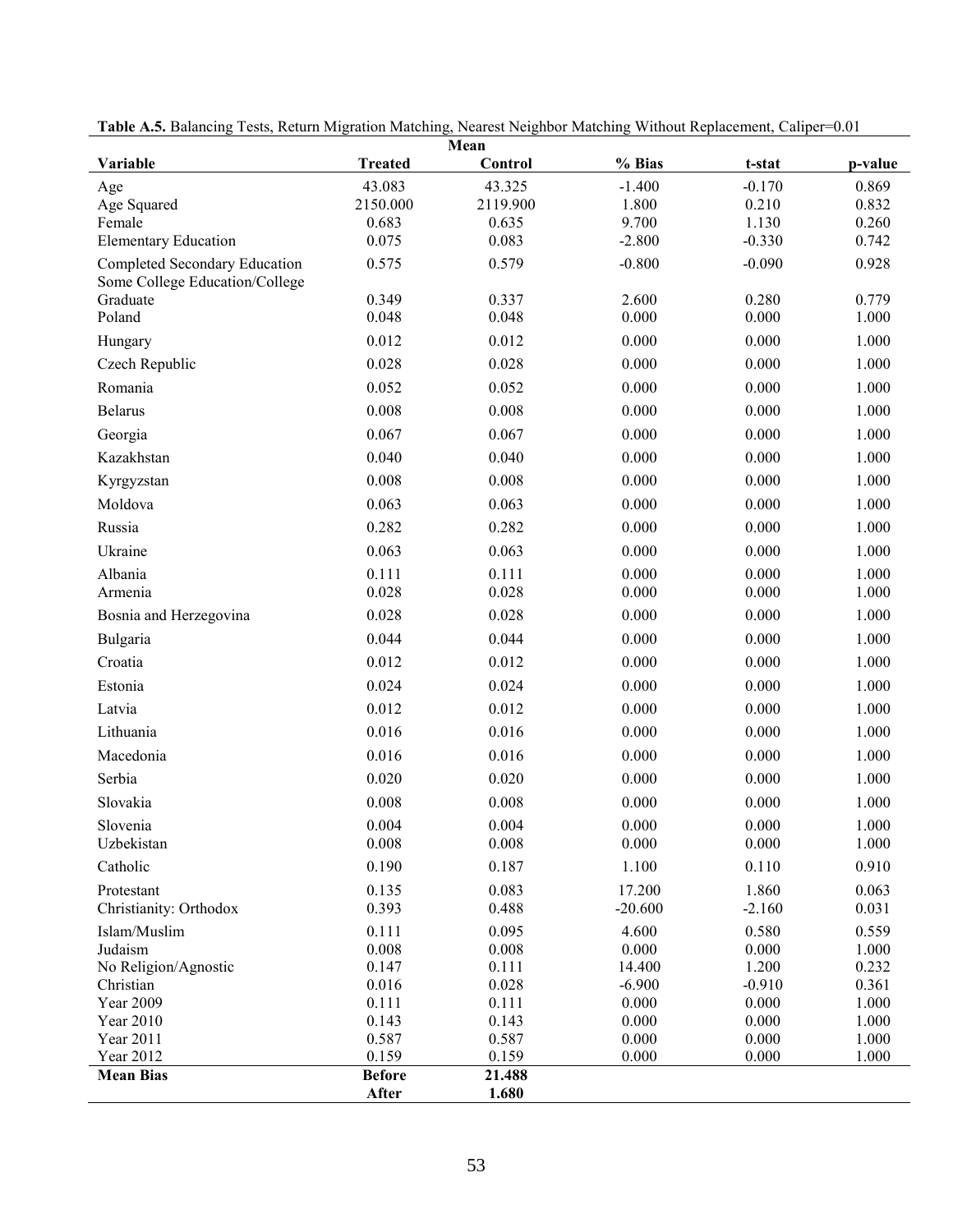| Mean                                    |                |          |           |          |         |  |
|-----------------------------------------|----------------|----------|-----------|----------|---------|--|
| Variable                                | <b>Treated</b> | Control  | % Bias    | t-stat   | p-value |  |
| Age                                     | 40.711         | 40.474   | 1.400     | 0.100    | 0.921   |  |
| Age Squared                             | 1884.000       | 1842.600 | 2.500     | 0.180    | 0.854   |  |
| Female                                  | 0.711          | 0.684    | 5.300     | 0.350    | 0.726   |  |
| <b>Elementary Education</b>             | 0.053          | 0.053    | 0.000     | 0.000    | 1.000   |  |
| <b>Completed Secondary Education</b>    | 0.632          | 0.632    | 0.000     | 0.000    | 1.000   |  |
| Some College Education/College Graduate | 0.316          | 0.316    | 0.000     | 0.000    | 1.000   |  |
| Poland                                  | 0.053          | 0.053    | 0.000     | 0.000    | 1.000   |  |
| Romania                                 | 0.026          | 0.026    | 0.000     | 0.000    | 1.000   |  |
| Georgia                                 | 0.132          | 0.132    | 0.000     | 0.000    | 1.000   |  |
| Kazakhstan                              | 0.013          | 0.013    | 0.000     | 0.000    | 1.000   |  |
| Kyrgyzstan                              | 0.013          | 0.013    | 0.000     | 0.000    | 1.000   |  |
| Moldova                                 | 0.066          | 0.066    | 0.000     | 0.000    | 1.000   |  |
| Russia                                  | 0.368          | 0.368    | 0.000     | 0.000    | 1.000   |  |
| Ukraine                                 | 0.053          | 0.053    | 0.000     | 0.000    | 1.000   |  |
| Albania                                 | 0.039          | 0.039    | 0.000     | 0.000    | 1.000   |  |
| Armenia                                 | 0.079          | 0.079    | 0.000     | 0.000    | 1.000   |  |
| Bosnia and Herzegovina                  | 0.039          | 0.039    | 0.000     | 0.000    | 1.000   |  |
| Bulgaria                                | 0.013          | 0.013    | 0.000     | 0.000    | 1.000   |  |
| Estonia                                 | 0.026          | 0.026    | 0.000     | 0.000    | 1.000   |  |
| Latvia                                  | 0.039          | 0.039    | 0.000     | 0.000    | 1.000   |  |
| Lithuania                               | 0.026          | 0.026    | 0.000     | 0.000    | 1.000   |  |
| Slovenia                                | 0.013          | 0.013    | 0.000     | 0.000    | 1.000   |  |
| Religion: Other                         | 0.013          | 0.000    | 29.500    | 1.000    | 0.319   |  |
| Catholic                                | 0.105          | 0.118    | $-3.800$  | $-0.260$ | 0.799   |  |
| Protestant                              | 0.079          | 0.079    | 0.000     | 0.000    | 1.000   |  |
| Christianity: Orthodox                  | 0.579          | 0.658    | $-17.100$ | $-1.000$ | 0.320   |  |
| Islam/Muslim                            | 0.079          | 0.079    | 0.000     | 0.000    | 1.000   |  |
| <b>Buddhism</b>                         | 0.013          | 0.000    | 52.500    | 1.000    | 0.319   |  |
| Judaism                                 | 0.013          | 0.013    | 0.000     | 0.000    | 1.000   |  |
| No Religion/Agnostic                    | 0.066          | 0.039    | 10.600    | 0.720    | 0.471   |  |
| Christian                               | 0.053          | 0.013    | 22.900    | 1.360    | 0.175   |  |
| Year 2009                               | 0.066          | 0.066    | 0.000     | 0.000    | 1.000   |  |
| Year 2010                               | 0.158          | 0.158    | 0.000     | 0.000    | 1.000   |  |
| Year 2011                               | 0.618          | 0.618    | 0.000     | 0.000    | 1.000   |  |
| Year 2012                               | 0.158          | 0.158    | 0.000     | 0.000    | 1.000   |  |
| <b>Mean Bias</b>                        | <b>Before</b>  | 21.488   |           |          |         |  |
|                                         | After          | 2.912    |           |          |         |  |

**Table A.6.** Balancing Tests, Return Migration Matching, Nearest Neighbor Matching Without Replacement, Caliper=0.0001